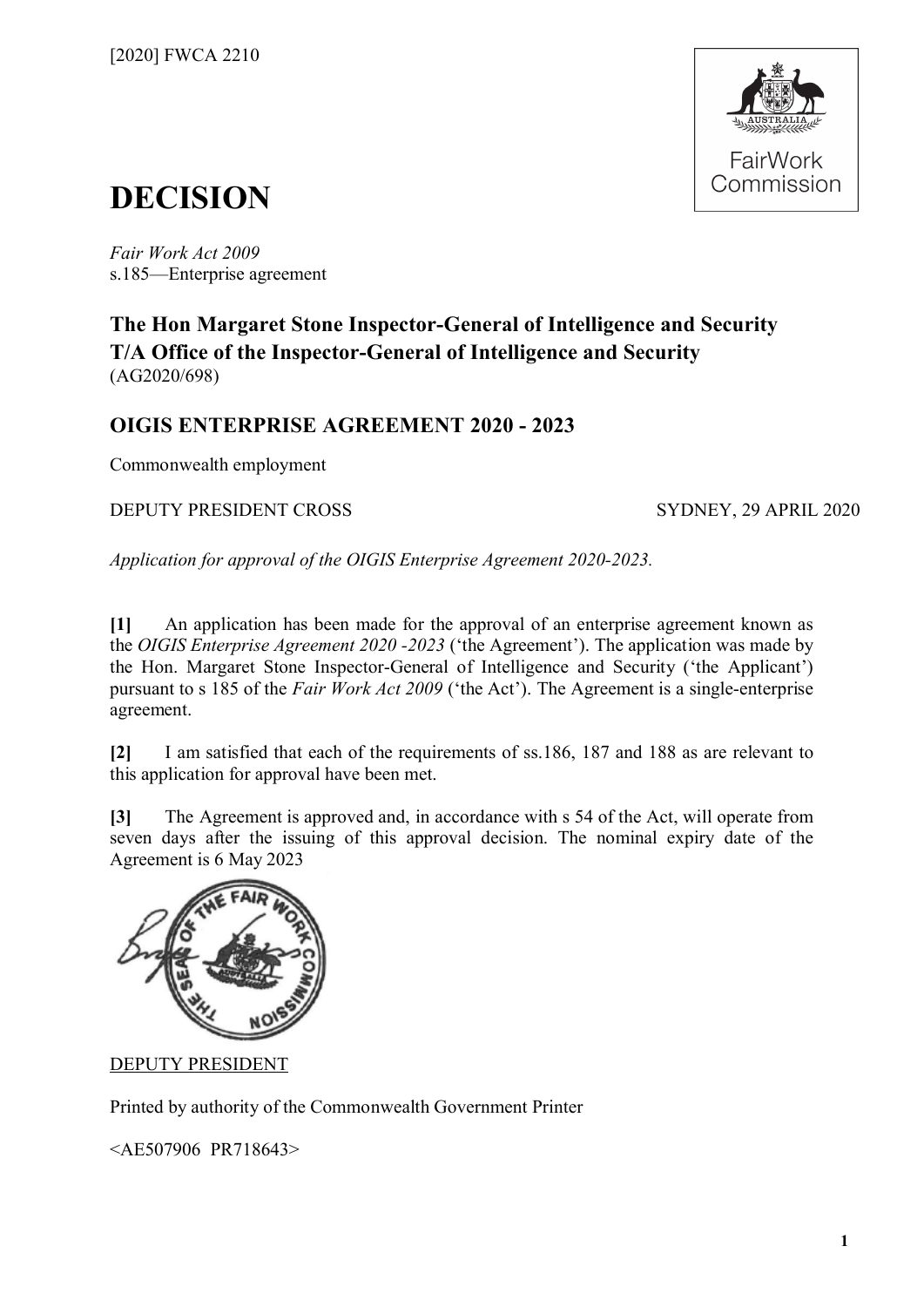

#### **ENTERPRISE AGREEMENT**

**2020-2023**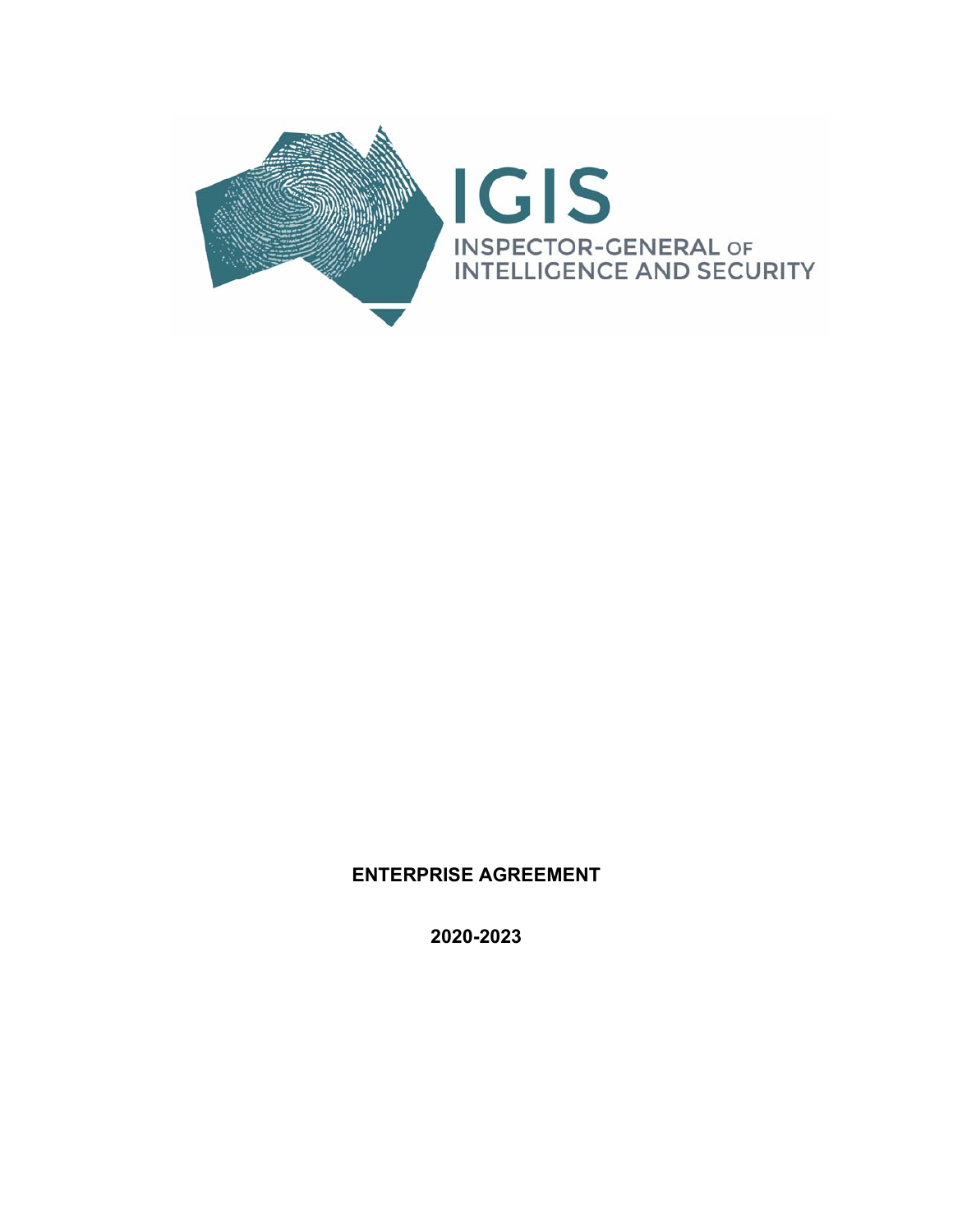#### **Table of Contents**

|                 | PART A - TECHNICAL AND GENERAL MATTERS 4      |     |
|-----------------|-----------------------------------------------|-----|
| $\mathbf 1$     |                                               |     |
| 2.              |                                               |     |
| 3.              |                                               |     |
| 4.              |                                               |     |
| 5.              |                                               |     |
| 6.              |                                               |     |
| 7 <sub>1</sub>  |                                               |     |
|                 |                                               |     |
| 8.              |                                               |     |
| 9.              |                                               |     |
| 10 <sub>1</sub> |                                               |     |
|                 |                                               |     |
|                 |                                               |     |
| 12 <sub>1</sub> |                                               |     |
| 13.             |                                               |     |
|                 |                                               |     |
| 14.             |                                               |     |
| 15.             |                                               |     |
| 16.             |                                               |     |
| 17.             |                                               |     |
| 18.             |                                               |     |
| 19.             |                                               |     |
| 20.             |                                               |     |
| 21.             |                                               |     |
| 22.             |                                               |     |
| 23.             |                                               |     |
| 24.             |                                               |     |
| 25.             |                                               |     |
| 26.             |                                               | .22 |
| 27.             |                                               |     |
| 28.             |                                               |     |
| 29.             |                                               |     |
| 30.             | Cultural, Ceremonial and NAIDOC obligations23 |     |
| 31.             |                                               |     |
| 32.             |                                               |     |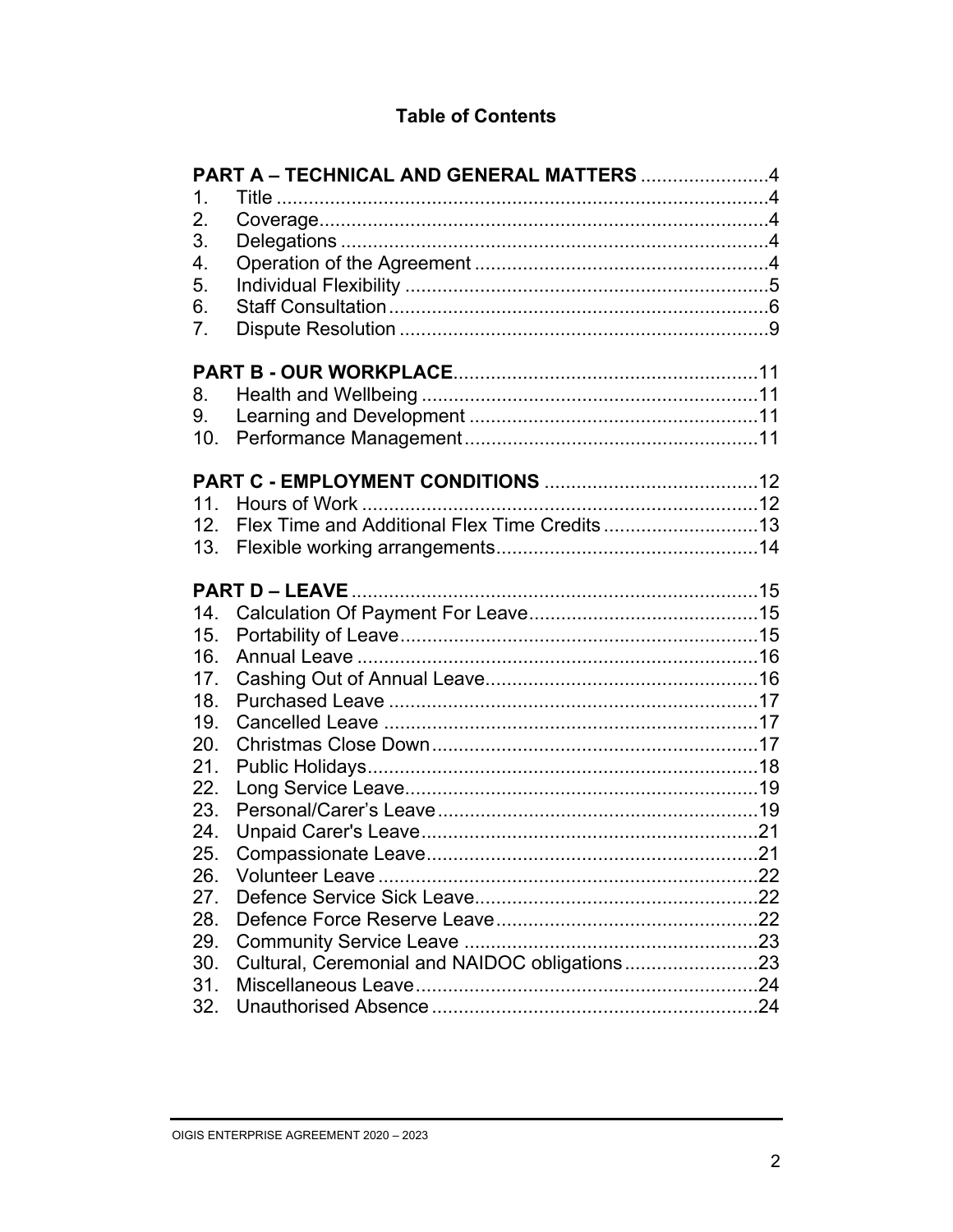| 33. |                                                         |  |
|-----|---------------------------------------------------------|--|
| 34. |                                                         |  |
| 35. | Return to Work after Parental Leave and Flexible Work   |  |
|     |                                                         |  |
|     |                                                         |  |
| 36. | PART F - CLASSIFICATION AND REMUNERATION27              |  |
| 37. |                                                         |  |
| 38. |                                                         |  |
| 39. | Salary on Engagement, Promotion or Movement28           |  |
| 40. |                                                         |  |
| 41. |                                                         |  |
| 42. |                                                         |  |
| 43. |                                                         |  |
| 44. |                                                         |  |
| 45. |                                                         |  |
|     |                                                         |  |
|     |                                                         |  |
| 46. | Australian Intelligence Community Allowance31           |  |
| 47. |                                                         |  |
| 48. |                                                         |  |
| 49. |                                                         |  |
| 50. |                                                         |  |
| 51. |                                                         |  |
| 52. |                                                         |  |
| 53. |                                                         |  |
|     | <b>PART H - TERMINATION OF EMPLOYMENT</b> 34            |  |
| 54. | Termination of Employment by Employee34                 |  |
| 55. |                                                         |  |
|     |                                                         |  |
|     | Attachment 1 – Classifications & Base Rates of Pay35    |  |
|     | Attachment 2 - Redeployment, Reduction & Retrenchment36 |  |
|     |                                                         |  |
|     |                                                         |  |
|     |                                                         |  |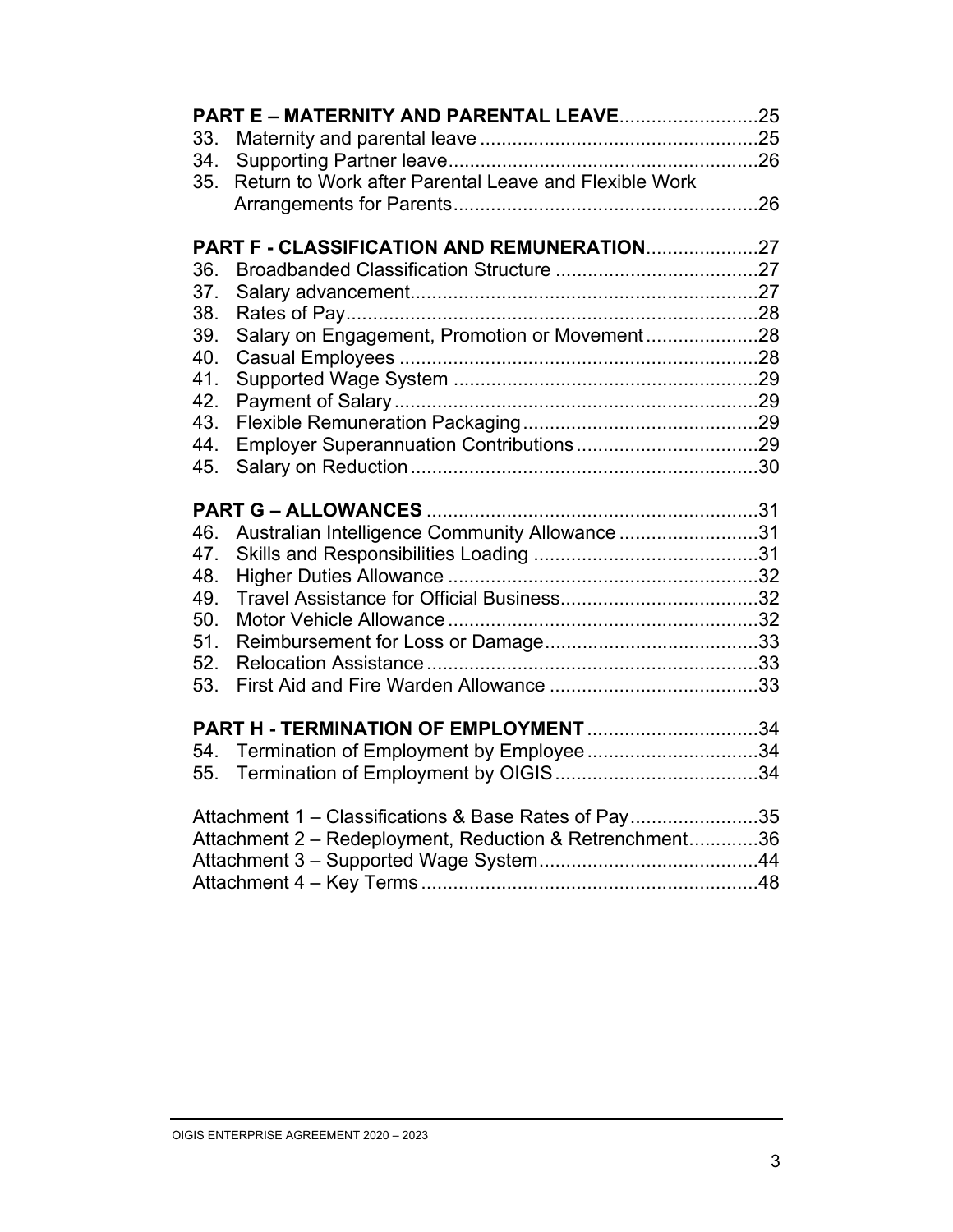### **PART A – TECHNICAL AND GENERAL MATTERS**

#### 1. **Title**

1.1. This Agreement is called the OIGIS Enterprise Agreement 2020-2023.

#### 2. **Coverage**

- 2.1. This Agreement is made as a single-enterprise Enterprise Agreement under *Fair Work Act 2009* (the Fair Work Act). It covers the Office of the Inspector-General of Intelligence and Security (Inspector-General) on behalf of the Commonwealth of Australia and employees of the Inspector-General employed under the *Public Service Act 1999* (the Public Service Act).
- 2.2. This Agreement does not cover the employment terms and conditions of:
	- a. the Inspector-General; or
	- b. SES employees in the Office of the Inspector-General of Intelligence and Security (OIGIS); or
	- c. persons whose salary is paid by another government agency or employer.

#### 3. **Delegations**

3.1. The Inspector-General may delegate to or authorise a person to perform any of the Inspector-General's powers or functions under this Agreement. Details are in the OIGIS Accountable Authority Instructions (AAIs) and Personnel Management Guidelines.

#### 4. **Operation of the Agreement**

- 4.1. This Agreement will be read and interpreted in conjunction with the NES. Where there is inconsistency between this agreement and the NES, and the NES provides greater benefit, the NES provision will apply to the extent of the inconsistency.
- 4.2. This Agreement will come into operation 7 days after this Agreement is approved by the Fair Work Commission and nominally expires three years from commencement.
- 4.3. Policies and procedures provide further information about employment provisions contained within this agreement. OIGIS AAIs and Personnel Management Guidelines are not incorporated, into and do not form part, of this Agreement and if there is any conflict this Agreement will prevail.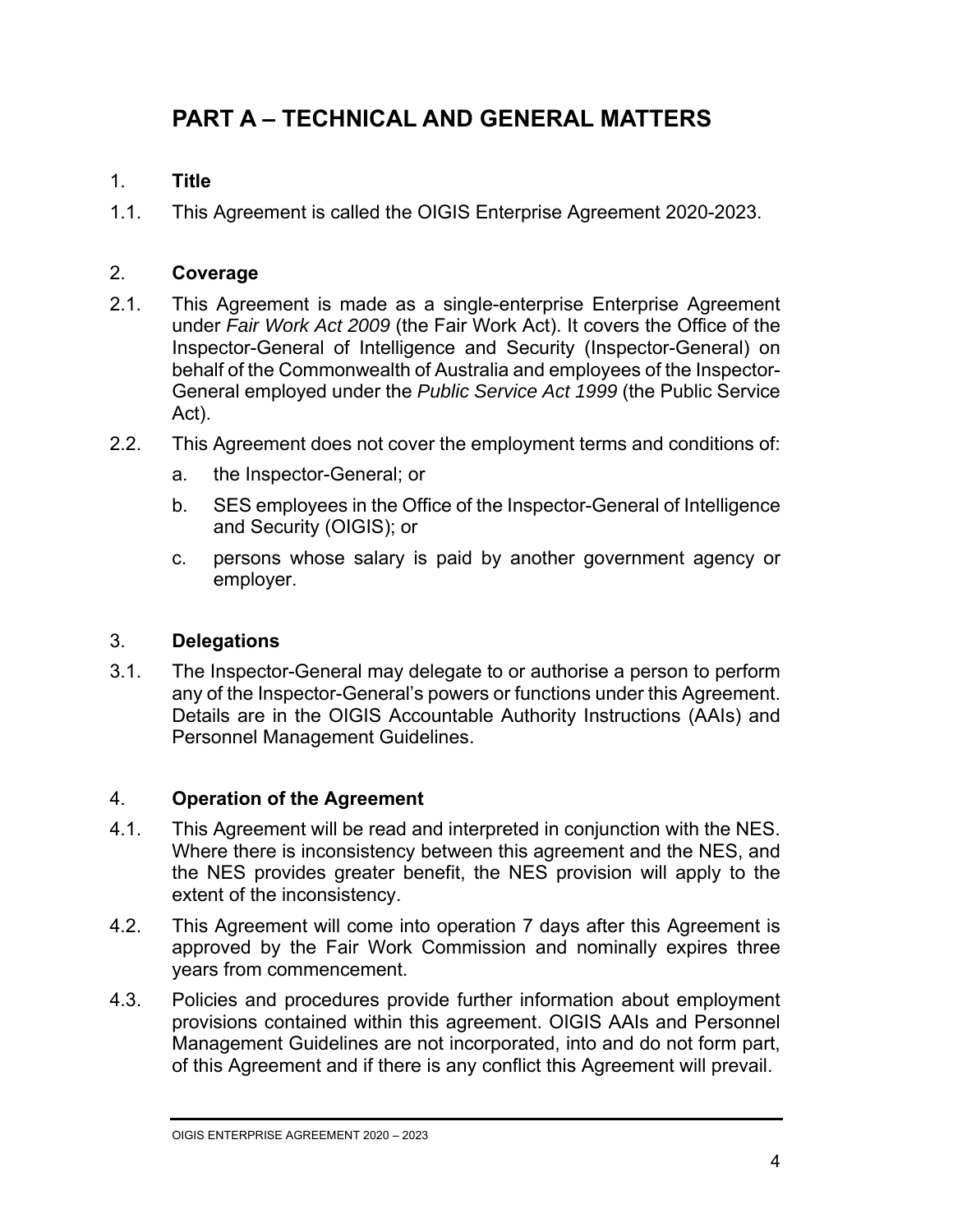4.4. The Inspector-General and OIGIS employees agree that such policies and guidelines will be available to all employees and will be updated as necessary following reasonable consultation.

#### 5. **Individual Flexibility**

- 5.1. The Inspector-General and an employee covered by this Agreement may agree to make an individual flexibility arrangement to vary the effect of terms of the agreement if:
	- a. the agreement deals with (as a minimum) one or more of the following matters:
		- i. arrangements about when work is performed;
		- ii. overtime rates;
		- iii. penalty rates;
		- iv. allowances;
		- v. remuneration; and/or
		- vi. leave and leave loading; and
	- b. the arrangement meets the genuine needs of the Inspector-General and employee in relation to one or more of the matters mentioned in clause 5.1.a above; and
	- c. the arrangement is genuinely agreed to by the Inspector-General and employee.
- 5.2. The Inspector-General must ensure that the terms of the individual flexibility arrangement:
	- a. are about permitted matters under section 172 of the *Fair Work Act 2009*; and
	- b. are not unlawful terms under section 194 of the *Fair Work Act 2009*; and
	- c. result in the employee being better off overall than the employee would be if no arrangement was made.
- 5.3. The Inspector-General must ensure that the individual flexibility arrangement:
	- a. is in writing; and
	- b. includes the name of the Inspector-General and employee; and
	- c. is signed by the Inspector-General and employee and if the employee is under 18 years of age, signed by a parent or guardian of the employee; and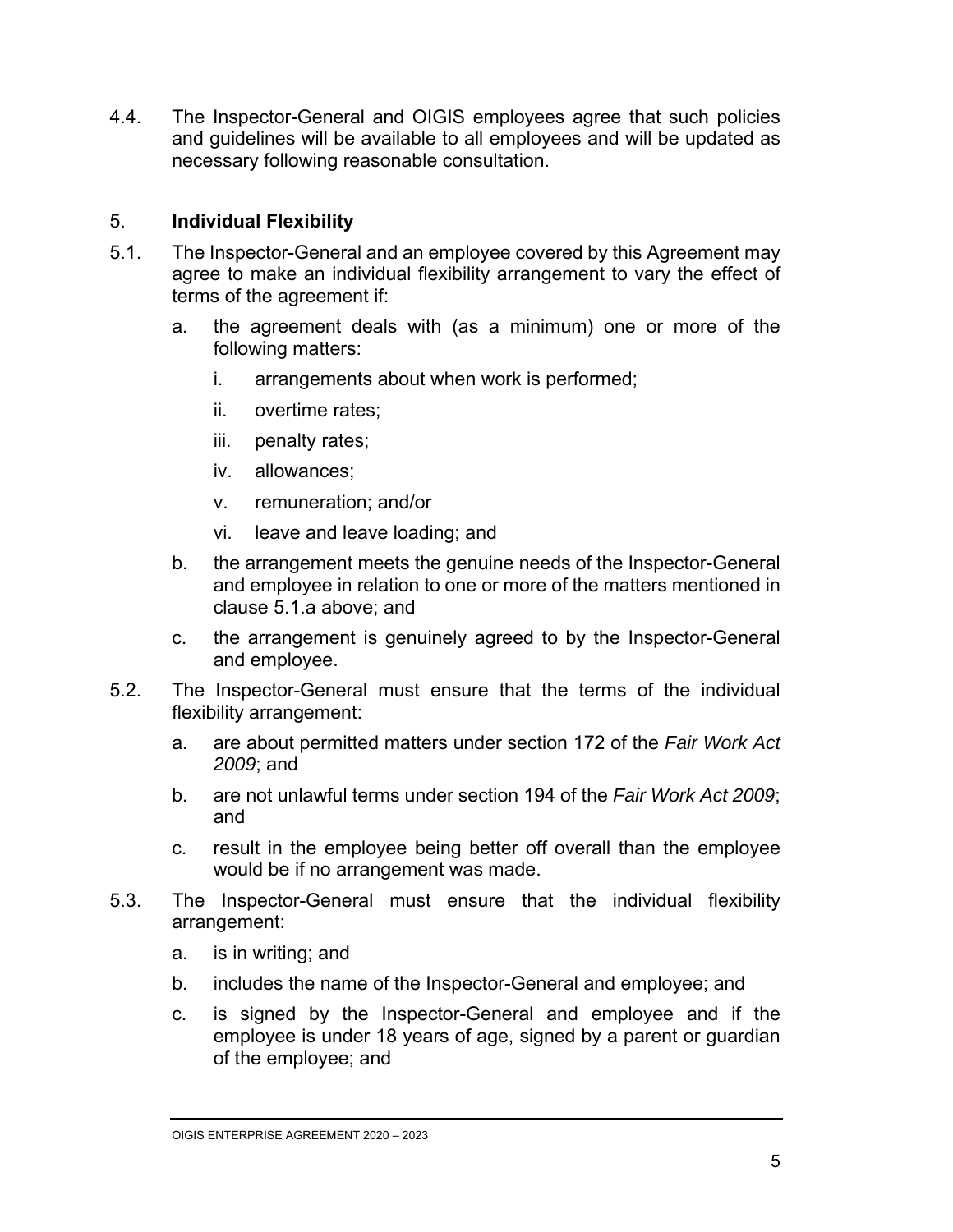- d. includes details of:
	- i. the terms of the Agreement that will be varied by the arrangement; and
	- ii. how the arrangement will vary the effect of the terms; and
	- iii. how the employee will be better off overall in relation to the terms and conditions of their employment as a result of the arrangement; and
- e. states the day on which the arrangement commences and, where applicable, when the arrangement ceases.
- 5.4. The Inspector-General must give the employee a copy of the individual flexibility arrangement within 14 days after it is agreed to.
- 5.5. The Inspector-General or employee may terminate the individual flexibility arrangement:
	- a. by giving no more than 28 days written notice to the other party to the arrangement; or
	- b. if the Inspector-General and employee agree in writing at any time.

#### 6. **Staff Consultation**

- 6.1. This clause applies if the Inspector-General:
	- a. has made a definite decision to introduce a major change to production, program, organisation, structure or technology in relation to OIGIS that is likely to have a significant effect on the employees; or
	- b. proposes to introduce a change to the regular roster or ordinary hours of work of employees.

#### *MAJOR CHANGE*

- 6.2. For a major change referred to in clause 6.1 (a):
	- a. the Inspector-General must notify the relevant employees of the decision to introduce the major change; and
	- b. subclauses 6.3 to 6.9 apply.
- 6.3. The relevant employees may appoint a representative for the purposes of the procedures in this term.
- 6.4. If:
	- a. a relevant employee appoints, or relevant employees appoint, a representative for the purposes of consultation; and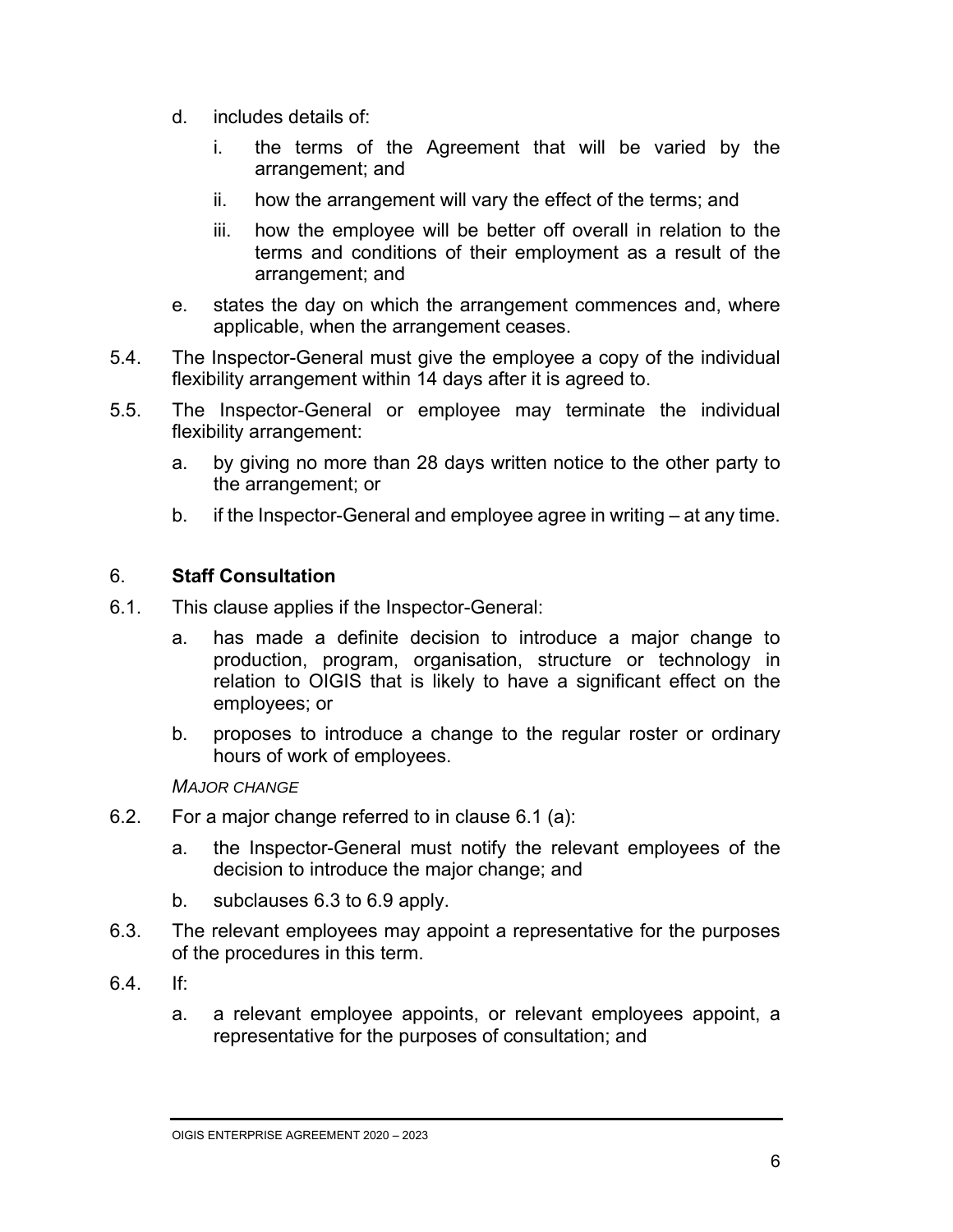b. the employee or employees advise the Inspector-General of the identity of the representative;

the Inspector-General must recognise the representative.

- 6.5. As soon as practicable after making their decision, the Inspector-General must:
	- a. discuss with the relevant employees:
		- (i) the introduction of the change; and
		- (ii) the effect the change is likely to have on the employees; and
		- (iii) measures the Inspector-General is taking to avert or mitigate the adverse effect of the change on the employees; and
	- b. for the purposes of the discussion—provide, in writing, to the relevant employees:
		- (i) all relevant information about the change including the nature of the change proposed; and
		- (ii) information about the expected effects of the change on the employees; and
		- (iii) any other matters likely to affect the employees.
- 6.6. However, the Inspector-General is not required to disclose confidential or commercially sensitive information to the relevant employees.
- 6.7. The Inspector-General must give prompt and genuine consideration to matters raised about the major change by the relevant employees.
- 6.8. If a term in this agreement provides for a major change to production, program, organisation, structure or technology in relation to the OIGIS, the requirements set out in clause 6.2(a) and clauses 6.3 and 6.5 are taken not to apply.
- 6.9. In this clause, *a major change is likely to have a significant effect on employees* if it results in:
	- (a) the termination of the employment of employees; or
	- (b) major change to the composition, operation or size of the OIGIS workforce or to the skills required of employees; or
	- (c) the elimination or diminution of job opportunities (including opportunities for promotion or tenure); or
	- (d) the alteration of hours of work; or
	- (e) the need to retrain employees; or
	- (f) the need to relocate employees to another workplace; or
	- (g) the restructuring of jobs.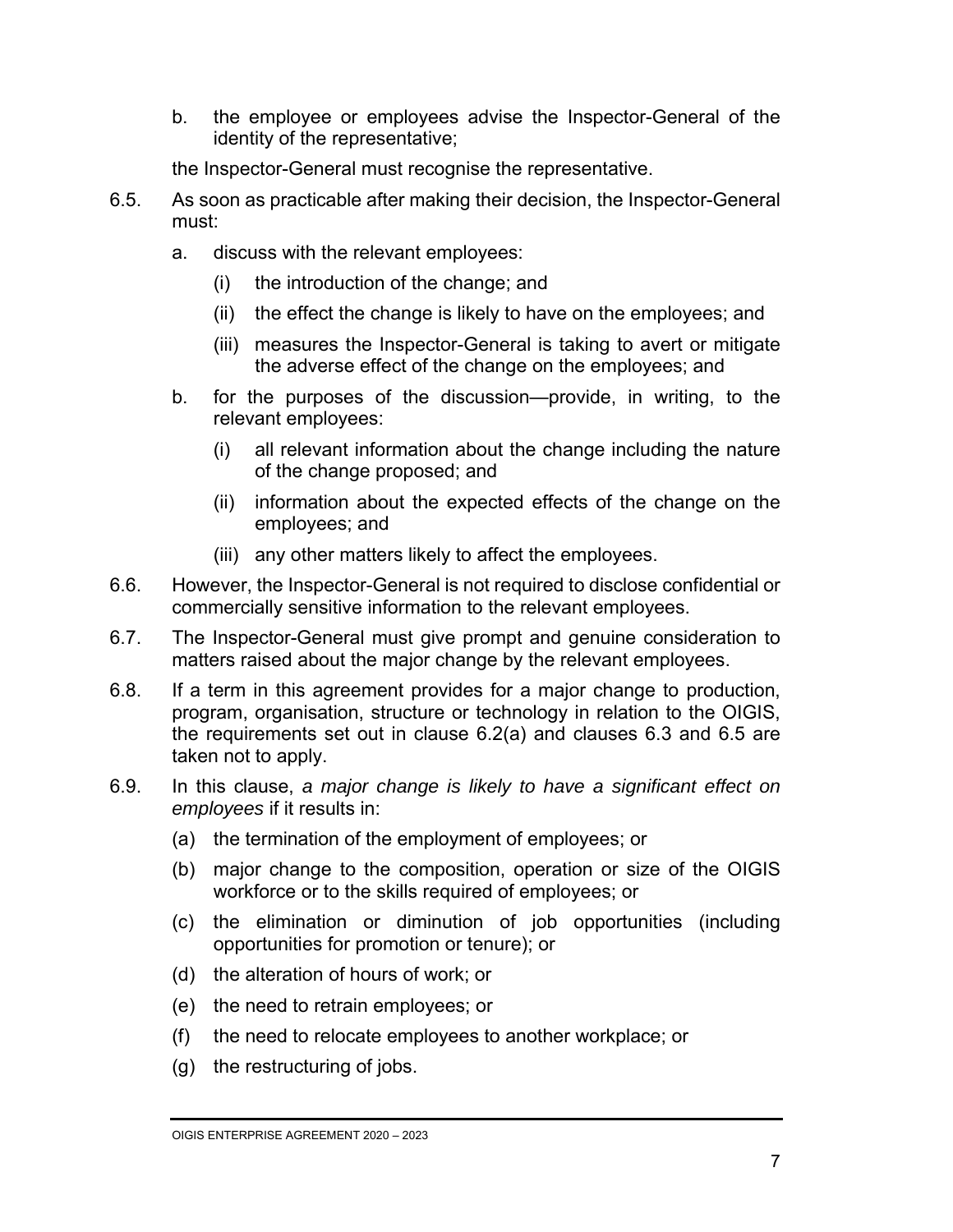*CHANGE TO REGULAR ROSTER OR ORDINARY HOURS OF WORK*

- 6.10. For a change referred to in clause 6.1(b):
	- (a) the Inspector-General must notify the relevant employees of the proposed change; and
	- (b) clauses 6.11 to 6.15 apply.
- 6.11. The relevant employees may appoint a representative for the purposes of the procedures in this clause.
- 6.12. If:
	- a. a relevant employee appoints, or relevant employees appoint, a representative for the purposes of consultation; and
	- b. the employee or employees advise the Inspector-General of the identity of the representative;

the Inspector-General must recognise the representative.

- 6.13. As soon as practicable after proposing to introduce the change, the Inspector-General must:
	- a. discuss with the relevant employees the introduction of the change; and
	- b. for the purposes of the discussion—provide to the relevant employees:
		- (i) all relevant information about the change, including the nature of the change; and
		- (ii) information about what the employer reasonably believes will be the effects of the change on the employees; and
		- (iii) information about any other matters that the employer reasonably believes are likely to affect the employees; and
	- c. invite the relevant employees to give their views about the impact of the change (including any impact in relation to their family or caring responsibilities).
- 6.14. However, the Inspector-General is not required to disclose confidential or commercially sensitive information to the relevant employees.
- 6.15. The Inspector-General must give prompt and genuine consideration to matters raised about the change by the relevant employees.
- 6.16. In this clause:

*relevant employees* means the employees who may be affected by a change referred to in clause 6.1.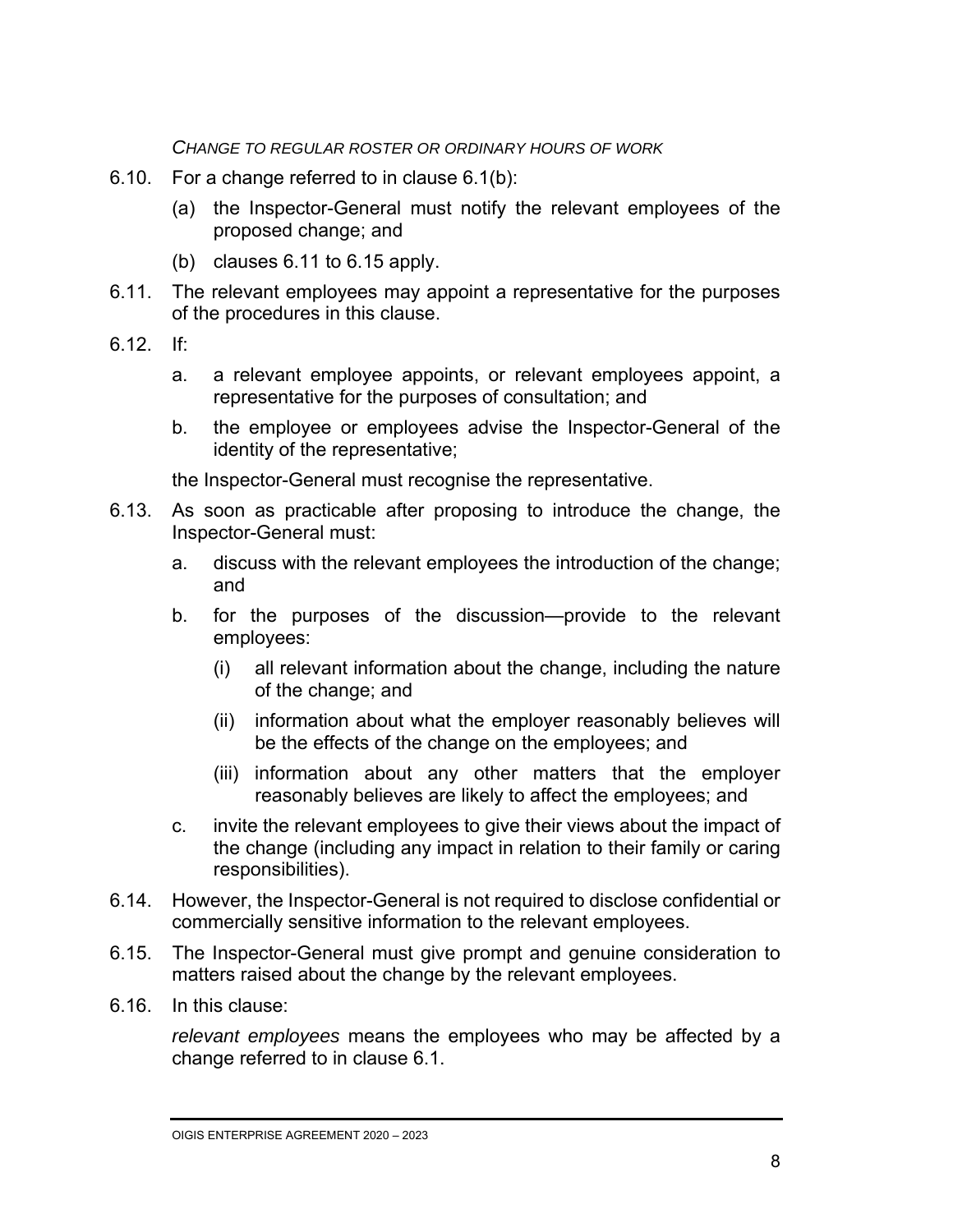#### 7. **Dispute Resolution**

- 7.1. If a dispute relates to:
	- (a) a matter arising under the agreement; or
	- (b) the National Employment Standards;

this clause sets out procedures to settle the dispute.

- 7.2. An employee who is a party to the dispute may appoint a representative for the purposes of the procedures in this clause.
- 7.3. In the first instance, the parties to the dispute must try to resolve the dispute at the workplace level, by discussions between the employee or employees and relevant supervisors and/or management.
- 7.4. If discussions at the workplace level do not resolve the dispute, a party to the dispute may refer the matter to Fair Work Commission.
- 7.5. The Fair Work Commission may deal with the dispute in 2 stages:
	- a. the Fair Work Commission will first attempt to resolve the dispute as it considers appropriate, including by mediation, conciliation, expressing an opinion or making a recommendation; and
	- b. if the Fair Work Commission is unable to resolve the dispute at the first stage, the Fair Work Commission may then:
		- (i) arbitrate the dispute; and
		- (ii) make a determination that is binding on the parties.
	- Note: If Fair Work Commission arbitrates the dispute, it may also use the powers that are available to it under the Act. A decision that Fair Work Commission makes when arbitrating a dispute is a decision for the purpose of Div 3 of Part 5.1 of the Act. Therefore, an appeal may be made against the decision.
- 7.6. While the parties are trying to resolve the dispute using the procedures in this term:
	- a. an employee must continue to perform their work as they would normally unless they have a reasonable concern about an imminent risk to their health or safety; and
	- b. an employee must comply with a direction given by the Inspector-General to perform other available work at the same workplace, or at another workplace, unless:
		- (i) the work is not safe; or
		- (ii) applicable occupational health and safety legislation would not permit the work to be performed; or
		- (iii) the work is not appropriate for the employee to perform; or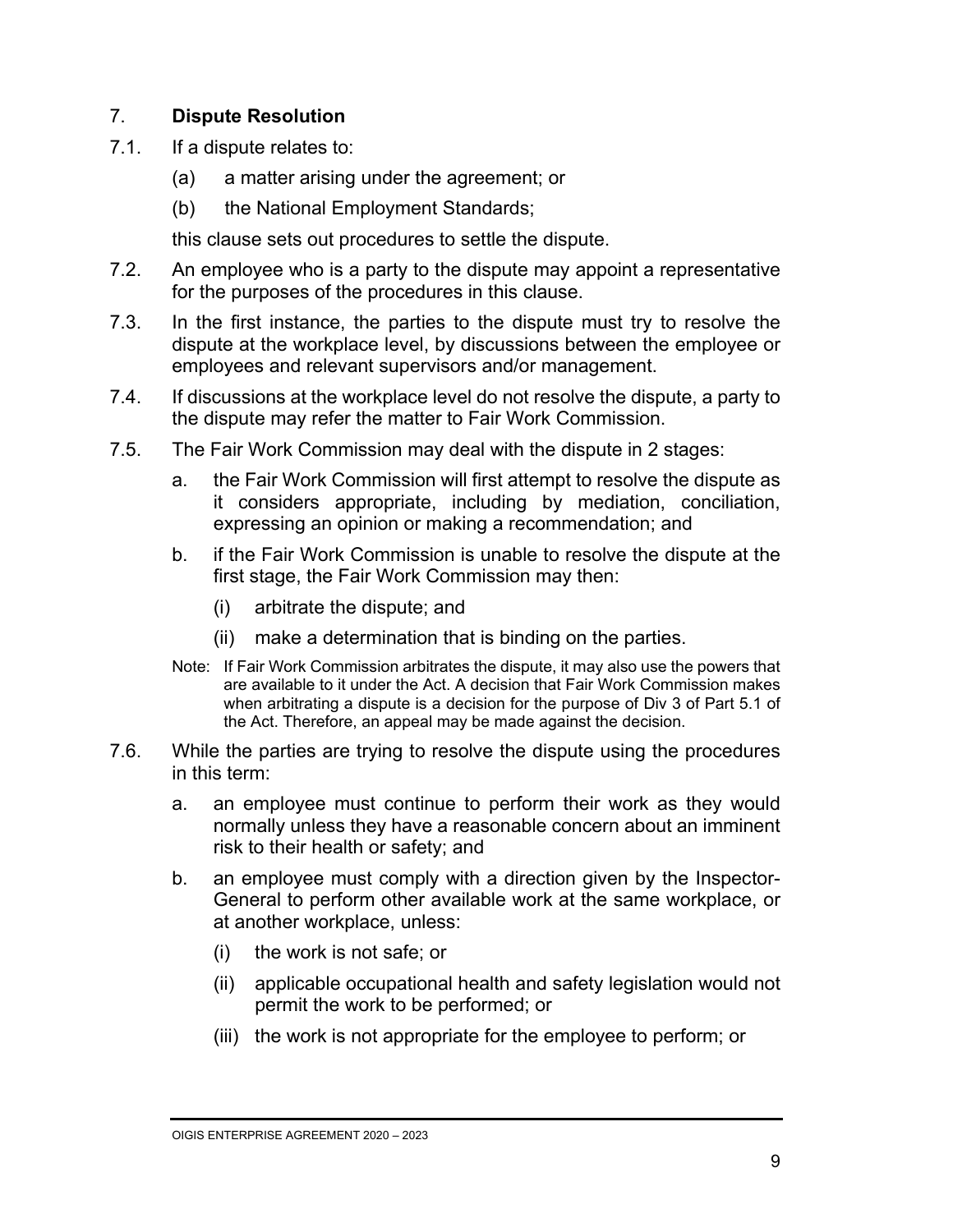- (iv) there are other reasonable grounds for the employee to refuse to comply with the direction.
- 7.7. The parties to the dispute agree to be bound by a decision made by Fair Work Commission in accordance with this clause.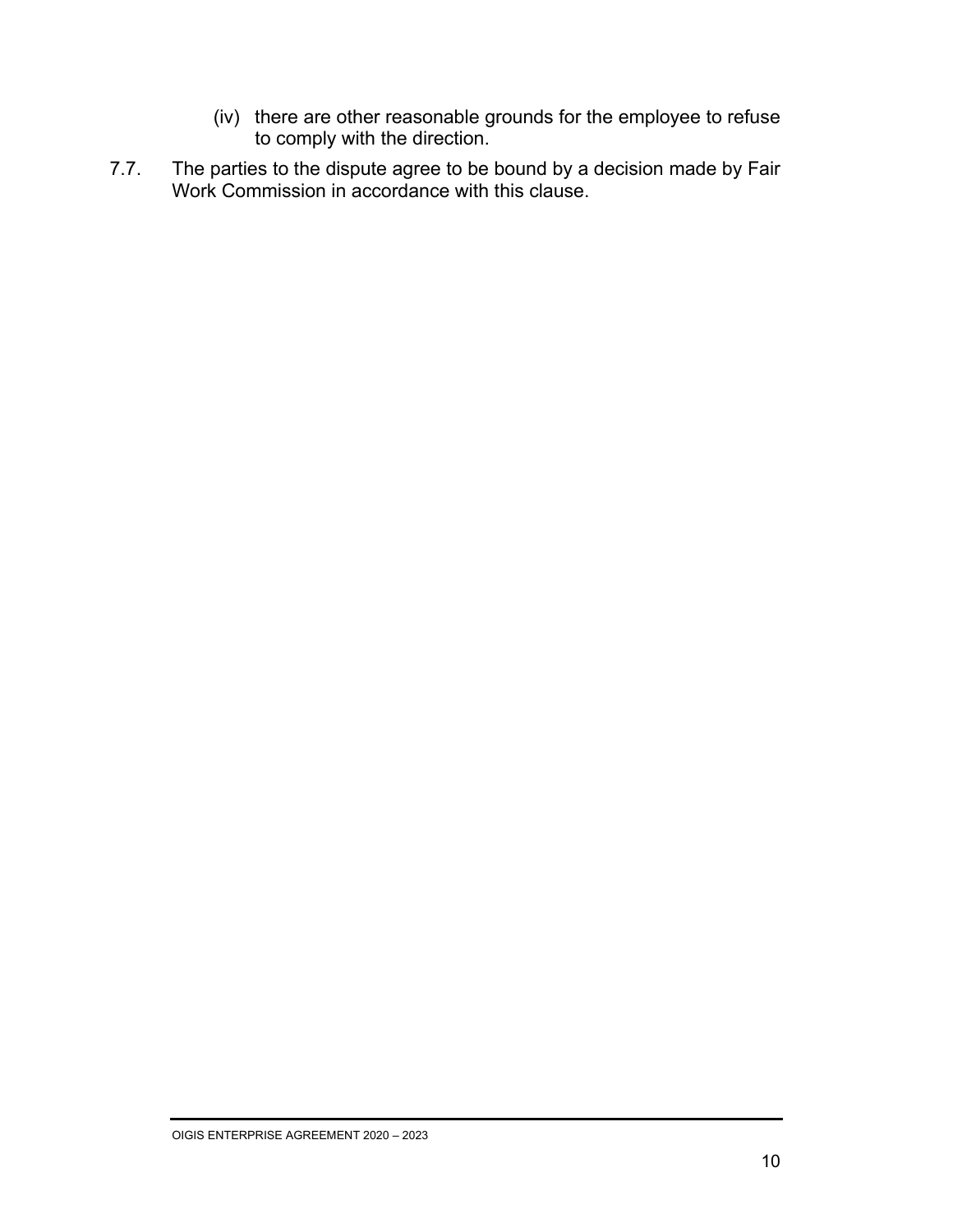### **PART B - OUR WORKPLACE**

#### 8. **Health and Wellbeing**

8.1. OIGIS will provide employees with access to health and wellbeing initiatives. Further information is available in OIGIS policy.

#### 9. **Learning and Development**

- 9.1. OIGIS aims to provide learning and development opportunities appropriate to the needs of each employee.
- 9.2. Should an employee undertake a formal course of studies that has been approved by the Inspector-General, they may apply for study leave and for the provision of financial studies assistance. The amount of study leave and financial studies assistance payable (if any) will be at the discretion of the Inspector-General.
- 9.3. Further information is available in OIGIS policy.

#### 10. **Performance Management**

10.1. Each employee is required to participate in performance evaluation exchanges with their supervisor. Details can be found in the OIGIS Personnel Management guidelines.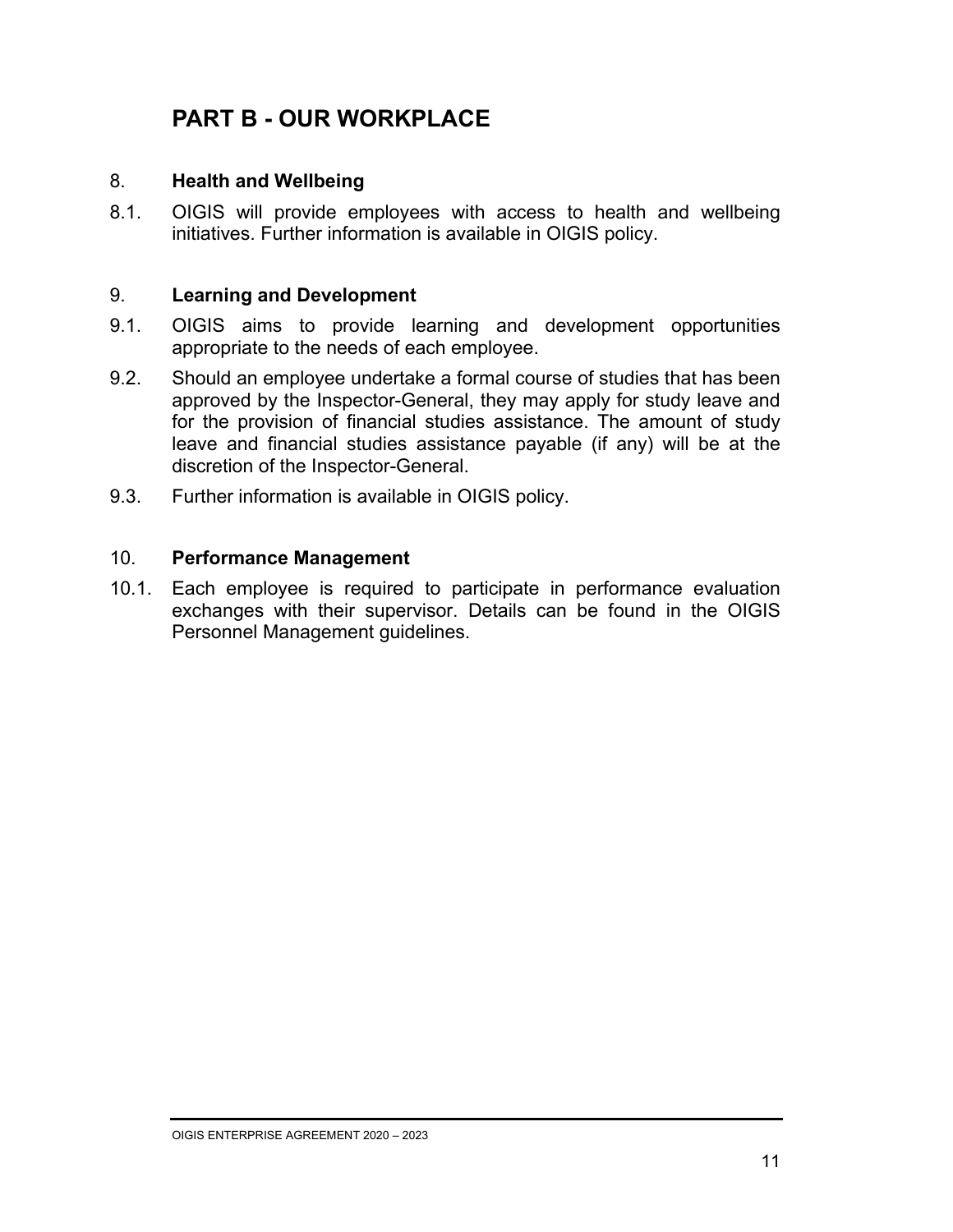### **PART C - EMPLOYMENT CONDITIONS**

#### 11. **Hours of Work**

- 11.1. Ordinary hours of work for full-time employees are 38 hours per week. This equates to a standard day of 7 hours and 36 minutes. An employee's ordinary hours of work will be averaged over a 12 month averaging period. This means that an employee's average ordinary hours of work will be calculated at any particular time by calculating the average during the 12 month period immediately preceding that time.
- 11.2. The span of hours during which an employee may work their ordinary hours is 7am to 7pm Monday to Friday. The span of hours may be varied in special circumstances by agreement between an employee and their supervisor.
- 11.3. An employee at or below the APS 6 level (OIGIS Bands 1 and 2) must record their attendance on the timekeeping system.
- 11.4. The Inspector-General may consider the pattern of hours by which an employee will work with due consideration to the employee's individual performance, personal needs and operational requirements. However, employees will be available for reasonable direction to work outside the agreed pattern of hours.
- 11.5. Employees will not normally be required to work for more than 10 hours on any one day. Employees should take a minimum meal break of 30 minutes after working continuously for a 5 hour period, except when the hours worked on that day are 6 hours or less and the employee has requested to work beyond the 5 hour period.
- 11.6. Standard attendance hours are 7 hours and 36 minutes from 8.30am to 12.30pm and 1.30pm to 5.06pm Monday to Friday. Standard attendance hours will apply:
	- a. if an employee and their supervisor cannot agree on a pattern of hours; or
	- b. if an employee's supervisor considers that the employee's attendance is unsatisfactory or that the employee is misusing flex time.
- 11.7. The ordinary place of work will be in Canberra at the IGIS Office, or in the Canberra office of agencies overseen by IGIS, as determined by operational need and/or agreement with their supervisor.
- 11.8. Supervisors are to maintain written records of any agreement made under 11.7 of this agreement.

OIGIS ENTERPRISE AGREEMENT 2020 – 2023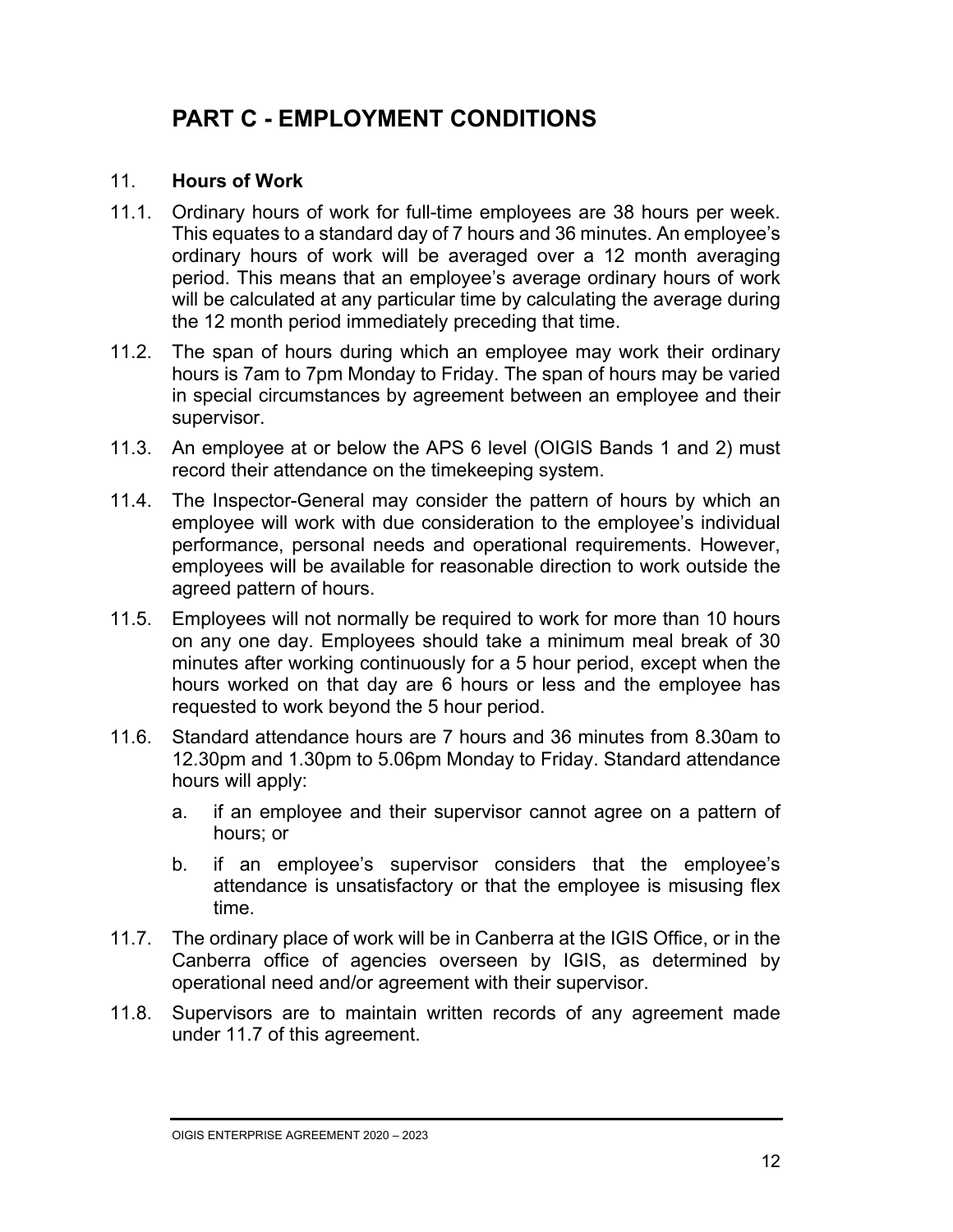#### 12. **Flex Time and Additional Flex Time Credits**

- 12.1. Employees at or below the APS 6 level (OIGIS Bands 1 and 2), including part-time employees can use flex time. Details can be found in the OIGIS Personnel Management guidelines.
- 12.2. A flex time settlement period is a period of 4 weeks. A maximum flex time credit of 38 hours (one standard week) can be accumulated and carried over from one flex time settlement period to the next. Flex credits in excess of 25 hours may be paid out once per financial year at the employee's hourly rate of pay.
- 12.3. A maximum of 10 hours debit can be accumulated and carried over from one flex time settlement period to the next. Employees who accumulate a debit in excess of 10 hours have 2 flex time settlement periods to reduce the debit. If the debit is not reduced at the end of 2 flex time settlement periods the excess debit is treated as leave without pay and deducted from the employee's salary.
- 12.4. If an employee has a flex debit upon leaving OIGIS the debit will be treated as leave without pay and deducted from the employee's final salary, subject to the requirements of the *Fair Work Act 2009*. Flex credits less than 25 hours will not be paid out upon leaving OIGIS.
- 12.5. An APS level 6 or below employee who is required to work outside their ordinary span of hours or on a public holiday is eligible to receive additional flex time credits.
- 12.6. Flex credits for additional duties will be granted at a minimum 1:1 basis, or at a higher rate as set out below or determined by the Inspector-General.

| <b>Days</b>                  | Minimum flex-time ratio |
|------------------------------|-------------------------|
| Monday – Friday (non-travel) | 1:1.5                   |
| Monday – Friday (travel)     | 1:1                     |
| Saturday                     | 1:1.5                   |
| Sunday / Public Holidays     | 1:2                     |

12.7. Executive Level 1 and Executive Level 2 (OIGIS Bands 3 and 4) employees will work reasonable additional hours as required. Time Off in Lieu (TOIL) may be provided to Executive Level 1 and Executive Level 2 employees at the Inspector-General's discretion.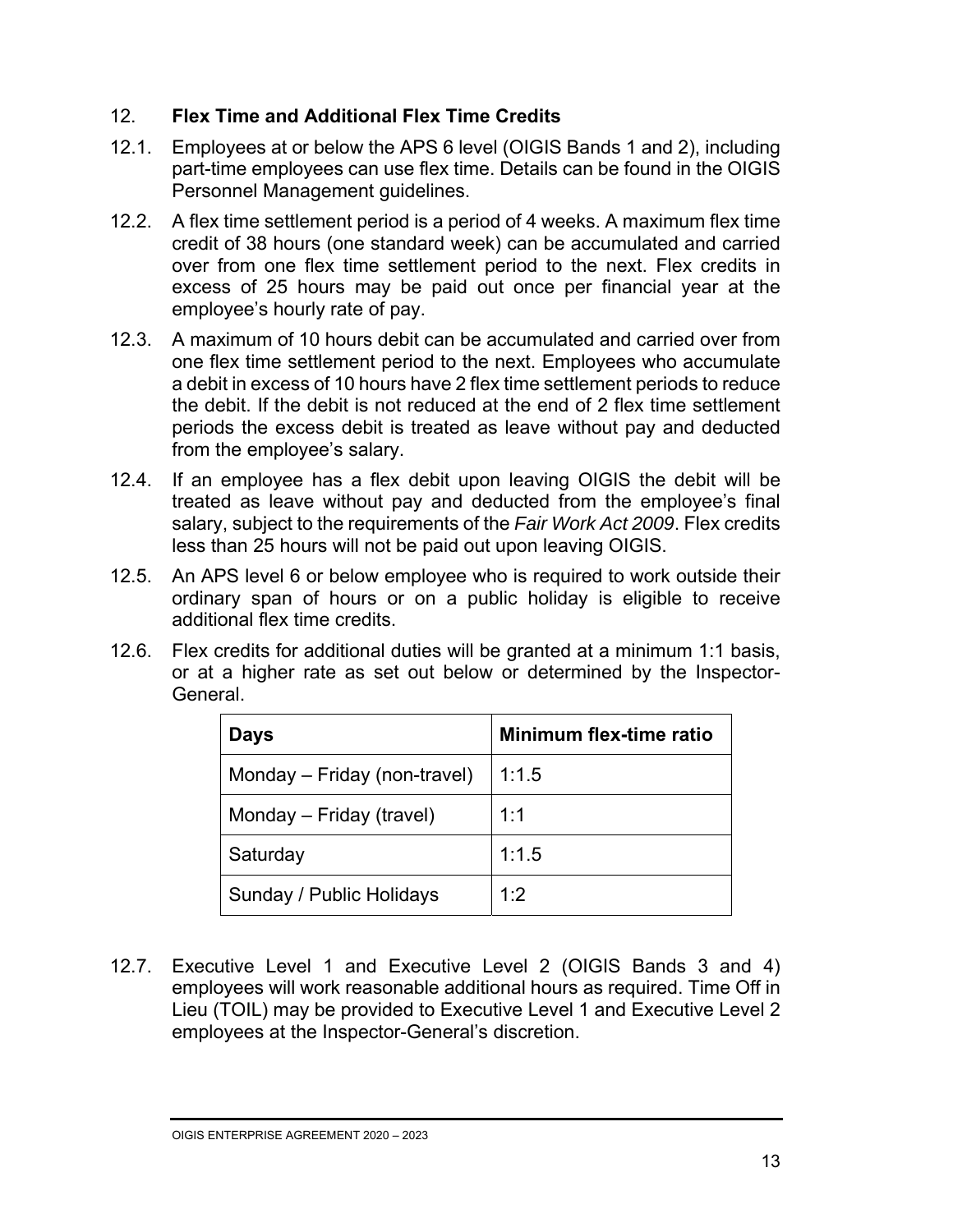#### 13. **Flexible working arrangements**

- 13.1. A part-time employee is one whose ordinary hours of work are less than 152 over a 4 week period. The pattern of hours for a part-time work agreement will provide for no less than three hours or an alternative period agreed by the Inspector-General and the employee, and will be continuous on any one day.
- 13.2. Remuneration, with the exception of allowances and reimbursements of an expense nature, is calculated on a pro rata basis. Leave for part time employees is provided in accordance with relevant legislation and this Agreement. Payment of salary when an employee takes leave will be reflective of the ordinary part-time hours worked except during long service leave where salary will be calculated in accordance with the *Long Service Leave Act 1976*.
- 13.3. The Inspector-General will consider applications to access flexible working arrangements in accordance with the national employment standards.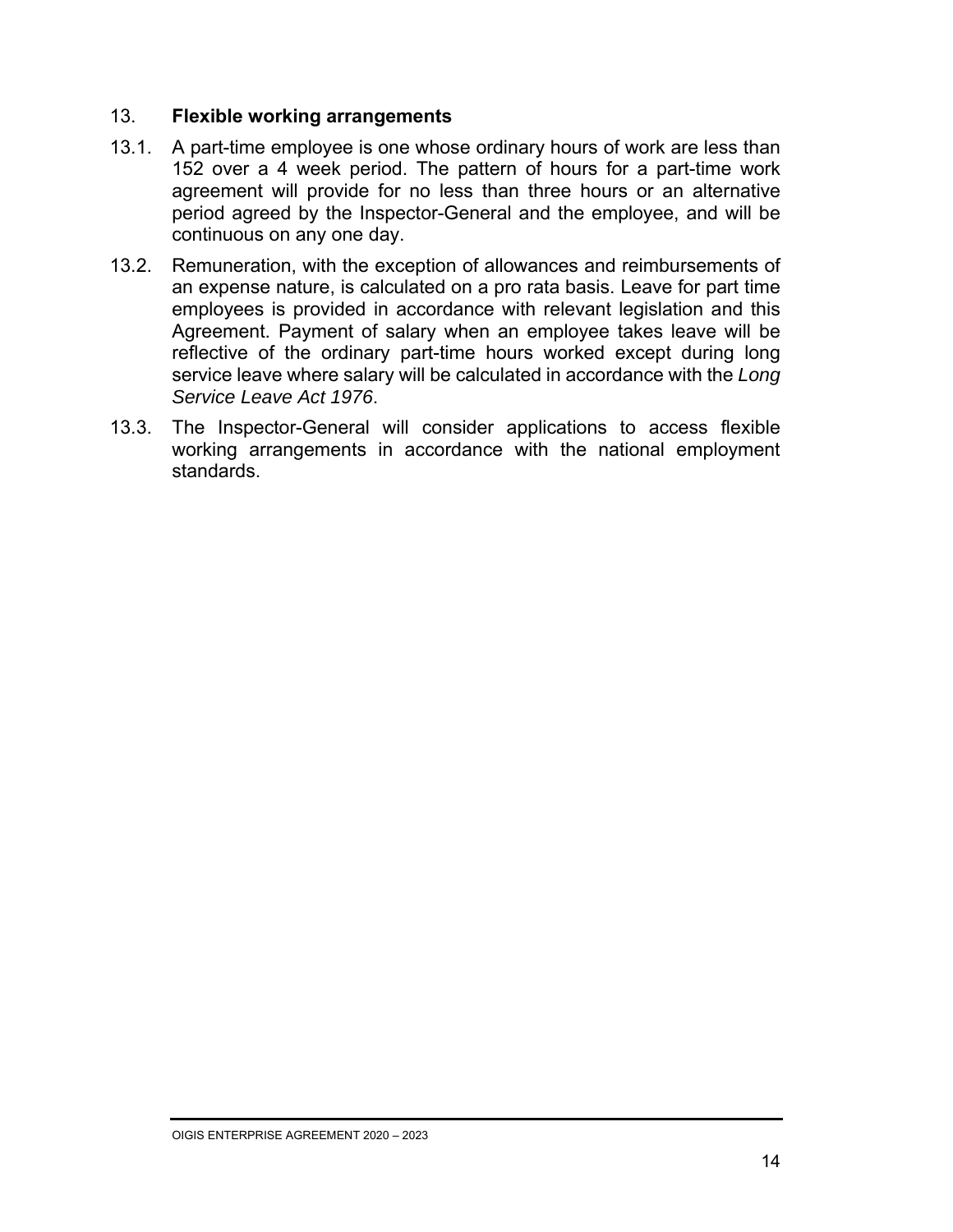### **PART D – LEAVE**

#### 14. **Calculation Of Payment For Leave**

- 14.1. An employee on paid leave is entitled to receive:
	- a. the employee's base rate of pay for the employee's ordinary hours of work during the period of paid leave;
	- b. the Australian Intelligence Community Allowance in respect of the period of paid leave;
	- c. any Skills and Responsibilities Loading in respect of the period of paid leave that the employee would have been entitled to receive if the employee was not absent from work during the period of paid leave; and
	- d. Higher Duties Allowance (HDA) in respect of the period of paid leave if the employee has received HDA for more than 12 months prior to taking the leave unless otherwise required by legislation.

#### 15. **Portability of Leave**

- 15.1. Where an employee moves (including on promotion or for an agreed period) from another agency where they were an ongoing APS employee, the employee's unused accrued annual leave and personal/carer's leave (however described) will be transferred, provided there is no break in continuity of service.
- 15.2. Where an employee is engaged as either an ongoing or non-ongoing APS employee immediately following a period of ongoing employment in the Parliamentary Service, the ACT Government Service the employee's unused accrued annual leave and personal/carer's leave (however described) will be recognised. Note: In accordance with sections such as s89 of the *ASIO Act 1979,* s36A and s38G of the *Intelligence Services Act 2001* employees of certain agencies are deemed to be APS employees for the purposes of s26 of the *Public Service Act 1999.*
- 15.3. For the purpose of this clause:
	- a. 'APS employee' has the same meaning as the *Public Service Act 1999*.
	- b. 'Parliamentary Service' refers to employment under the *Parliamentary Service Act 1999*.
- 15.4. An employee's entitlement to these accrued leave credits and any future leave entitlements will be in accordance with this Agreement.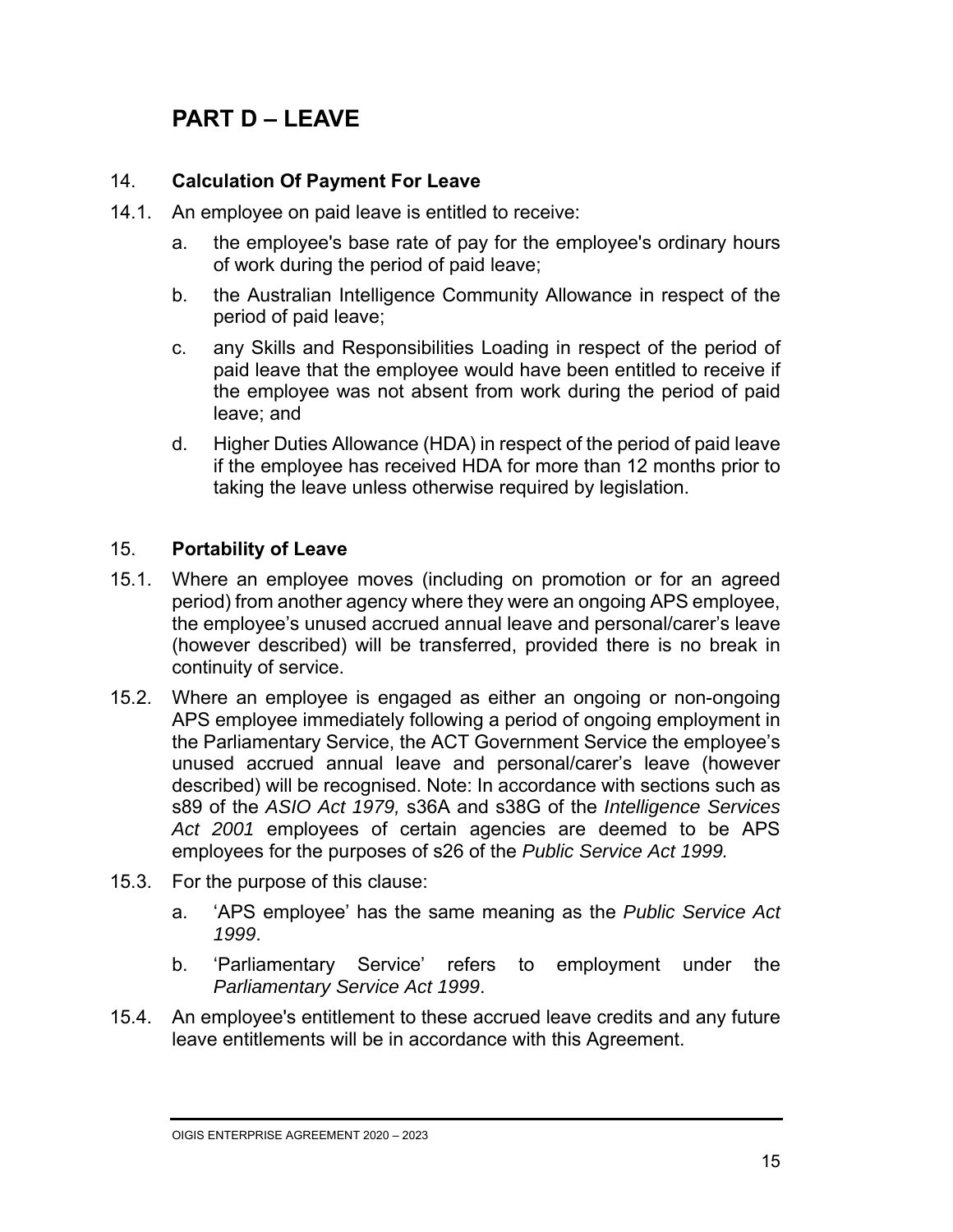#### 16. **Annual Leave**

- 16.1. A full-time employee is entitled to 4 weeks leave per year of service.
- 16.2. Annual leave accrues on a pro-rata basis for part-time employees.
- 16.3. Annual leave accrues and is credited progressively.
- 16.4. Annual leave counts as service for all purposes.
- 16.5. The taking of annual leave is subject to approval by the Inspector-General. Further details can be found in the OIGIS Personnel Management guidelines.
- 16.6. If more than 30 days leave that is not to count as service for any purpose is taken in a calendar year that whole period of leave will not count towards accrual of annual leave.
- 16.7. Employees may apply to take their annual leave on half pay. Annual leave credits will only be deducted at half the duration. Requests for leave on half pay will be considered on a case-by-case basis, taking into account the operational needs of the work area.
- 16.8. An employee with more than 12 weeks annual leave may be directed to take annual leave or enter into a managed leave plan. An employee will not be directed to take more than 25% of their annual leave credit at the time of the direction.

#### 17. **Cashing Out of Annual Leave**

- 17.1. Once per financial year, an employee may make a written election to cash out up to 2 weeks of their accrued annual leave entitlement, provided that:
	- a. the employee has taken at least 2 weeks annual leave in the 12 month period immediately preceding the election; and
	- b. the employee's remaining accrued annual leave entitlement, after the election, will be 4 weeks or more.
- 17.2. If the Inspector-General approves the employee's request to cash out an accrued annual leave entitlement, the Inspector-General and the employee will make an agreement in writing to that effect.
- 17.3. The Inspector-General will pay the employee at least the full amount that would have been payable to the employee had the employee taken the leave that the employee has been cashed out.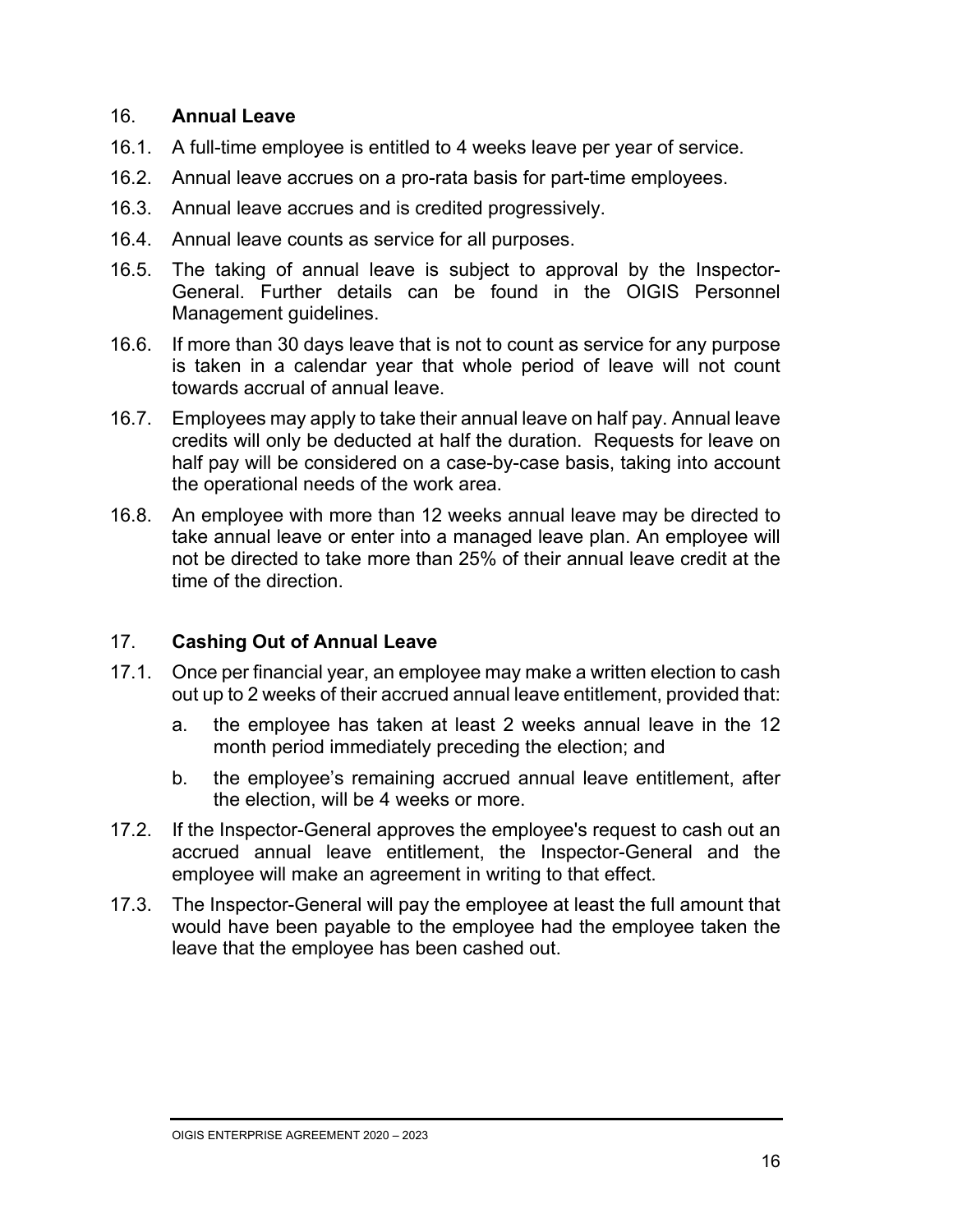#### 18. **Purchased Leave**

- 18.1. Employees may apply to purchase one or more additional weeks of leave per year, up to a maximum of 8 weeks, subject to approval by the Inspector-General.
- 18.2. The employee will have an amount deducted from their annual pre-tax salary, on a fortnightly basis, dependent on the amount of leave purchased. Further details can be found in the OIGIS Personnel Management guidelines.
- 18.3. Purchased leave counts for service for all purposes. Salary for superannuation purposes continues to be the employee's salary as if the employee had not purchased leave.

#### 19. **Cancelled Leave**

- 19.1. Employees may be reimbursed for reasonable costs not recoverable from other sources incurred as a result of their leave being cancelled. Further details can be found in the OIGIS Personnel Management guidelines.
- 19.2. If an employee is recalled to duty during annual leave the employee will be re-credited with a period equivalent to the ordinary hours worked during the annual leave and reimbursed for any reasonable costs, as determined by the Inspector-General, not recoverable from other sources incurred as a result of being recalled to duty.
- 19.3. An employee who is eligible for personal/carer's leave, community service leave or compassionate leave while on annual leave will have their leave re-credited on the provision of suitable documentary evidence.

#### 20. **Christmas Close Down**

- 20.1. The OIGIS will close its normal operations from close of business on the last working day before Christmas, with business resuming on the first working day after New Year's Day.
- 20.2. Employees will be provided with time off for the working days between Christmas and New Year's Day and will be paid in accordance with their ordinary hours of work. Where an employee is absent on leave, payment for the Christmas closedown provision will be in accordance with the entitlement for that form of leave, (e.g. if on long service leave half pay, payment is on half pay).
- 20.3. There will be no deduction from annual or personal/carer's leave credits for the closedown days.
- 20.4. Any decision to re-open OIGIS during the Christmas/New Year period shall be wholly at the discretion of the Inspector-General.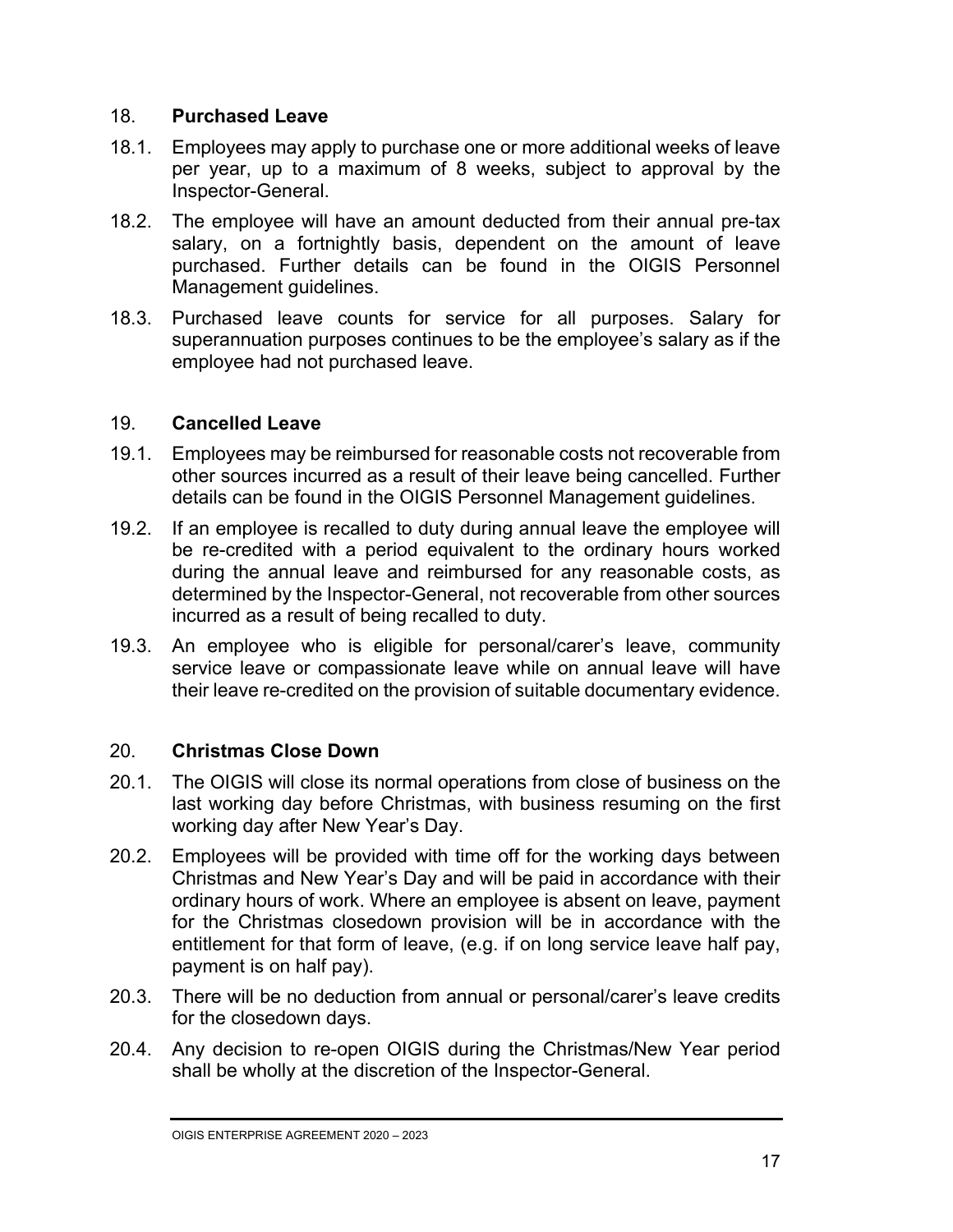- 20.5. Employees may be reimbursed for reasonable costs not recoverable from other sources incurred as a result of being recalled to duty over the Christmas Close Down. Further details can be found in the OIGIS Personnel Management guidelines.
- 20.6. An APS level employee who is required to work on any of those working days referred to in clause 20.1 above will receive flex-time credits as established in clause 12 of this agreement. Further details are available in the OIGIS personnel management guidelines. An Executive Level employee will receive an equivalent period of time off in lieu.

#### 21. **Public Holidays**

- 21.1. Employees will be entitled to the following public holidays:
	- a. New Year's Day (1 January);
	- b. Australia Day (26 January);
	- c. Good Friday;
	- d. Easter Monday;
	- e. Anzac Day (25 April);
	- f. The Queen's birthday holiday (on the day on which it is celebrated in a State or Territory or a region of a State or Territory);
	- g. Christmas Day (25 December);
	- h. Boxing Day (26 December);
	- i. Any other day, or part-day, declared or prescribed by or under a law of a State or Territory to be observed generally within the State or Territory, or a region of the State or Territory, as a public holiday, other than a day or part-day, or a kind of day or part-day, that is excluded by the Fair Work regulations from counting as a public holiday.
- 21.2. If under a state or territory law, a day or part day is substituted for one of the public holidays listed above, then the substituted day or part day is the public holiday.
- 21.3. The Inspector-General and an employee may agree on the substitution of a day or part day that would otherwise be a public holiday, having regard to operational requirements.
- 21.4. An employee, who is absent on a day or part-day that is a public holiday in the place where the employee is based for work purposes, is entitled to be paid for the part or full day absence as if that day or part-day was not a public holiday, except where that person would not normally have worked on that day.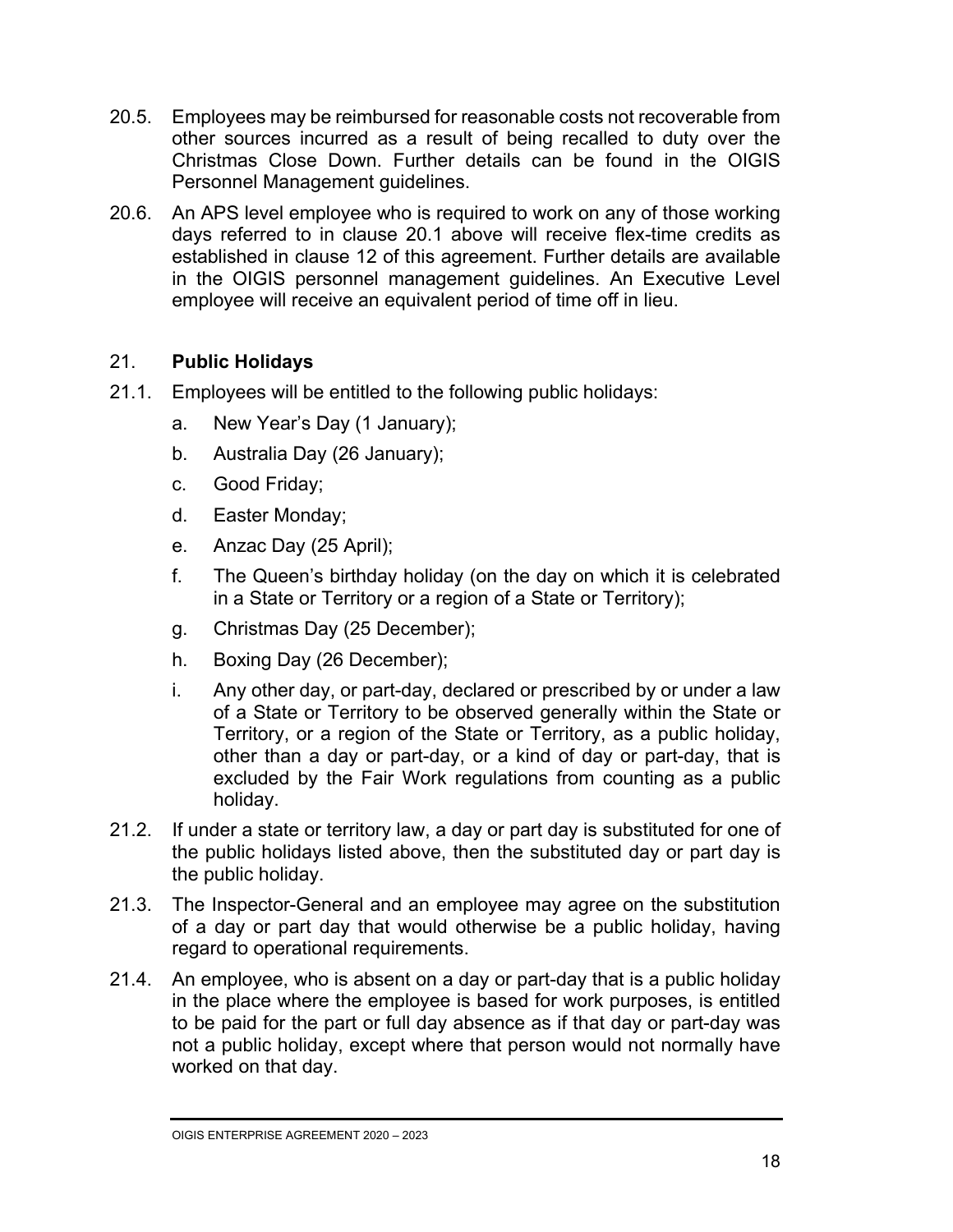- 21.5. Where a public holiday falls during a period when an employee is absent on leave (other than annual or paid personal/carer's leave) there is no entitlement to receive payment as a public holiday. Payment for that day would be in accordance with the entitlement for that form of leave (e.g. if on long service leave on half pay, payment is on half pay).
- 21.6. Employees may be requested to work on a particular public holiday, and must work on the public holiday unless the request to work is not reasonable or the employee refuses the request on reasonable grounds. APS employees who work on a public holiday will receive flex-time credits as detailed in clause 12 of this agreement. Further details are available in the OIGIS personnel management guidelines. Executive Level employees will receive equivalent time off in lieu.

#### 22. **Long Service Leave**

- 22.1. An employee is eligible for long service leave in accordance with the *Long Service Leave (Commonwealth Employees) Act 1976*.
- 22.2. The minimum period during which long service leave can be taken is 7 calendar days (7 calendar days at full pay or 14 calendar days at half pay). Long service leave cannot be broken with other periods of leave, except as otherwise provided by legislation.
- 22.3. The Inspector-General will consider applications for long service leave in light of operational requirements. Further details can be found in the OIGIS Personnel Management guidelines.

#### 23. **Personal/Carer's Leave**

- 23.1. If an employee is unexpectedly unable to attend work the employee or their representative should make a reasonable effort to notify the relevant supervisor before 9:30am.
- 23.2. The Inspector-General may require that the employee provide documentary evidence in respect of any period of personal leave. Documentary evidence is required in respect of any period of personal leave exceeding 3 consecutive days.
- 23.3. An employee, other than an employee to whom clause 15.1 or 15.2 applies, who commences with the office on engagement under s22 of the *Public Service Act 1999* will receive:
	- a. 12 days paid personal leave credit on engagement; and
	- b. An additional 6 days paid personal leave credit in the first year of service, accruing and credited daily.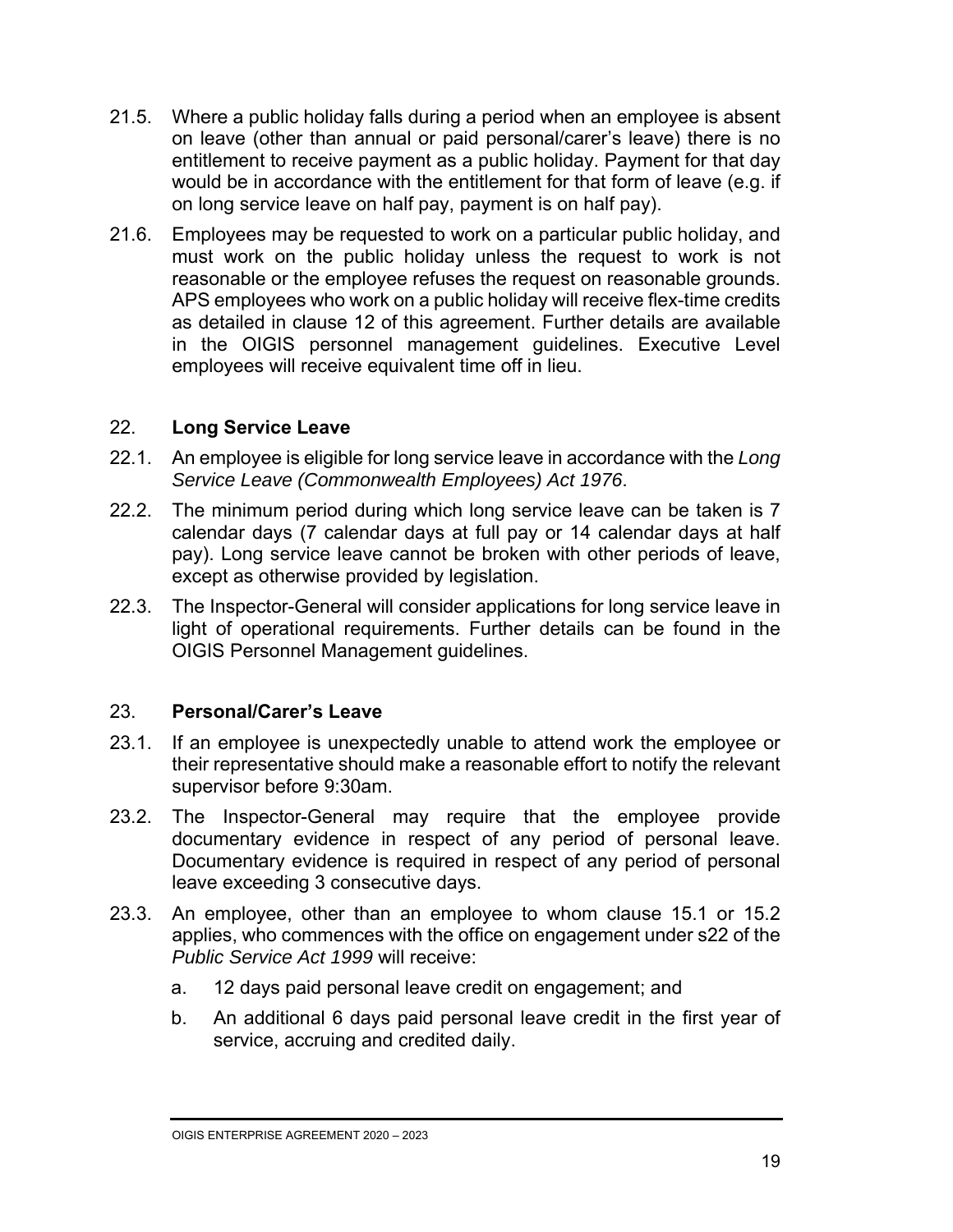- 23.4. Full-time ongoing employees are entitled to 18 days paid personal leave credit for each 12 months of service, which accrues and is credited progressively on a daily basis.
- 23.5. Non-ongoing employees are entitled to one and a half days of paid personal leave credit for every completed month of service, accruing and credited progressively.
- 23.6. Non-ongoing employees do not receive an initial personal leave credit in accordance with clause 23.3 above.
- 23.7. Personal/carer's leave accrues on a pro-rata basis for part-time employees.
- 23.8. Unused personal leave credits will accumulate, but will not be paid out on separation.
- 23.9. An employee is entitled to take personal/carer's leave in a manner and for purposes consistent with National Employment Standards as established under the *Fair Work Act 2009*.
- 23.10. An employee is entitled to take personal/carer's leave where the employee:
	- a. is ill or injured; or
	- b. provides care or support to a member of the employee's immediate family, or a member of the employee's household, who requires care or support because of:
		- i. a personal illness, or personal injury, affecting the member; or
		- ii. an unexpected emergency affecting the member.
- 23.11. At the discretion of the Inspector-General, personal/carer's leave may also be granted for absences due to unforeseen circumstances. Further details are available in the OIGIS personnel management guidelines.
- 23.12. At the discretion of the Inspector-General, personal/carer's leave may also be approved if an employee is required to be absent from work due to unforeseen circumstances and has insufficient annual leave credits available.
- 23.13. Leave must not be taken under clause 23.11 to the extent that it results in less than 10 days' of an employee's personal/carer's leave credits per year being available for use for personal injury or illness and caring as provided under the Fair Work Act.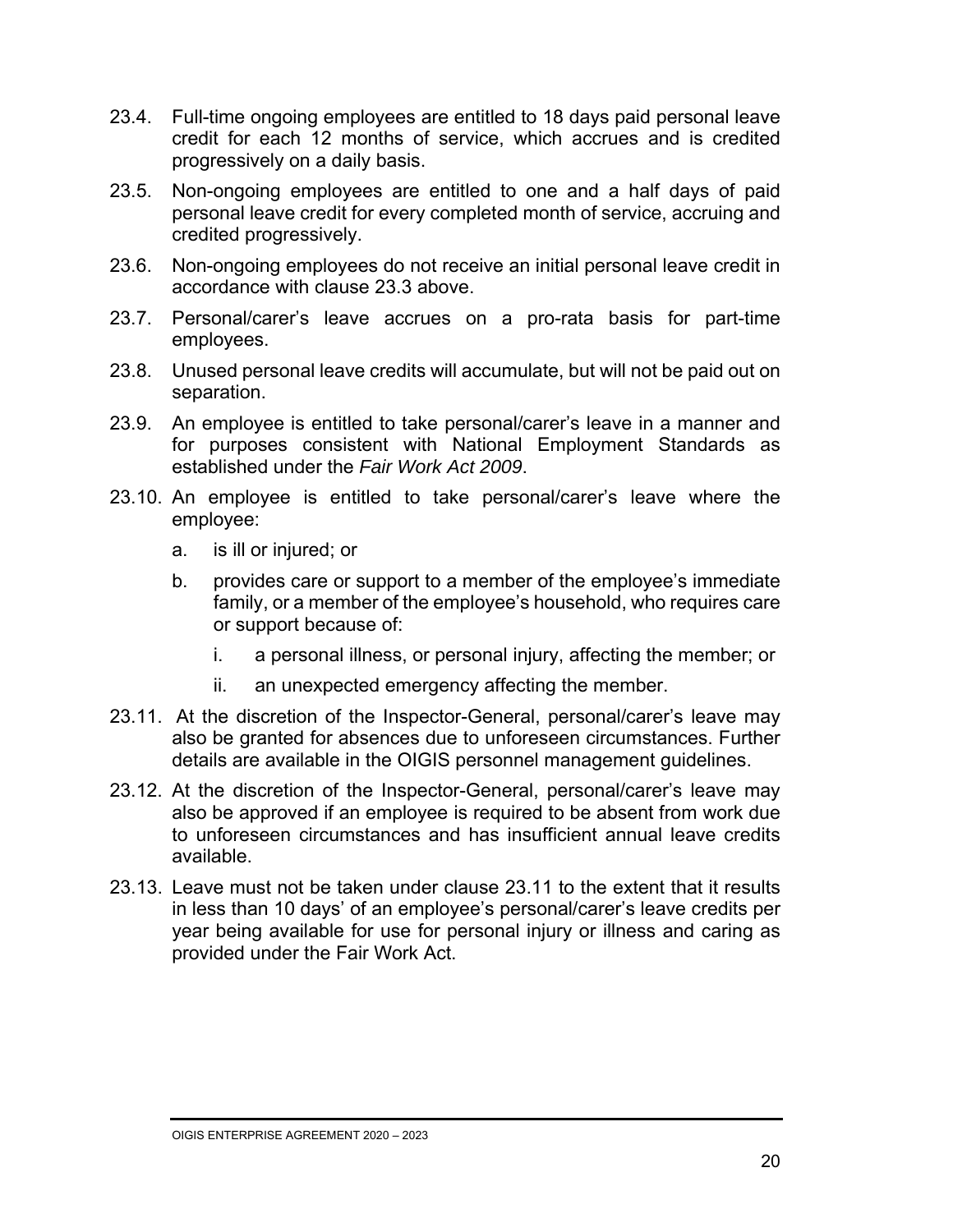#### 24. **Unpaid Carer's Leave**

- 24.1. Employees, including casual employees, are entitled to 2 days' unpaid carer's leave for each occasion when a member of the employee's immediate family or household, requires care or support during such a period because of:
	- a. a personal illness, or injury, of the immediate family/household member; or
	- b. an unexpected emergency affecting the immediate family/household member.
- 24.2. The entitlement in clause 24.1 is to 2 days' leave for full-time, part-time and casual employees, and is not subject to a pro rata.
- 24.3. Employees are entitled to unpaid carer's leave for a particular period only if the employee has exhausted their paid personal/carer's leave entitlement and cannot take an amount of paid personal leave under clause 23.9 or 23.13 during the period.
- 24.4. A period of unpaid carer's leave will not count as service for any purpose. However, it will not break an employee's continuity of service.

#### 25. **Compassionate Leave**

- 25.1. Ongoing or non-ongoing full-time or part-time employees are entitled to paid compassionate leave of 2 days on each occasion where a member of the employee's immediate family or household:
	- a. contracts or develops an illness that poses a serious threat to their life; or
	- b. sustains a personal injury that poses a serious threat to their life.
- 25.2. Casual employees are entitled to unpaid compassionate leave for the same reasons and durations as other employees.
- 25.3. If subclause 25.1 applies, an employee may apply to take additional days on personal leave. Leave must not be taken under this clause to the extent that it results in less than 10 days' of an employee's credits per year being available for use for personal injury or illness and caring as provided under the *Fair Work Act 2009*.
- 25.4. An ongoing or non-ongoing employee is entitled to paid compassionate leave of 3 days on each occasion of the death of a member of the employee's immediate family or household.
- 25.5. If subclause 25.4 applies, an employee may apply to take additional days on personal leave. Leave must not be taken under this clause to the extent that it results in less than 10 days' of an employee's credits per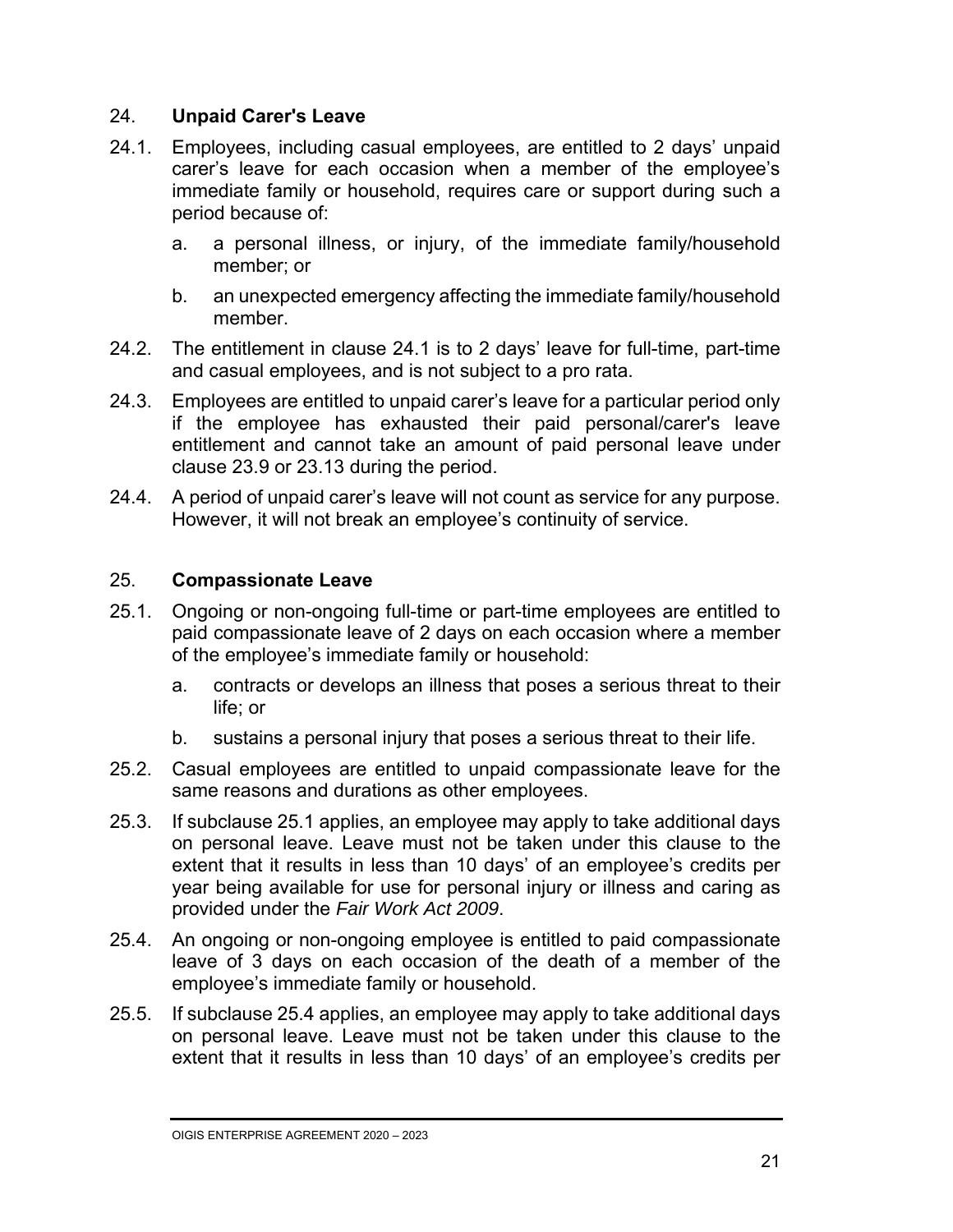year being available for use for personal injury or illness and caring as provided under the *Fair Work Act 2009*.

#### 26. **Volunteer Leave**

26.1. An employee may apply for one day's paid leave per calendar year to perform voluntary work for a not-for-profit community organisation. The timing of the leave should be agreed to by the employee's supervisor and supporting evidence must be provided in relation to the voluntary work to be performed. Further details are available in the OIGIS personnel management guidelines.

#### 27. **Defence Service Sick Leave**

- 27.1. Employees may be eligible to be granted war service sick leave while unfit for duty because of a war or defence caused condition.
- 27.2. A war-caused condition means an injury or disease of an employee that has been determined and accepted by the Department of Veterans' Affairs under the relevant legislation to be war-caused or defencecaused.
- 27.3. Eligible employees will accrue a special credit of nine weeks on commencement in the APS and an annual credit of three weeks for each year of APS service. Unused credits will accumulate to a maximum of nine weeks.

#### 28. **Defence Force Reserve Leave**

- 28.1. An employee will be granted leave (with or without pay) to enable the employee to fulfil Australian Defence Force (ADF) Reserve and Continuous Full Time Service (CFTS) or Cadet Force obligations.
- 28.2. An employee is entitled to ADF Reserve leave with pay, for up to 4 weeks during each financial year for the purpose of fulfilling service in the ADF Reserve. These purposes include training and operational duty as required.
	- a. During the employee's first year of ADF Reserve service, a further 2 weeks paid leave may be granted to facilitate participation in additional ADF Reserve training, including induction requirements.
	- b. With the exception of the additional 2 weeks in the first year of service, leave can be accumulated and taken over a period of 2 years, to enable the employee to undertake training as a member of the ADF Reserves.

OIGIS ENTERPRISE AGREEMENT 2020 – 2023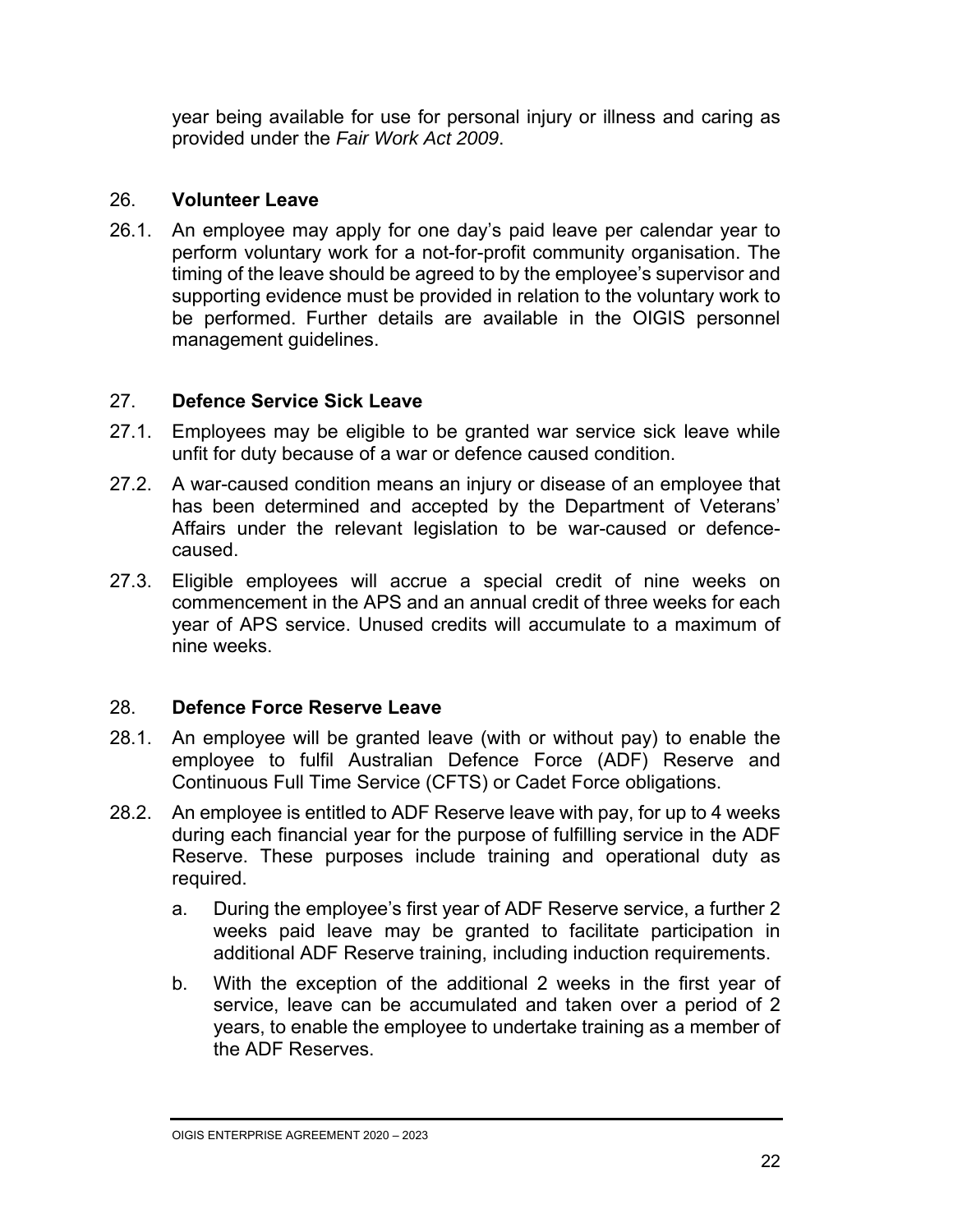- c. Employees are not required to pay their tax free ADF Reserve salary to the agency in any circumstances.
- 28.3. Defence Reserve leave counts as service for all purposes, except for unpaid leave to undertake Continuous Full Time Service (CFTS). Unpaid leave for the purpose of CFTS counts for all purposes except annual leave.
- 28.4. An employee who is an officer or instructor of cadets in a Cadet Force may be granted paid leave of up to 3 weeks each financial year to perform duties as an officer or instructor of Cadets. For these purposes 'Cadet Force' means the Australian Navy Cadets, Australian Army Cadets, or the Australian Air Force Cadets.
- 28.5. Eligible employees may also apply for annual leave, long service leave, leave without pay, top-up pay or they may use flex time or make up time for the purpose of fulfilling ADF Reserve, CFTS or Cadet Force obligations.
- 28.6. Employees are to notify supervisors at the earliest opportunity once the dates for ADF Reserve, CFTS or Cadet Force activities are known and/or changed.

#### 29. **Community Service Leave**

- 29.1. An employee who engages in an eligible community service activity may access paid or unpaid community service leave to fulfil their emergency service duties.
- 29.2. For the purposes of subclause 29.1 eligible community service activity has the same meaning as it does in s109 of the *Fair Work Act 2009*.
- 29.3. If an employee undertakes community service leave for jury service the employee will be entitled to full pay for the duration of the jury service.
- 29.4. An employee will be required to pay any jury service fees received from the Court for the duration of their jury service to OIGIS, with the exception of an expense allowance.
- 29.5. Further details are available in the OIGIS personnel management guidelines.

#### 30. **Cultural, Ceremonial and NAIDOC obligations**

30.1. An employee may apply for leave with or without pay to fulfil cultural, ceremonial and NAIDOC obligations. Further details are available in the OIGIS personnel management guidelines.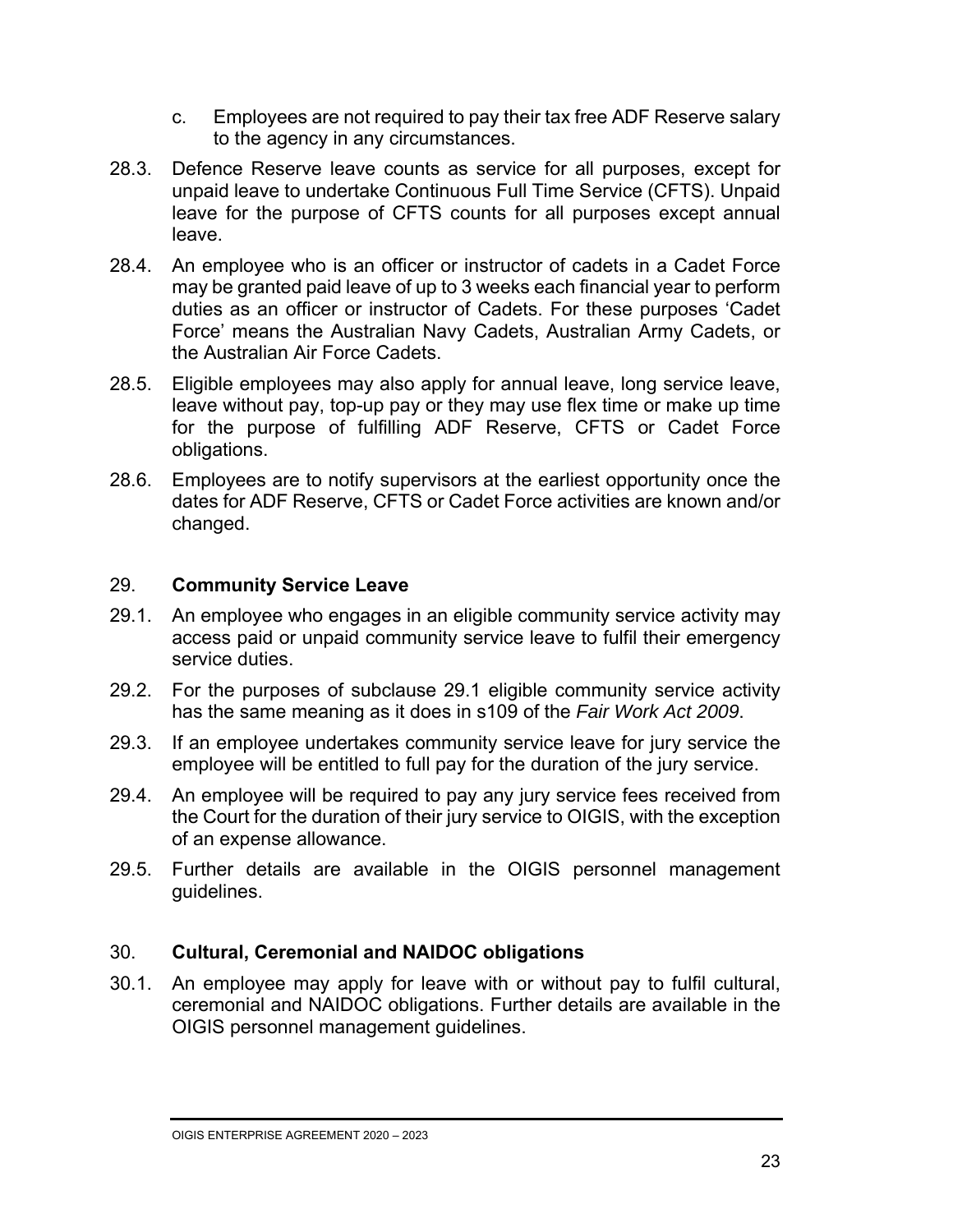#### 31. **Miscellaneous Leave**

- 31.1. An employee may apply for miscellaneous leave with or without pay, for a purpose not provided for elsewhere.
- 31.2. Requests for miscellaneous leave will be considered on a case by case basis taking into account the circumstances, including:
	- a. the nature of the request;
	- b. the amount of time requested; and
	- c. the operational needs of the work area.
- 31.3. Further details are available in the OIGIS personnel management guidelines.

#### 32. **Unauthorised Absence**

32.1. If an employee is absent from work without permission, all pay and other benefits provided under this Agreement will cease to be available until the employee resumes work or is granted leave. A period of unauthorised absence does not count as service for any purpose.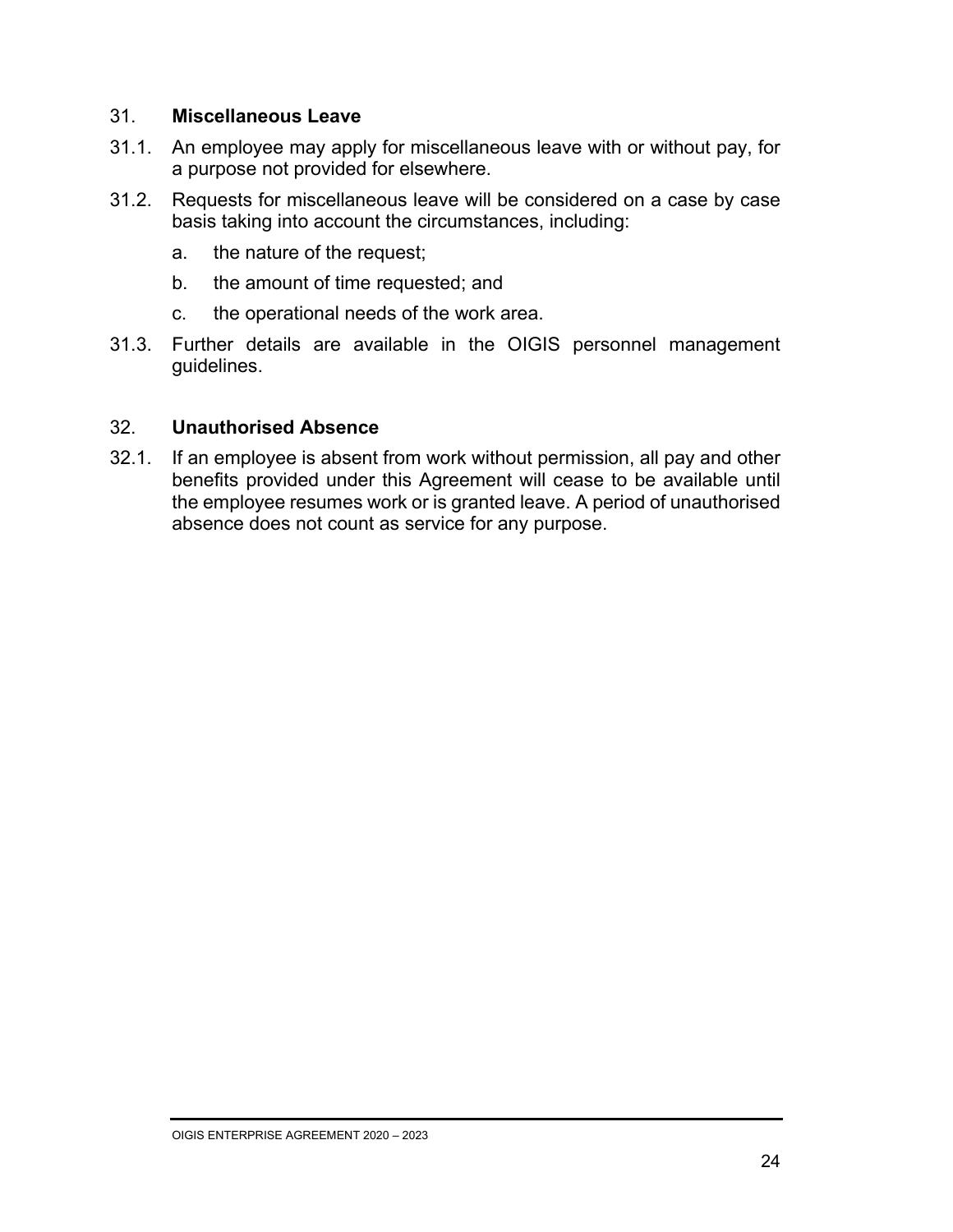### **PART E – MATERNITY AND PARENTAL LEAVE**

#### 33. **Maternity and parental leave**

- 33.1. Employees who are pregnant, or who have given birth, are covered by the provisions of the *Maternity Leave (Commonwealth Employees) Act 1973* (the ML Act).
- 33.2. Employees with an entitlement to paid leave under the ML Act are provided with an additional 2 weeks of paid leave, to be taken continuous with a period of paid maternity leave provided by the ML Act.
- 33.3. Employees who adopt or permanently foster a child, and who have or will have responsibility for the child, are entitled to up to 52 weeks of parental leave. For primary caregivers, up to 14 weeks of that leave will be paid leave, commencing from the time of placement of the child, provided the employee satisfies the same qualifying requirements as those required to receive paid leave in accordance with the ML Act.
- 33.4. Employees are entitled to parental leave for adoption or permanent foster care when that child:
	- a. is under 16 years of age;
	- b. has not, or will not have, lived continuously with the employee for a period of 6 months or more as at the day (or expected day) of placement; and
	- c. is not (otherwise than because of the adoption) a child of the employee or the employee's spouse/partner.
- 33.5. Documentary evidence of approval for adoption or enduring parental responsibilities under formal fostering arrangements must be submitted when applying for parental leave for adoption or permanent foster carer purposes.
- 33.6. Employees who are eligible for paid maternity or parental leave may elect to have the payment for that leave spread over a maximum of 28 weeks at a rate no less than half normal salary. Where payment is spread over a longer period, a maximum of 14 weeks of the leave period will count as service.
- 33.7. On ending the initial period of up to 52 weeks of maternity or parental leave, employees may request an extension of unpaid parental leave for a further period of up to 52 weeks. The second period of unpaid leave is to commence immediately following the initial leave period.
- 33.8. Unpaid maternity or parental leave will not count as service for any purpose except for any unpaid leave taken during the first 12 weeks.

OIGIS ENTERPRISE AGREEMENT 2020 – 2023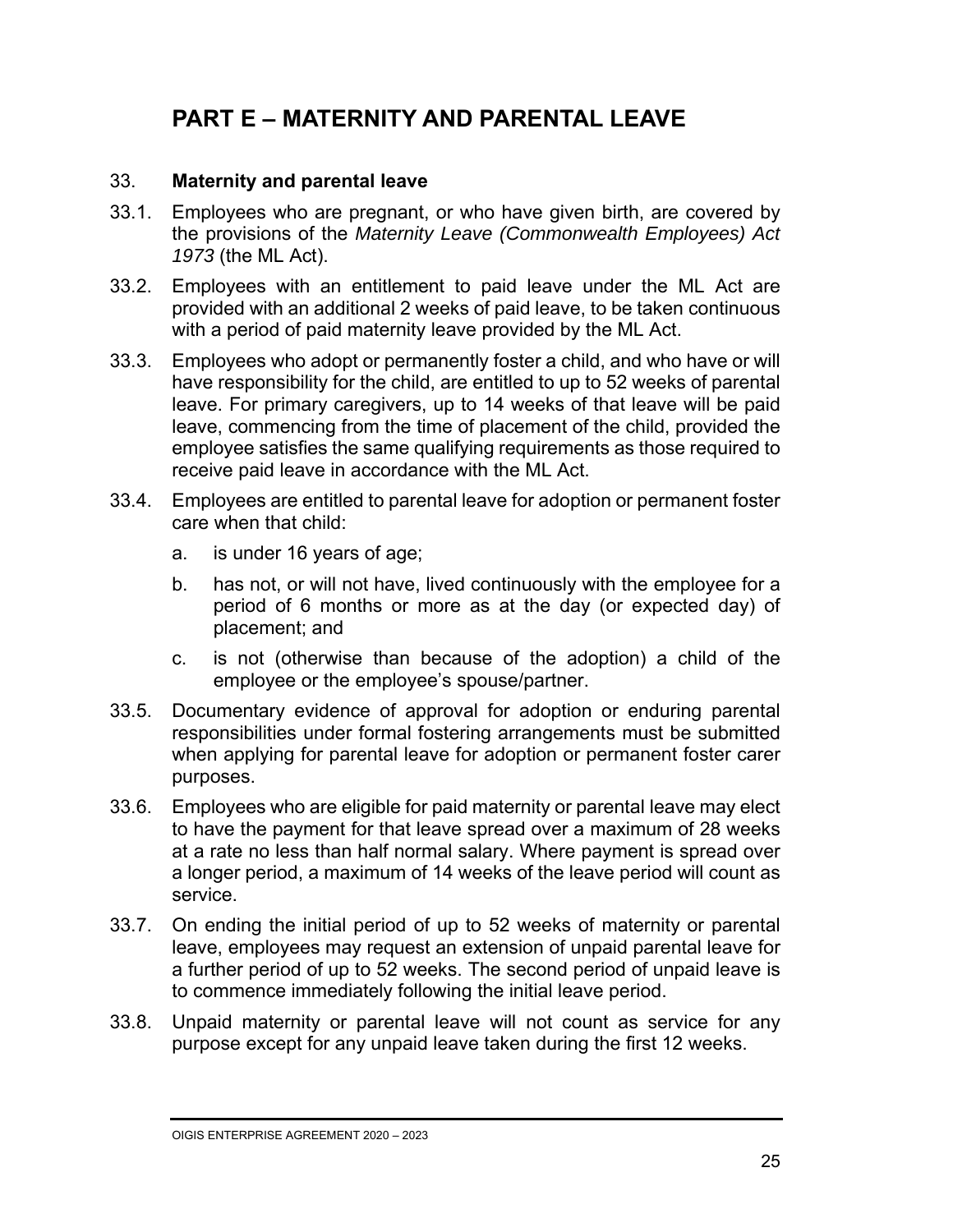33.9. This leave is inclusive of public holidays and will not be extended because a public holiday [or Christmas closedown] falls during a period of paid or unpaid maternity or parental leave.

#### 34. **Supporting Partner leave**

- 34.1. An employee with 12 months continuous service in the APS who is not the primary care giver to a dependent child is entitled to 10 days of paid supporting partner's leave immediately following the birth, adoption or fostering of the dependent child. The leave must be taken on full pay.
- 34.2. An employee with 12 months continuous service in the APS who has or will have the responsibility for the care of the child is entitled to 52 weeks unpaid leave (not to count as service) commencing at any time within 12 months from the date of the birth of the dependent child. The period of 52 weeks is reduced by any period of leave taken under subclauses 33.1 and 33.3
- 34.3. Any period of unpaid leave taken under this clause must be taken in accordance with Division 5 of Part 2-2 of the *Fair Work Act 2009* as applicable.
- 34.4. An employee returning from leave under this clause is entitled to access part-time employment in accordance with subclause 13.3 of this Agreement.

#### 35. **Return to Work after Parental Leave and Flexible Work Arrangements for Parents**

35.1. On ending maternity or parental leave, employees have the return to work guarantee and the right to request flexible working arrangements provided by (or the equivalent to those provided by) the *Fair Work Act 2009*.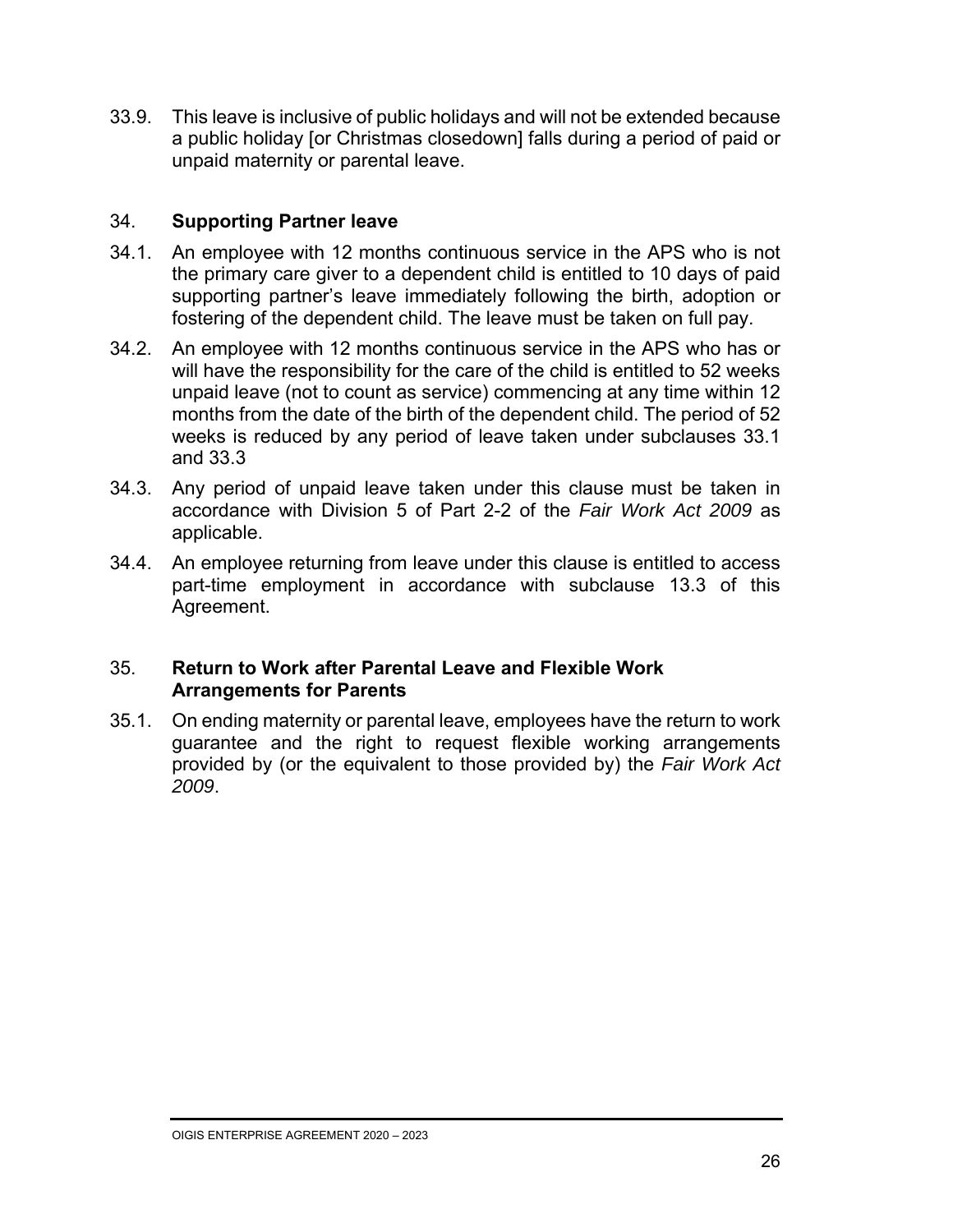### **PART F - CLASSIFICATION AND REMUNERATION**

#### 36. **Broadbanded Classification Structure**

36.1. OIGIS has broadbanded the APS employee classification structure:

| OIGIS Band | APS Classification       |
|------------|--------------------------|
| Band 1     | APS Level 1 - 3          |
| Band 2     | APS Level 4 - 6          |
| Band 3     | <b>Executive Level 1</b> |
| Band 4     | Executive Level 2        |

#### 37. **Salary advancement**

- 37.1. On 1 July each year, an ongoing employee who is not already on the maximum pay point applying to their current classification within the OIGIS Band may advance to the next pay point if the employee has:
	- a. received a rating of at least satisfactory against the relevant work level standards for their classification in the appraisal cycle ending 30 June; and
	- b. been at their current pay point for at least 3 months.
- 37.2. An Executive Level 2 (OIGIS Band 4) employee who is on the fifth or sixth pay point may advance to the next pay point if the employee:
	- a. has been at their current pay point for at least 3 months, and
	- b. has, in the opinion of the Inspector-General, been consistently performing at a high level.
- 37.3. Advancement to the next classification level within an OIGIS APS Band is subject to the application of a Work Availability Test (WAT) and the employee performing at least at a satisfactory level. The WAT can be applied if:
	- a. an employee is receiving a Higher Duties Allowance for performing duties at a higher classification level;
	- b. the Inspector-General determines that there is sufficient ongoing work available at the higher classification; and
	- c. the employee has the necessary skills and proficiencies to perform that work.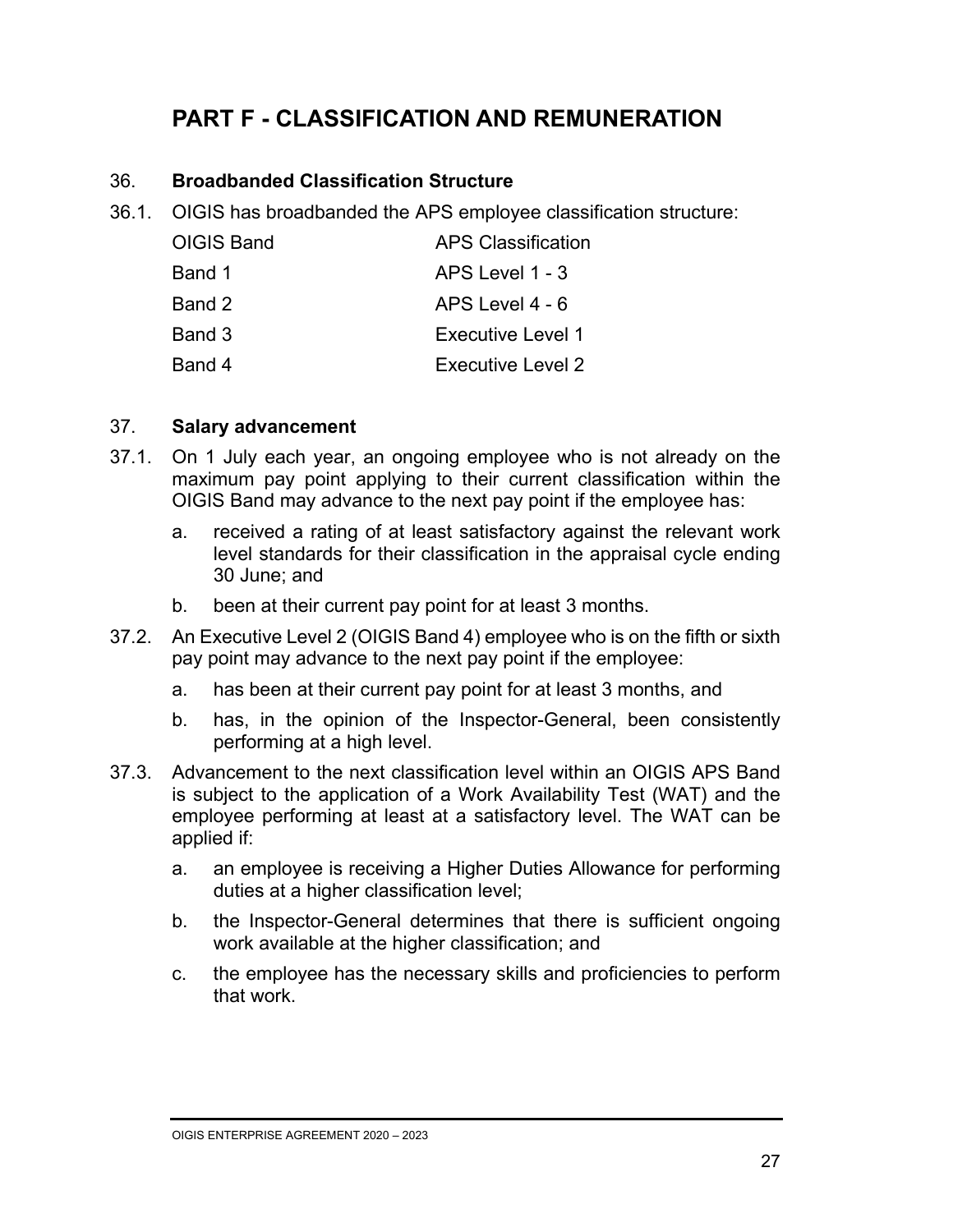#### 38. **Rates of Pay**

- 38.1. In recognition of the productivity gains to be achieved during the period of operation of this Agreement, base rates of pay for all OIGIS employees will be increased at each pay point of each classification as follows:
	- a. 2% on commencement of this agreement;
	- b. 2% 12 months from commencement of agreement; and
	- c. 2% 24 months from commencement of agreement.
- 38.2. Base rates of pay by classification are set out in Attachment 1.
- 38.3. An employee whose base rate of pay prior to the commencement of this Agreement exceeds the maximum pay point in OIGIS for that classification will be maintained on that base rate of pay until it is absorbed by OIGIS pay increases at the relevant classification level at which time the employee will move to the next pay point.

#### 39. **Salary on Engagement, Promotion or Movement**

- 39.1. A person who is new to the APS or an existing APS employee who is promoted to a job in OIGIS will be paid at the minimum pay point of the relevant classification unless the Inspector-General approves payment of a higher base rate of pay based on experience, qualifications and skills.
- 39.2. Unless the Inspector-General determines otherwise, an existing APS employee moving to OIGIS at the same classification level whose current base rate of pay exceeds the maximum pay point in OIGIS for that classification will be maintained on that base rate of pay until it is absorbed by OIGIS pay increases at the relevant classification level at which time the employee will move to the next pay point.
- 39.3. Unless the Inspector-General determines otherwise, an existing APS employee moving to OIGIS at the same classification level whose current base rate of pay does not match an OIGIS pay point for that classification and is below the maximum pay point in OIGIS for that classification will be paid at the next highest pay point.

#### 40. **Casual Employees**

40.1. Casual employees are engaged to perform duties that are irregular or intermittent. A casual employee is entitled to be paid an additional 20% loading on the hourly base rate of pay that is payable to a full-time employee at the same pay point in the relevant classification.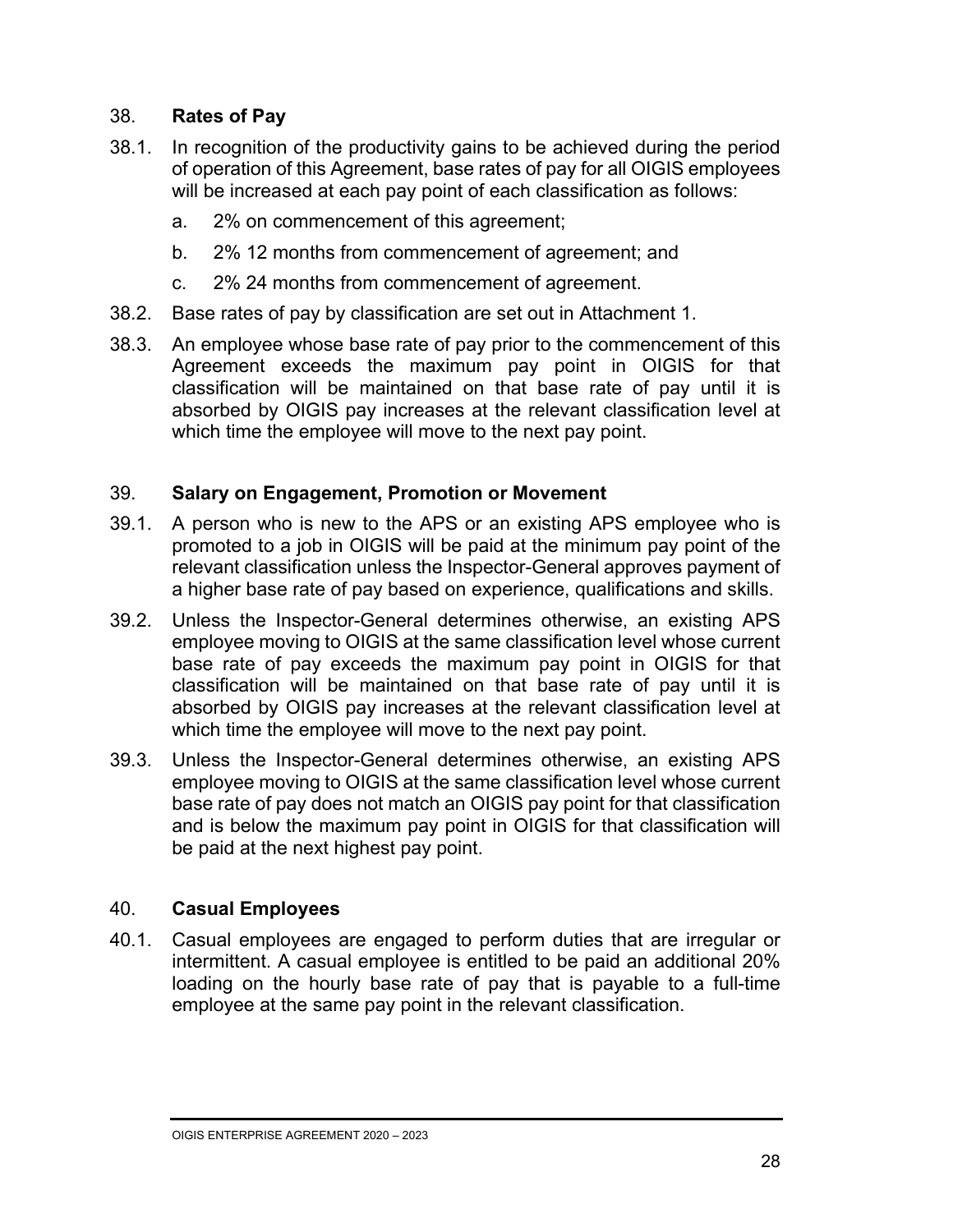- 40.2. The additional payment is in lieu of all paid leave except long service leave and payment for public holidays on which the employee is not rostered to work.
- 40.3. Casual employees are entitled to unpaid leave in accordance with the National Employment Standards.
- 40.4. Eligible casual employees are entitled to parental leave in accordance with subclause 33.1.

#### 41. **Supported Wage System**

41.1. An employee who is affected by a disability may be eligible for a supported wage. See Attachment 4.

#### 42. **Payment of Salary**

- 42.1. An employee will be paid fortnightly by electronic funds transfer into a financial institution account of the employee's choice.
- 42.2. The fortnightly rate of pay is calculated using the following formula: annual base rate of pay multiplied by 12 and divided by 313.

#### 43. **Flexible Remuneration Packaging**

43.1. Ongoing employees, and non-ongoing employees with initial engagements of greater than 9 months, may apply to the Inspector-General to access flexible remuneration packaging. Any additional costs incurred by OIGIS in relation to the flexible remuneration packaging arrangements must be met by the employee.

#### 44. **Employer Superannuation Contributions**

- 44.1. The agency will make compulsory employer contributions as required by the applicable legislation and fund requirements.
- 44.2. Where an employee has chosen an accumulation superannuation fund other than the PSS Accumulation Plan (PSSap), the employer contribution will be the same percentage of the fortnightly superannuation contribution salary as that required for employees who are members of PSSap. This will not be reduced by any other contributions made through salary sacrifice arrangements. This clause does not apply where a superannuation fund cannot accept employer superannuation contributions (e.g. unable to accept contributions for people aged over 75).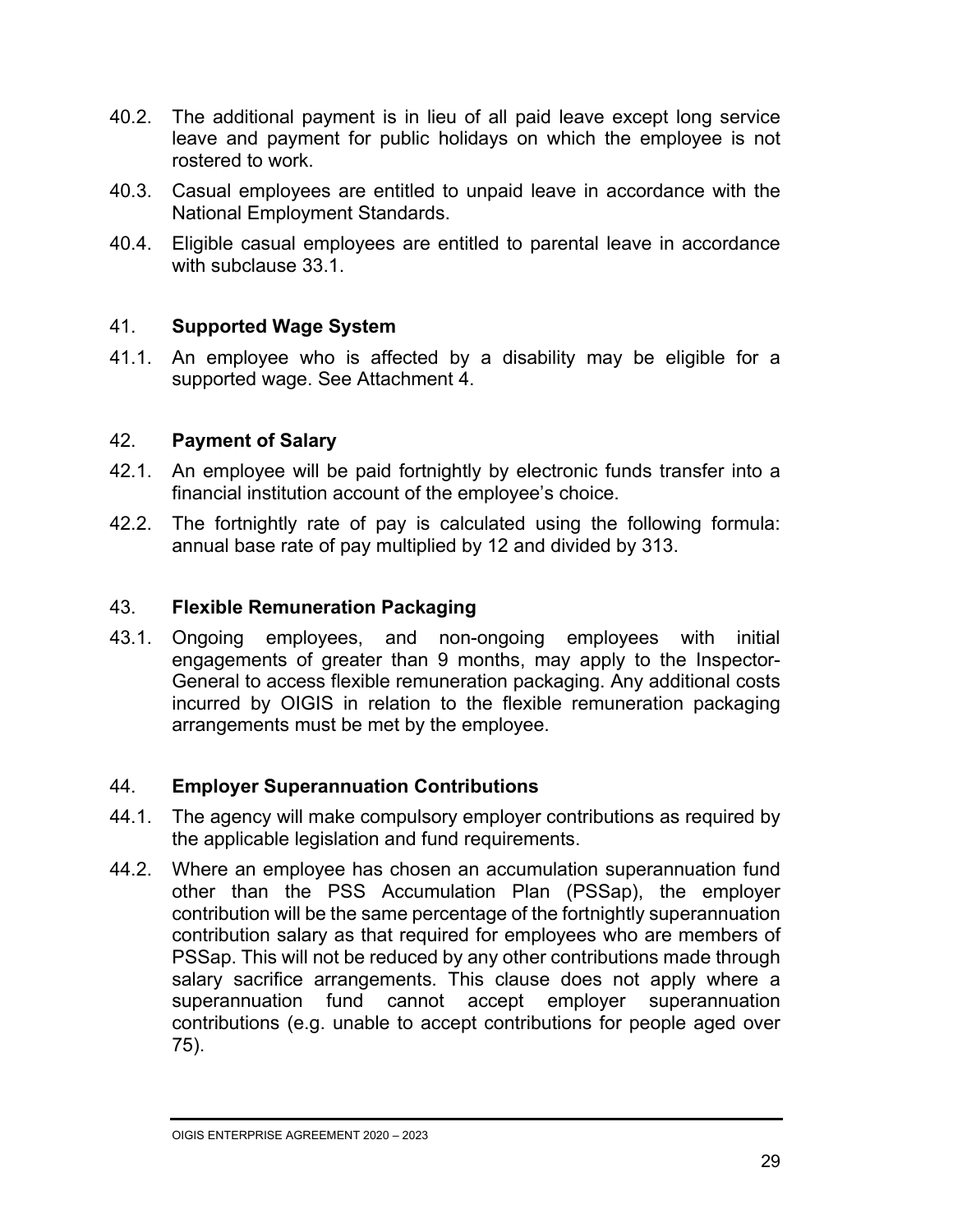- 44.3. Employer superannuation contributions will not be paid on behalf of employees during periods of unpaid leave that does not count as service, unless otherwise required under legislation.
- 44.4. The Inspector-General may choose to limit superannuation choice to complying superannuation funds that allow employee and/or employer contributions to be paid through fortnightly electronic funds transfer using a file generated by the agency's payroll system.

#### 45. **Salary on Reduction**

- 45.1. An employee's classification may be reduced at the employee's request or if the Inspector-General directs.
- 45.2. Reduction by the Inspector-General may occur in the following circumstances:
	- a. as a sanction in the event of a breach of the APS Code of Conduct;
	- b. where the employee is excess to requirements at the higher classification;
	- c. where the employee lacks or has lost an essential qualification for performing duties at the higher classification;
	- d. on the ground of non-performance or unsatisfactory performance of duties at the higher classification; or
	- e. where the employee is unable to perform duties at the higher classification because of physical or mental incapacity.
- 45.3. If an employee requests in writing or is directed to perform work at a lower classification level temporarily or permanently, the Inspector-General will determine the base rate of pay at the lower classification level. The determination will reflect the employee's experience, qualifications and skills and the circumstances under which the reduction occurred.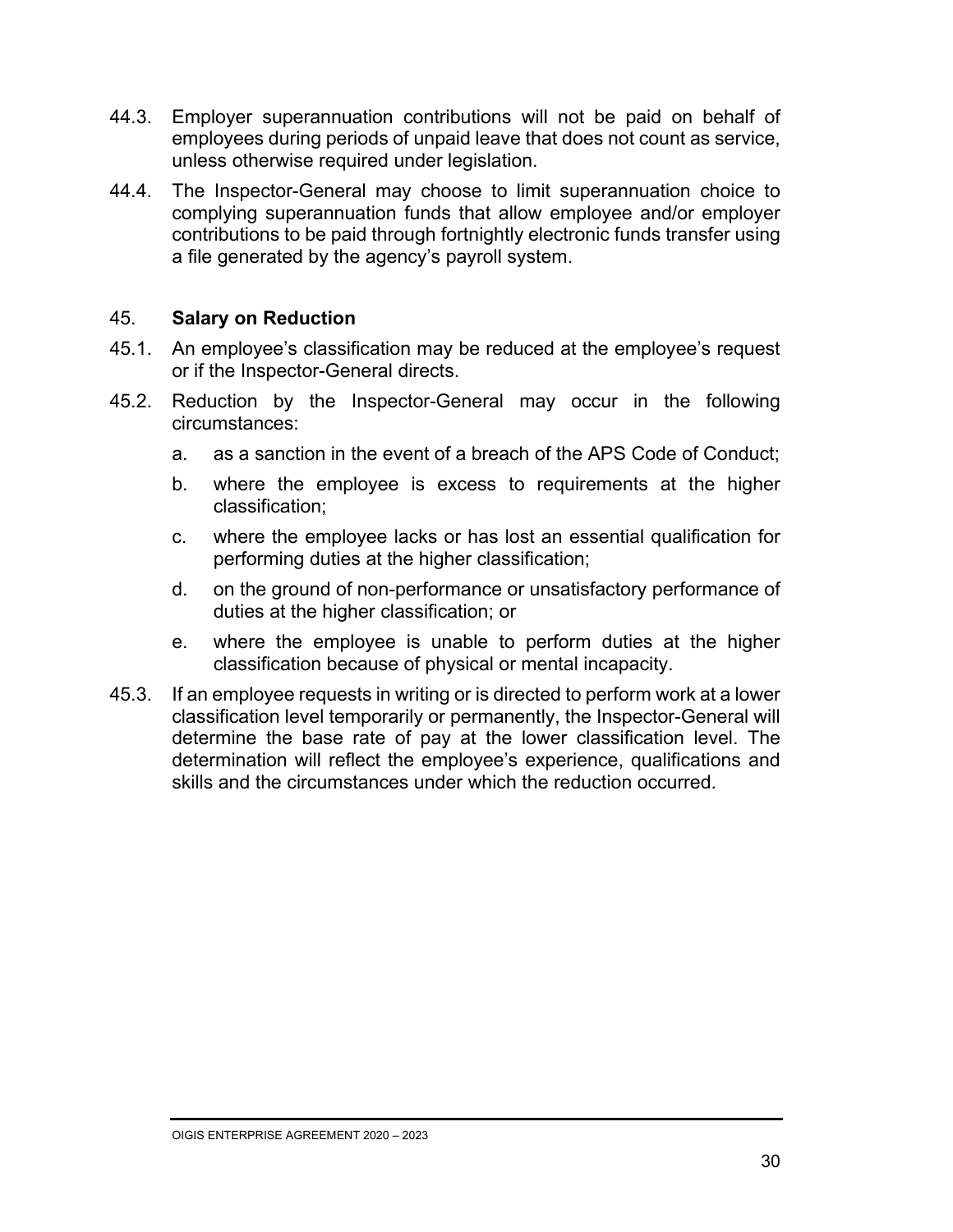### **PART G – ALLOWANCES**

#### 46. **Australian Intelligence Community Allowance**

- 46.1. Employees will be paid a special allowance in recognition of the fact that the employee fills a position which requires regular, intrusive, high level security assessments, and which imposes other restrictions as a consequence of overseeing the activities of the Australian Intelligence Community.
- 46.2. The Australian Intelligence Community Allowance will increase 2% on commencement of the agreement, 2% 12 months after commencement of the agreement and 2% 24 months after commencement of the agreement as follows:
	- a. \$1,182 on commencement
	- b. \$1,205 12 months from commencement of agreement
	- c. \$1,229 24 months from commencement of agreement
- 46.3. The additional payment does not form part of an employee's base rate of pay and will not count for superannuation purposes unless the relevant superannuation fund rules require otherwise.

#### 47. **Skills and Responsibilities Loading**

- 47.1. The Inspector-General may authorise an additional payment to an employee who is directed to undertake a task over and above normal duties or is at the maximum pay point of their classification and provides additional skills in excess of the relevant work level standards.
- 47.2. The loading may be applied at the Inspector-General's discretion, if in the judgment of the Inspector-General, the employee brings a significantly higher degree of skill, expertise or experience to a position than would normally be expected, or fills a position which is either extremely complex or difficult, or has demands beyond those which would normally be expected of an employee paid within the relevant salary range and performing the duties of the position. The additional payment does not form part of an employee's base rate of pay and will not count for superannuation purposes unless the relevant superannuation fund rules require otherwise.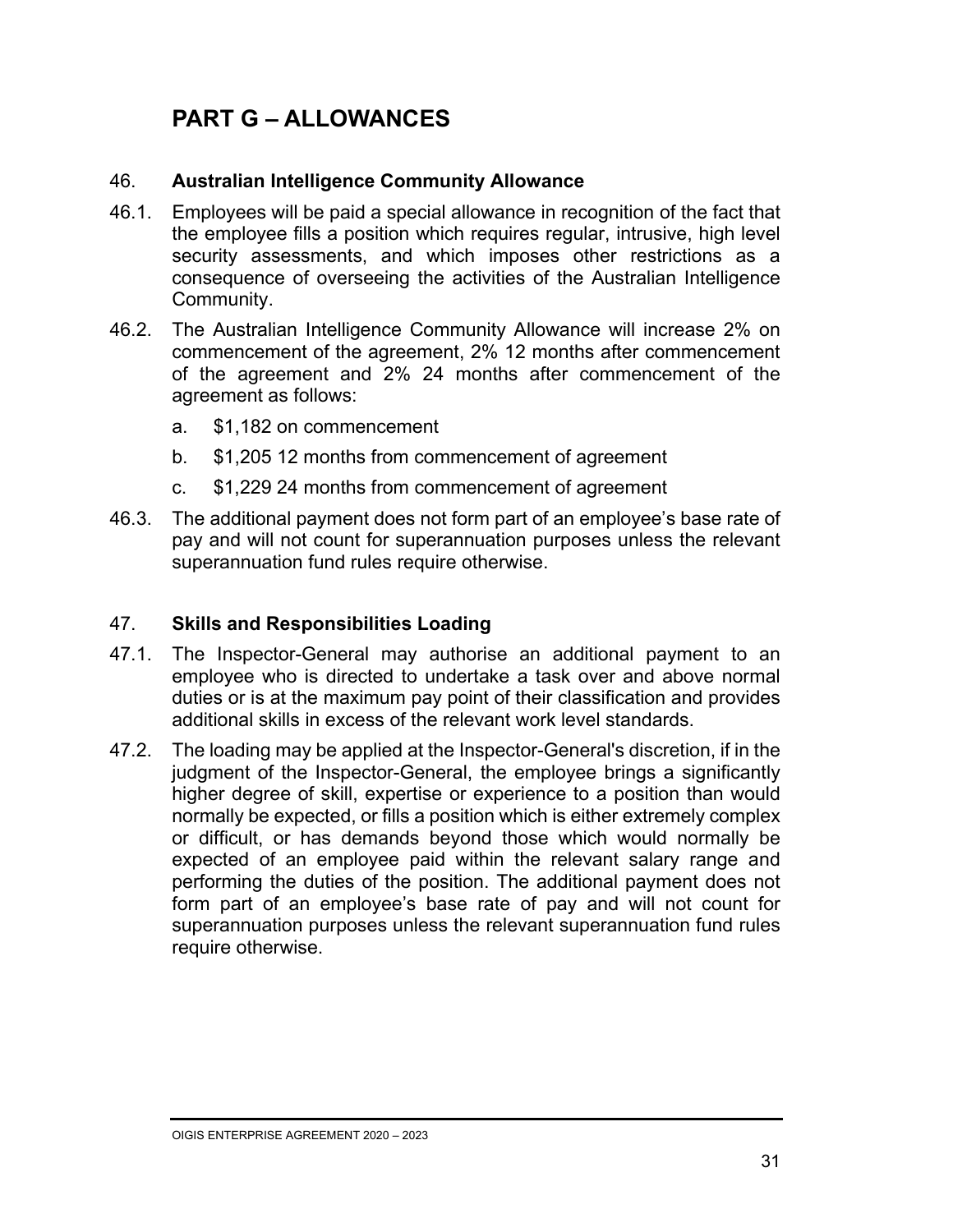#### 48. **Higher Duties Allowance**

- 48.1. An employee who is reassigned duties at a higher classification level either within an OIGIS Band or in a higher OIGIS Band for a period of ten consecutive business days or more may be paid a Higher Duties Allowance (HDA) equal to the difference between the employee's current annual base rate of pay and pay point of the higher classification as determined by the Inspector-General.
- 48.2. HDA does not form part of an employee's base rate of pay and will not count for superannuation purposes unless paid for 12 continuous months or more, or where the relevant superannuation fund rules require otherwise.

#### 49. **Travel Assistance for Official Business**

- 49.1. When travelling for official business, OIGIS will meet reasonable travel expenses. When determining what the maximum reasonable cost of travel expenses is the Inspector-General will have regard to the rates specified in the relevant Australian Taxation Office determination.
- 49.2. The actual cost of travel expenses will, wherever practicable, be paid using a corporate credit card issued to the employee. In extenuating circumstances, for example where the use of a corporate credit card is not practical, the Inspector-General may authorise the payment of travel allowance at the rates specified in the relevant Australian Taxation Office determination.
- 49.3. The Inspector-General may authorise the payment of an employee's airline lounge membership, at the Inspector-General's discretion.
- 49.4. Where the Inspector-General has decided not to authorise the payment of an employee's airline lounge membership, the employee may purchase an airline lounge membership at a discounted corporate rate (if any) negotiated with OIGIS' domestic travel provider.
- 49.5. Frequent flyer points accumulated as a result of travel on official business can only be used for official business purposes and not private purposes.

#### 50. **Motor Vehicle Allowance**

50.1. The Inspector-General may authorise an employee to use a private vehicle at the employee's expense for official purposes, where the Inspector-General considers that it will result in greater efficiency or involve less expense for OIGIS.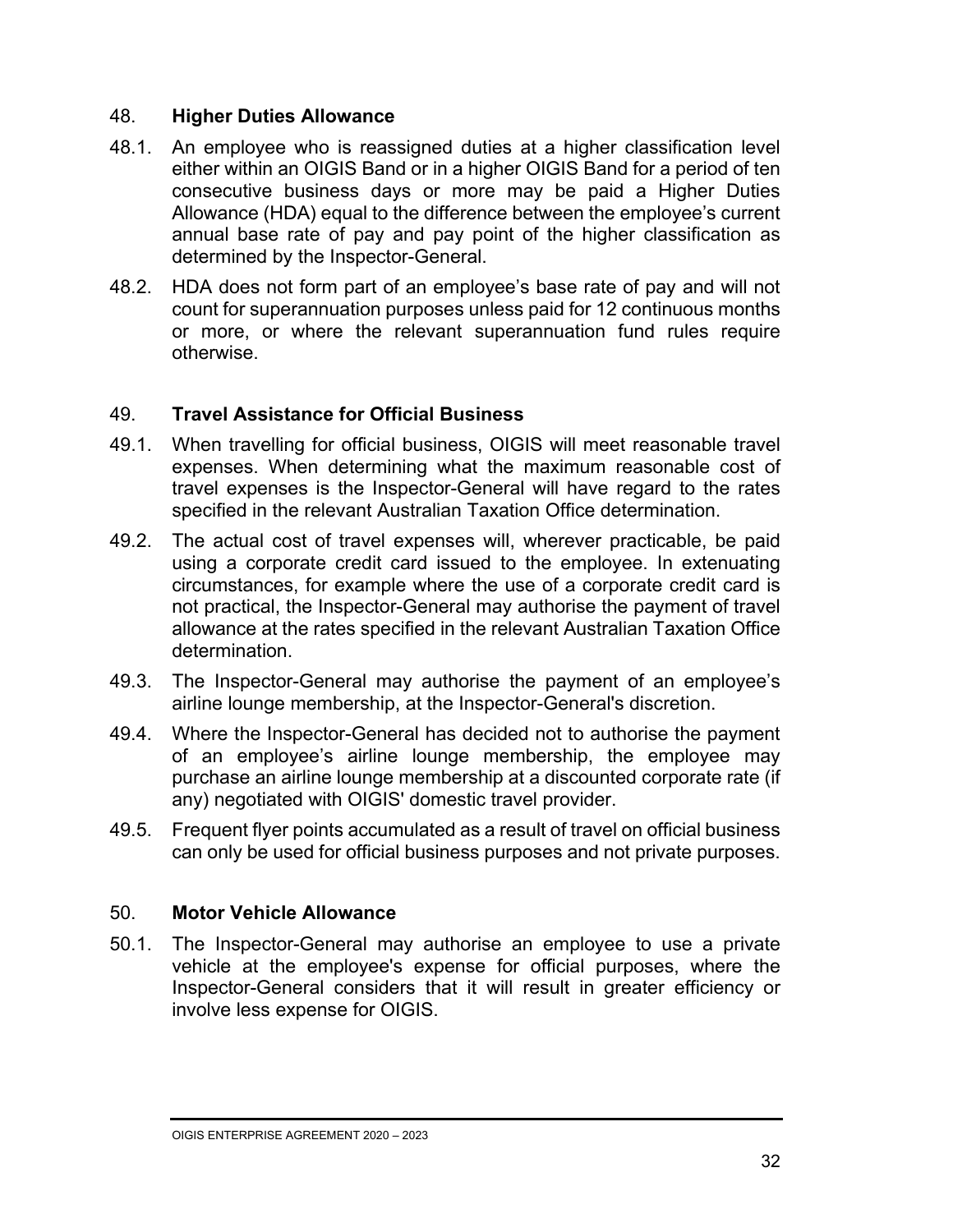- 50.2. The employee, if authorised accordingly, may receive a Motor Vehicle Allowance. Motor Vehicle Allowance will be paid at the rate of the most recent relevant Australian Taxation Office Determination.
- 50.3. Any allowance shall not exceed the amount that would have been payable to transport the employee by the most efficient means.

#### 51. **Reimbursement for Loss or Damage**

- 51.1. The Inspector-General may approve reimbursement to an employee for loss or damage to clothing and/or personal effects, where the Inspector-General considers that the loss or damage:
	- a. occurred while the employee was protecting Commonwealth property from loss or damage;
	- b. was caused by a fault or defect in goods or other property belonging to the Commonwealth;
	- c. resulted from an act or omission by a Commonwealth employee (other than by the employee claiming reimbursement); or
	- d. in the circumstances, may reasonably be regarded as having occurred in the course of the employee's duties.
- 51.2. If approval is given, the amount to be reimbursed is the amount that the Inspector-General considers to be reasonable for the loss or damage.
- 51.3. To claim reimbursement for loss or damage, the employee should make a written submission to the Inspector-General stating how the damage occurred, seeking reimbursement and attaching relevant receipts.

#### 52. **Relocation Assistance**

52.1. An employee may be entitled to assistance with relocation expenses. Further details can be found in the OIGIS Personnel Management guidelines.

#### 53. **First Aid and Fire Warden Allowance**

- 53.1. The First Aid Allowance for First Aid Officers appointed by the Inspector-General will be \$28 per fortnight.
- 53.2. A Fire Warden Allowance of \$28 per fortnight will be paid to Fire Wardens appointed by the Inspector-General.
- 53.3. An employee who is both a First Aid Officer and a Fire Warden is to receive both allowances.

OIGIS ENTERPRISE AGREEMENT 2020 – 2023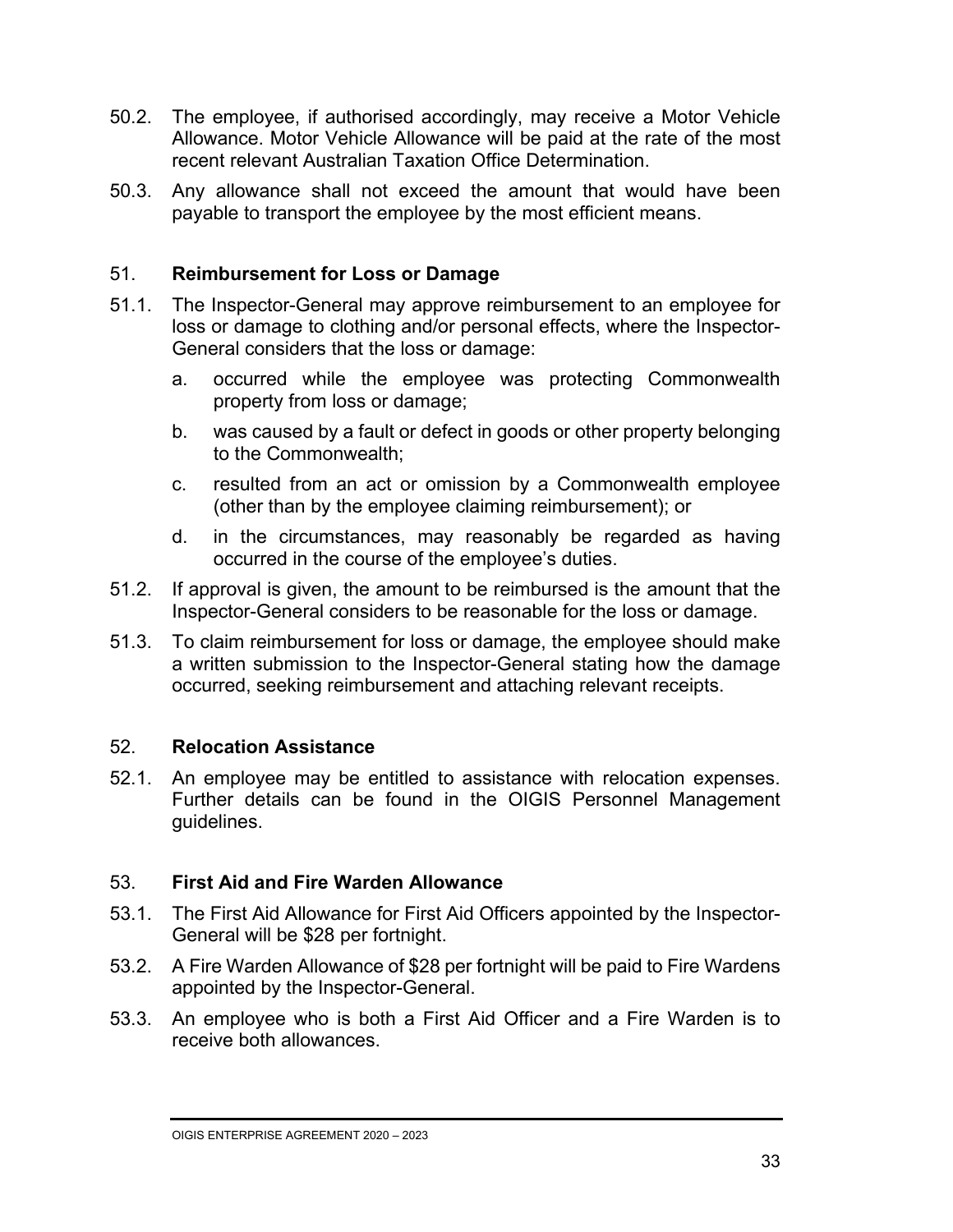### **PART H - TERMINATION OF EMPLOYMENT**

#### 54. **Termination of Employment by Employee**

54.1. An employee may terminate their employment at any time by giving 2 weeks' notice in writing to their supervisor.

#### 55. **Termination of Employment by OIGIS**

- 55.1. The sole and exhaustive rights and remedies of an employee in relation to termination of employment are those available:
	- a. under the *Fair Work Act 2009*;
	- b. under other Commonwealth laws (including the Constitution), and
	- c. at common law.
- 55.2. Termination of, or a decision to terminate employment, cannot be reviewed under the dispute resolution procedures set out in clause 7.
- 55.3. Nothing in this Agreement prevents the Inspector-General from terminating the employment of an employee for serious misconduct, without further notice or payment in lieu, in accordance with the *Fair Work Act 2009*, subject to compliance with the procedures established by the Inspector-General for determining whether an employee has breached the APS Code of Conduct under section 15 of the *Public Service Act 1999*. Further details can be found in the OIGIS Personnel Management guidelines.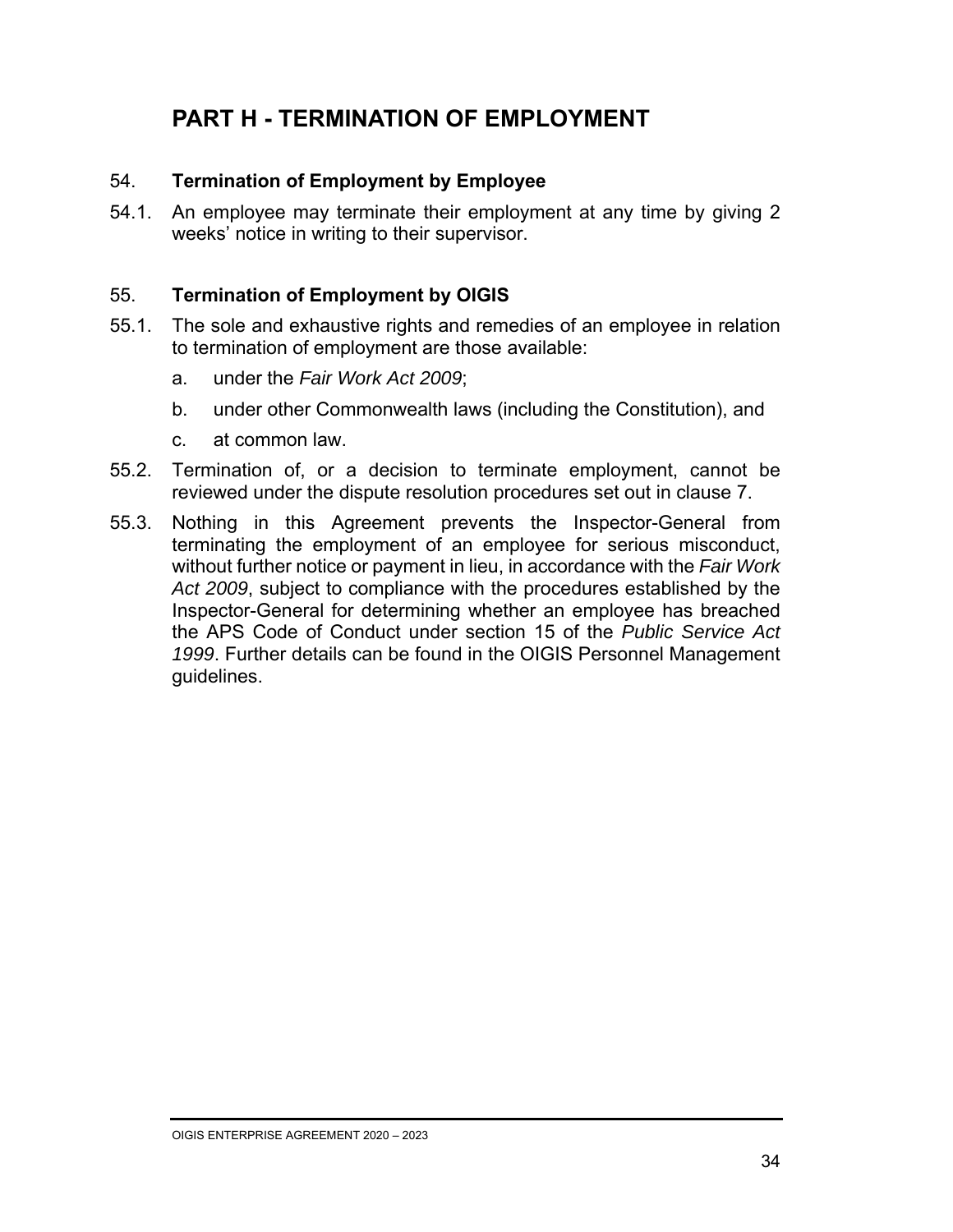| OIGIS<br>Band  | APS<br>Level     | Previous EA rate | Pay point/range from<br>commencement of<br>agreement | 12 months from<br>commencement of<br>agreement | 24 months from<br>commencement of<br>agreement |
|----------------|------------------|------------------|------------------------------------------------------|------------------------------------------------|------------------------------------------------|
|                | EL2              | 142,153          | 144,997                                              | 147,896                                        | 150,854                                        |
|                |                  | 138,788          | 141,564                                              | 144,396                                        | 147,283                                        |
|                |                  | 136,095          | 138,817                                              | 141,594                                        | 144,426                                        |
| $\overline{4}$ |                  | 131,190          | 133,814                                              | 136,491                                        | 139,220                                        |
|                |                  | 126,285          | 128,811                                              | 131,387                                        | 134,015                                        |
|                |                  | 122,863          | 125,321                                              | 127,827                                        | 130,384                                        |
|                |                  | 119,442          | 121,831                                              | 124,268                                        | 126,753                                        |
|                | EL1              | 114,398          | 116,686                                              | 119,020                                        | 121,401                                        |
| $\mathfrak{Z}$ |                  | 111,029          | 113,250                                              | 115,515                                        | 117,825                                        |
|                |                  | 106,824          | 108,961                                              | 111,140                                        | 113,363                                        |
|                |                  | 102,620          | 104,673                                              | 106,766                                        | 108,902                                        |
|                | APS <sub>6</sub> | 95,471           | 97,381                                               | 99,329                                         | 101,315                                        |
|                |                  | 92,527           | 94,378                                               | 96,266                                         | 98,191                                         |
|                |                  | 89,162           | 90,946                                               | 92,765                                         | 94,620                                         |
|                |                  | 84,955           | 86,655                                               | 88,388                                         | 90,155                                         |
|                | APS <sub>5</sub> | 80,751           | 82,367                                               | 84,014                                         | 85,694                                         |
| $\overline{c}$ |                  | 79,066           | 80,648                                               | 82,261                                         | 83,906                                         |
|                |                  | 76,963           | 78,503                                               | 80,073                                         | 81,674                                         |
|                |                  | 74,442           | 75,931                                               | 77,450                                         | 78,999                                         |
|                | APS <sub>4</sub> | 72,759           | 74,215                                               | 75,699                                         | 77,213                                         |
|                |                  | 70,655           | 72,069                                               | 73,510                                         | 74,980                                         |
|                |                  | 68,975           | 70,355                                               | 71,762                                         | 73,197                                         |
|                |                  | 66,872           | 68,210                                               | 69,574                                         | 70,966                                         |
|                | APS <sub>3</sub> | 64,768           | 66,064                                               | 67,385                                         | 68,733                                         |
|                |                  | 63,086           | 64,348                                               | 65,635                                         | 66,948                                         |
|                |                  | 61,402           | 62,631                                               | 63,883                                         | 65,161                                         |
|                |                  | 60,143           | 61,346                                               | 62,573                                         | 63,825                                         |
| $\mathbf{1}$   | APS <sub>2</sub> | 58,458           | 59,628                                               | 60,820                                         | 62,037                                         |
|                |                  | 56,779           | 57,915                                               | 59,073                                         | 60,255                                         |
|                |                  | 54,253           | 55,339                                               | 56,445                                         | 57,574                                         |
|                |                  | 52,570           | 53,622                                               | 54,694                                         | 55,788                                         |
|                | APS <sub>1</sub> | 51,310           | 52,337                                               | 53,383                                         | 54,451                                         |
|                |                  | 49,207           | 50,192                                               | 51,195                                         | 52,219                                         |
|                |                  | 47,945           | 48,904                                               | 49,882                                         | 50,880                                         |
|                |                  | 47,896           | 48,854                                               | 49,831.00                                      | 50,828                                         |

#### **ATTACHMENT 1 – CLASSIFICATIONS & BASE RATES OF PAY**

Top of salary band

---------------- To be regarded as the top of a salary band unless otherwise approved by the Inspector-General.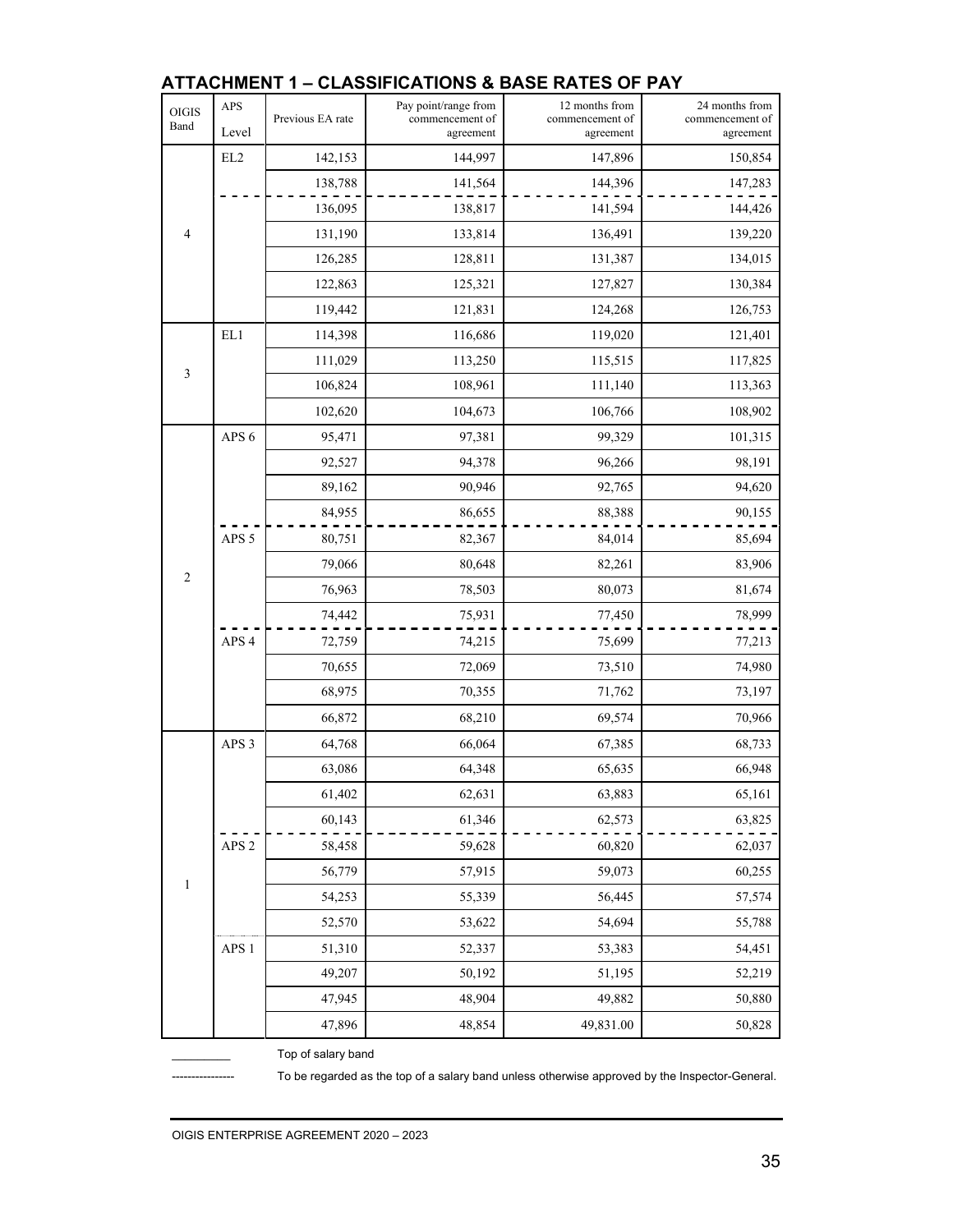### **ATTACHMENT 2 - REDEPLOYMENT, REDUCTION & RETRENCHMENT**

#### **Application**

1. The following provisions will apply to excess or potentially excess OIGIS employees, other than non-ongoing employees or employees on probation.

#### **Identification**

- 2. Where the Inspector-General becomes aware that an employee is likely to become excess or has become excess, the Inspector-General will advise the employee in writing, as soon as is practicable, of the reasons for this decision.
- 3. Within 30 calendar days of notification, the Inspector-General will hold discussions with the employee, and where they choose, the employee's nominated representative (if applicable), to consider:
	- a. any measures that could be taken to remove or reduce the incidence of an employee becoming excess;
	- b. redeployment opportunities;
	- c. referral to a redeployment programme; and
	- d. whether voluntary retrenchment, redeployment or re-assignment of duties may be appropriate.
- 4. Where an employee has been notified that they are potentially excess, and the employee (or where they choose, the employee's nominated representative) has declined to participate in the consultation process, i.e. to discuss the issue, the Inspector-General may immediately identify the employee as excess to the requirements of OIGIS.
- 5. Where an employee has not expressed a preference during the consultation process in relation to whether they prefer redeployment or voluntary retrenchment, the Inspector-General may identify the employee as excess to the requirements of OIGIS 30 calendar days after the employee was notified that they are potentially excess.
- 6. Where, during the consultation process, an employee has expressed an interest in redeployment or reassignment of duties, then the Inspector-General may immediately identify the employee as excess to the requirements of OIGIS and the process under clauses 10 to 14 of this Attachment may apply.
- 7. Where, during the consultation process, an employee has expressed an interest in voluntary retrenchment, then the Inspector-General may immediately identify the employee as excess to the requirements of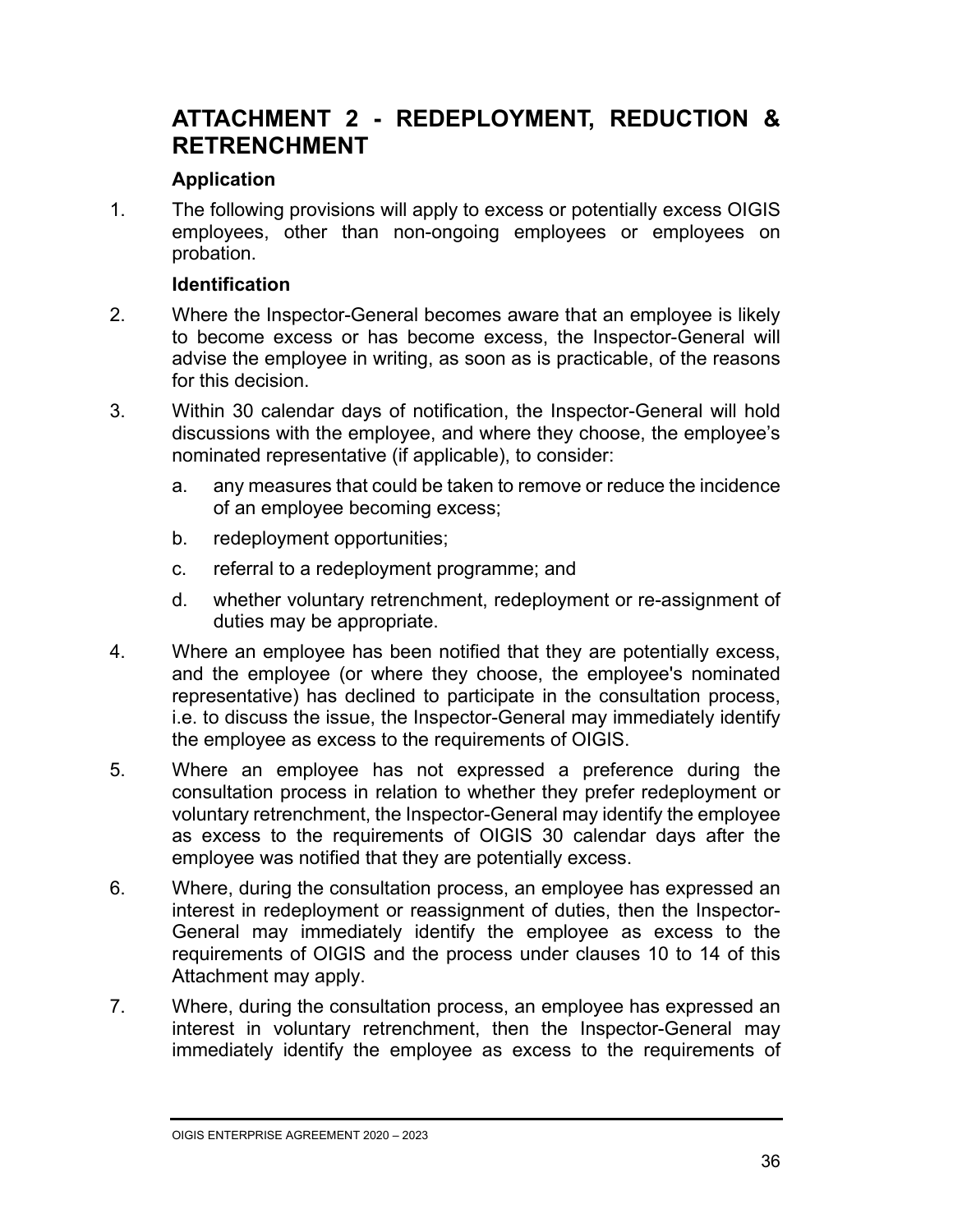OIGIS and the process under clauses 15 to 16 of this Attachment may apply.

#### **Invitation to Express Interest in Voluntary Retirement**

- 8. The Inspector-General may, prior to the conclusion of these discussions, invite the employees who are not potentially excess to express interest in voluntary retrenchment, where this would permit the redeployment of employees who are potentially excess.
- 9. Any invitation made by the Inspector-General under clause 8 of this Attachment is not an offer of a voluntary retrenchment for a particular employee.

#### **Redeployment and Re-Assignment of Duties**

- 10. Within a reasonable time frame, the Inspector-General will take all reasonable steps, consistent with the interests of the efficient administration of OIGIS, including merit based selection, to re-assign the duties of an excess employee at the same level, within OIGIS, or to assist in the movement of an employee to another APS agency.
- 11. The Inspector-General will consider an excess employee in isolation from and not in competition with other applicants for an advertised job in OIGIS at or below the employee's classification level for which the employee has applied.
- 12. Those employees seeking redeployment may be referred to a redeployment programme, if redeployment is not readily available within OIGIS. Any costs associated with this will be borne by OIGIS.
- 13. An excess employee who declines an offer of voluntary retrenchment or does not accept the offer within the 30 day period will be immediately referred to a redeployment programme, unless the employee was referred prior to receiving the offer. The employee's retention period will commence in accordance with paragraph 35 of this Attachment.
- 14. If an employee has been referred to a redeployment programme before being offered voluntary retrenchment, the employee must be offered voluntary retrenchment 2 months after the referral if the redeployment is not successful.

#### **Voluntary Retirement**

- 15. An employee who has been advised that they are excess and who is not seeking redeployment will be made only one offer of voluntary retrenchment in respect of any single retrenchment situation, and will be given 30 days in which to consider the offer commencing on the day after the offer is made.
- 16. Where an offer of voluntary retrenchment is accepted by the employee, the Inspector-General can terminate the employee's employment under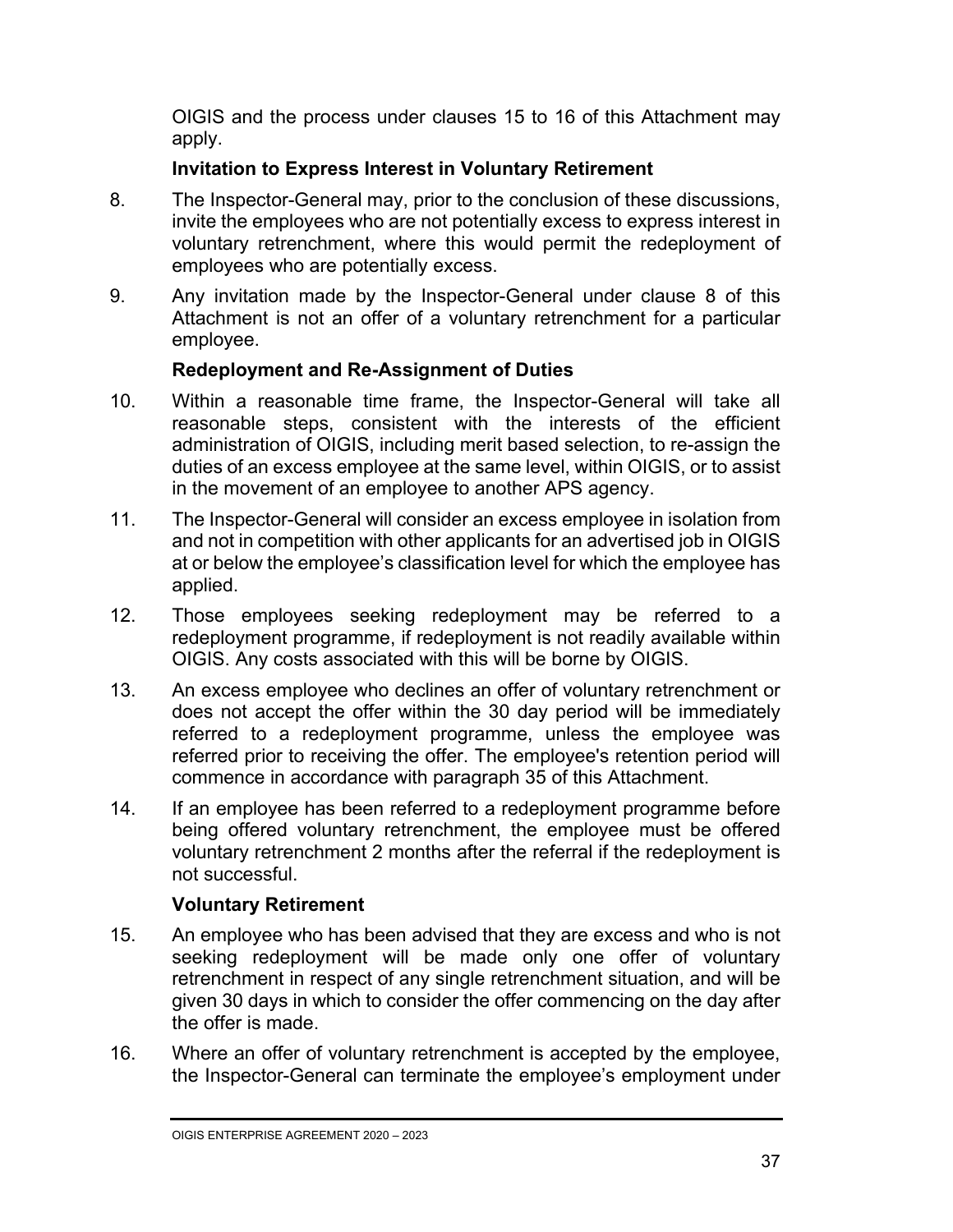section 29 of the *Public Service Act 1999* and give the required notice of termination of 4 weeks (or 5 weeks for an employee over 45 years of age with at least 5 years of continuous service). The period of notice will commence the day after the employee is notified of their termination of employment.

#### **Accelerated Separation**

- 17. The Inspector-General may provide employees likely to be subject to the redundancy provisions of this Agreement with an accelerated separation option. In addition to the severance benefit, this option provides employees who have been identified as eligible to be made an offer of voluntary redundancy and whose employment is terminated by the Inspector-General under section 29 of the *Public Service Act 1999* on the grounds that they are excess to requirements within 14 days of receiving it, an amount of 10 weeks salary (or 11 weeks salary for an employee 45 years of age with a least 5 years continuous service). The payments made under this clause are inclusive of the period of consideration and any statutory entitlement to payment in lieu of notice.
- 18. This option is available to employees who exit from OIGIS prior to the commencement of any formal consultation with employees and, where they choose, their nominated representatives, noting that at any time, the employee may nominate a representative they wish to be involved in this matter, in which case the Inspector-General will hold discussion with the employee and their representative.
- 19. Where an employee has elected not to accept an offer under this option, the Redundancy provisions of this Agreement will then apply.
- 20. Where an employee requests or where the Inspector-General directs an earlier termination date within the notice period, the employee's employment will be terminated under section 29 of the *Public Service Act 1999* on that date. Where an employee's employment is terminated at the beginning of, or within, the notice period, the employee will receive payment in lieu of notice for the unexpired portion of the notice period on the basis of:
- a. the employee's current ordinary hours of work,
- b. the amounts payable to the employee in respect of those hours, eg allowances and Skills and Responsibilities Loading, and
- c. any other payments under the employee's contract of employment except for accruals that would have occurred had the person remained as an employee during the relevant notice period.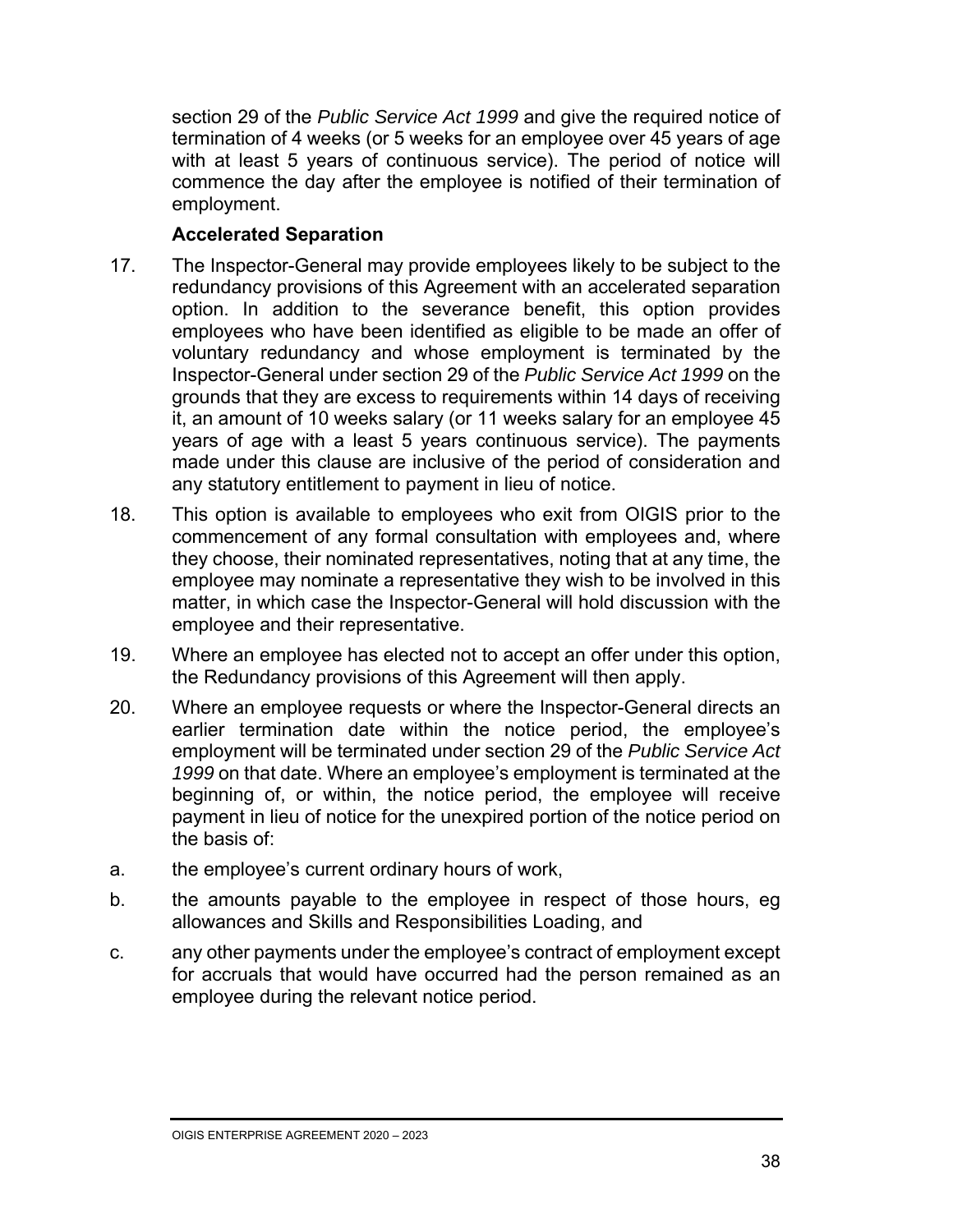#### **Where an offer of Voluntary Retrenchment has been accepted**

- 21. When an employee is invited to accept voluntary retrenchment, or has been notified in writing that they are potentially excess, they will be given information on the:
	- a. amount of their severance pay, pay in lieu of notice and the balance of any annual leave and Long Service Leave credits;
	- b. amount of accumulated superannuation contributions;
	- c. options available to the employee concerning their superannuation;
	- d. taxation rules applying to the various payments; and
	- e. access to career advisory services and any financial assistance which will be available to access such services.
- 22. In the circumstances outlined in paragraph 21 of this Attachment, the Inspector-General will reimburse the employee up to \$500 for professional financial advice. Where the Inspector-General judges it appropriate, they may reimburse in excess of \$500 for professional financial advice.

#### **Severance Benefit** – **Recognition of Service**

- 23. An employee who accepts voluntary retrenchment and whose employment is terminated by the Inspector-General under section 29 of the *Public Service Act 1999* on the grounds that he/she is excess to requirements is entitled to be paid;
	- a. where the employee's period of continuous service is less than 4 years, a sum equal to the number of weeks salary for each completed year of continuous service in accordance with table at section 119(2) of the *Fair Work Act 2009*; or
	- b. where the employee's period of continuous service is 4 years or greater, a sum equal to 2 weeks salary for each completed year of continuous service, plus a pro-rata payment for each completed month of continuous service since the last completed full year of continuous service.
- 24. The minimum amount payable will be 4 weeks salary and the maximum will be 48 weeks salary.
- 25. Severance payments involving part-time employees will be calculated on a pro-rata basis for any period where they have worked part-time hours during their period of service and where they have less than the equivalent of 24 years full-time service.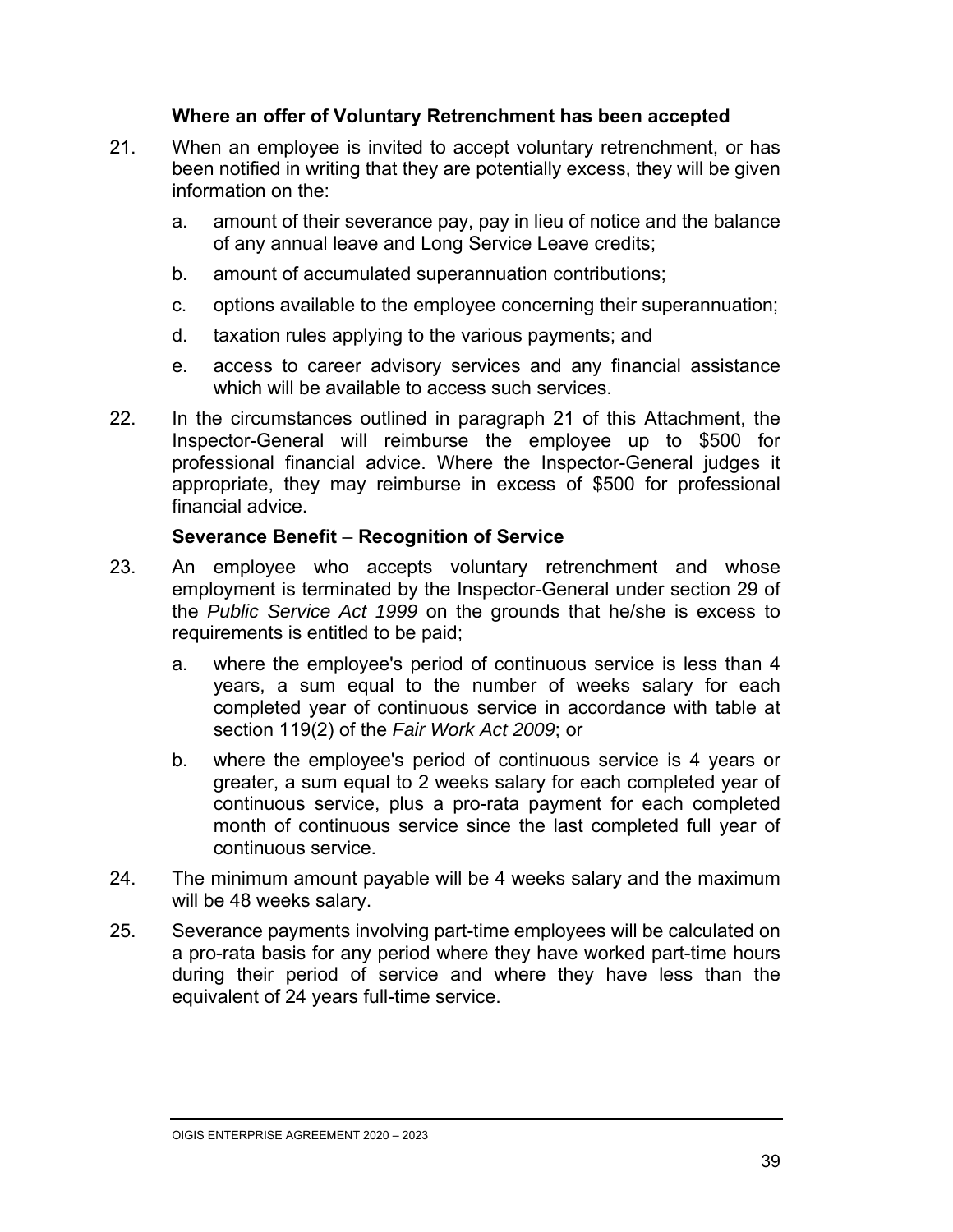- 26. Service for severance pay purposes means:
	- a. service in OIGIS;
	- b. Government service as defined in section 10 of the *Long Service Leave Act 1976*;
	- c. service with the Commonwealth (other than service with a joint Commonwealth- State body corporate in which the Commonwealth does not have a controlling interest) which is recognised for long service leave purposes;
	- d. service with the Australian Defence Force;
	- e. APS service immediately preceding deemed resignation under the repealed section 49 of the repealed *Public Service Act 1922* if the service has not previously been recognised for severance pay purposes; and
	- f. service in another organisation where the employee was moved from the APS to give effect to an administrative re-arrangement, or an employee of that organisation is engaged as an APS employee as a result of an administrative rearrangement, and such service is recognised for long service leave purposes.
- 27. Service that will not count as service for severance pay purposes is any period of service which ceased through termination on the following grounds:
	- a. the employee lacks, or has lost, an essential qualification for performing their duties;
	- b. non-performance, or unsatisfactory performance, of duties;
	- c. inability to perform duties because of a physical or mental incapacity;
	- d. failure to satisfactorily complete an entry level training course;
	- e. failure to meet a condition of engagement imposed under subsection 22(6) of the *Public Service Act 1999*;
	- f. breach of the Code of Conduct;
	- g. any other ground prescribed by the Public Service Regulations;
	- h. on a ground equivalent to those above under the repealed *Public Service Act 1922*;
	- i. through voluntary retirement at or above the minimum retiring age applicable to the employee; or
	- j. with the payment of a retrenchment benefit or similar payment or an employer financed retirement benefit.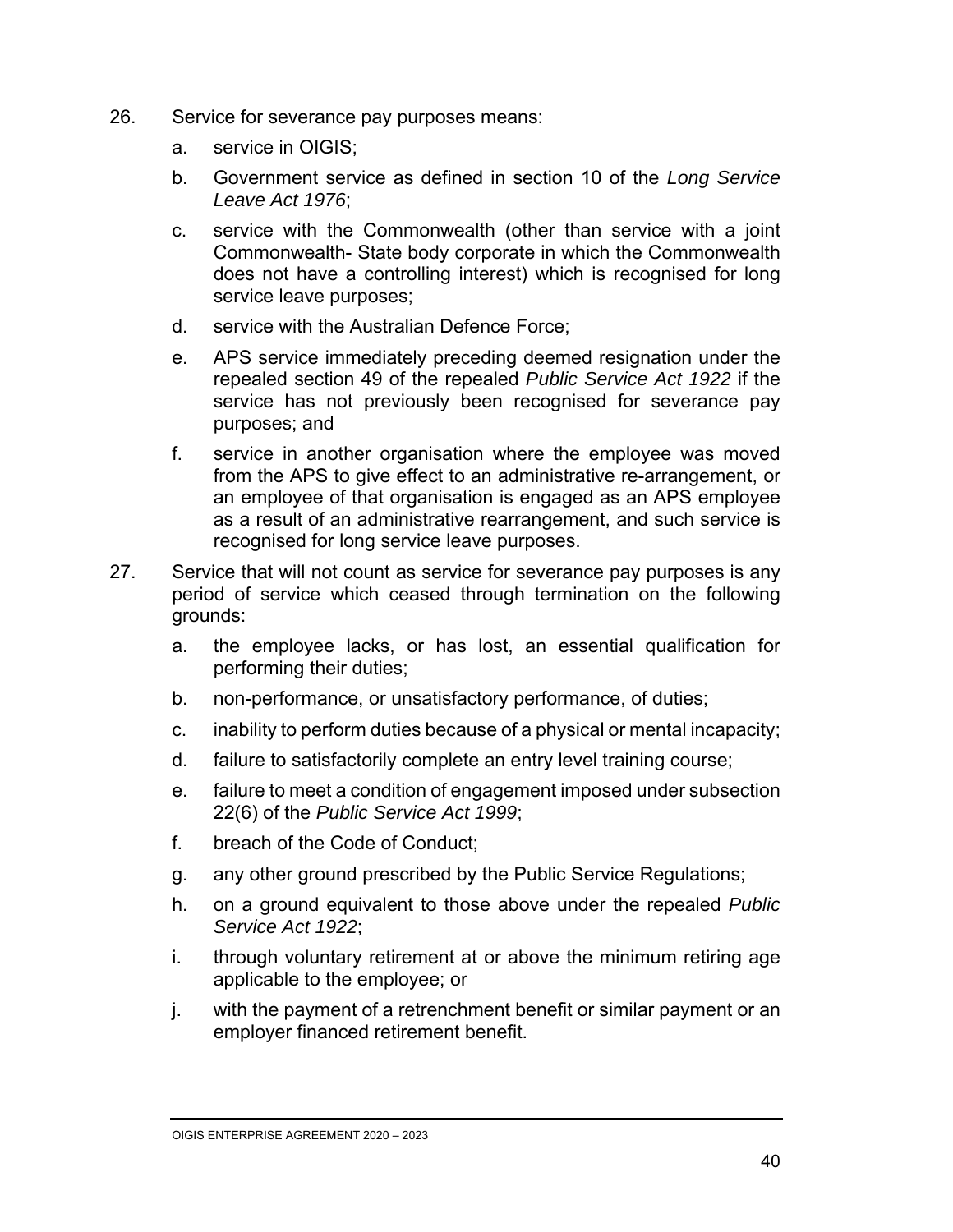- 28. For earlier periods of service to count as severance pay, there must be no breaks between periods of service, except where:
	- a. the break in service is less than 1 month and occurs where an offer of employment with the new employer was made and accepted by the employee before ceasing employment with the preceding employer; or
	- b. the earlier period of service was with the APS and ceased because the employee was deemed to have resigned from the APS on marriage under section 49 of the repealed *Public Service Act 1922*.
- 29. Absences from work which do not count as service for long service leave purposes will not count as service for severance pay purposes.

#### **Severance Benefit – Rate of Payment**

- 30. Salary for severance pay purposes will include:
	- a. the employee's base rate of pay adjusted on a pro-rata basis for periods of part-time service,
	- b. TPA for performance of duties at a higher classification level where the employee has been performing duties at the higher classification level for a continuous period of at least 12 months immediately prior to the date on which the employee was given notice of termination of employment, and
	- c. other allowances in the nature of salary which have been paid to the employee on a regular basis and have continued to be paid during periods of annual leave, excluding allowances which are a reimbursement for expenses incurred.

#### **Commencement of Retention Period**

- 31. A retention period will commence in accordance with paragraph 35 of this Attachment in relation to an employee who has sought redeployment, has declined an offer of voluntary retrenchment and has been referred to a redeployment programme prior to the offer being made.
- 32. If an excess employee does not accept voluntary retrenchment, unless the employee agrees, they will not be involuntarily terminated by the Inspector-General under section 29 of the *Public Service Act 1999* until the retention period has lapsed.
- 33. The retention period for an employee will be 7 months less the NES redundancy pay period.
- 34. The NES redundancy pay period is the number of weeks specified in the table at section 119(2) of the *Fair Work Act 2009* which would have applied to the employee at the date 7 months after the commencement of the retention period.

OIGIS ENTERPRISE AGREEMENT 2020 – 2023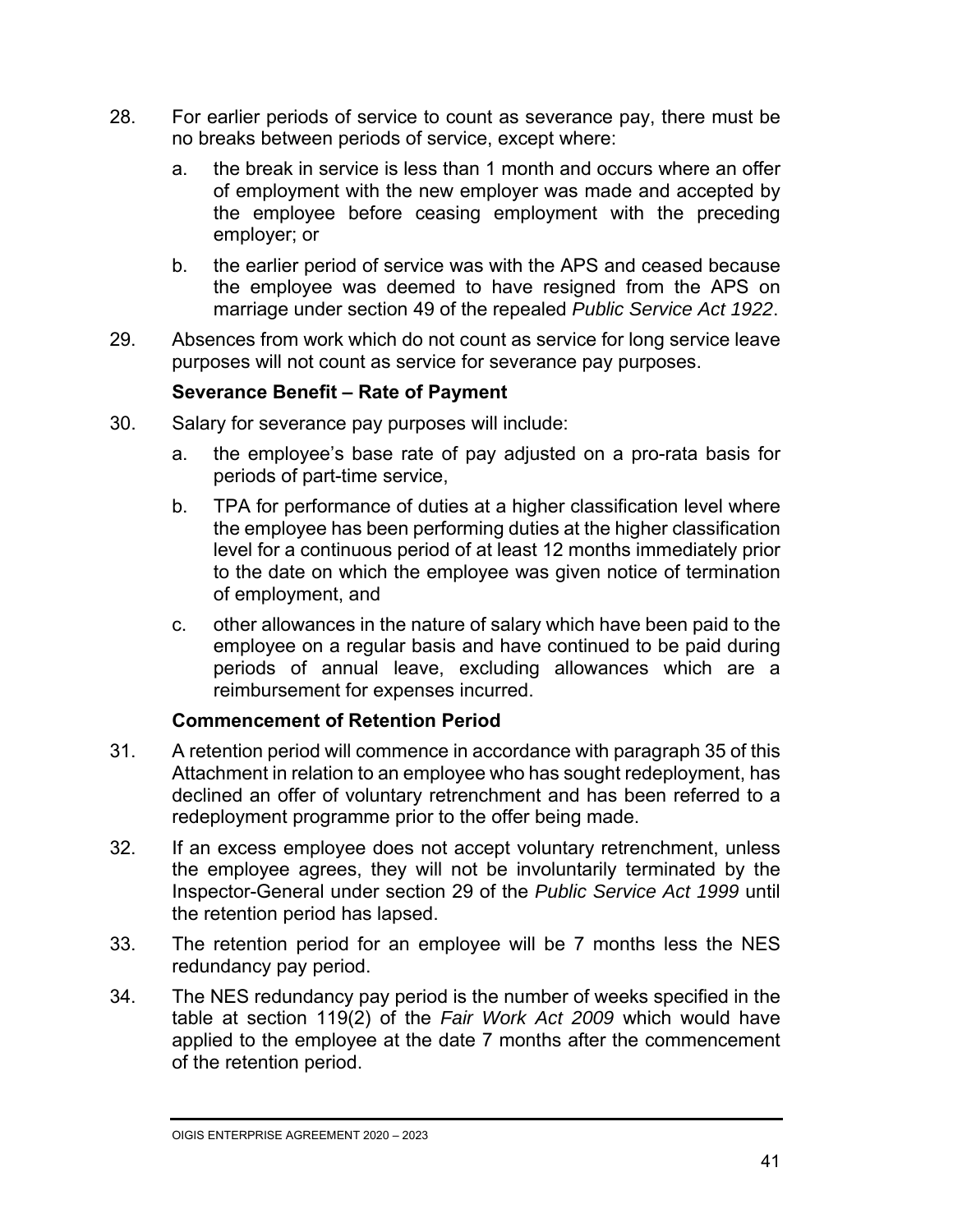*Note: Where, at the date 7 months after the commencement of the retention period, an employee would have been eligible to receive a redundancy payment equivalent to 12 weeks' salary under Division 11 of Part 2-2 of the Fair Work Act 2009, the retention period for that employee would be 7 months minus 12 weeks.* 

- 35. The retention period will commence on whichever is the earlier:
	- a. the day the employee is advised in writing by the Inspector-General that they are an excess employee, or
	- b. 30 days after the day on which the Inspector-General invites the employee to accept voluntary retrenchment.
- 36. The retention period and the notice period may be extended by any periods of paid personal leave not exceeding 6 months, which is supported by medical evidence, taken in these periods.
- 37. During the retention period, the Inspector-General:
	- a. will continue to take reasonable steps to find alternative suitable employment for the excess employee, and/or
	- b. may after giving 4 weeks' notice to the employee, reduce their classification as a means of securing alternative employment for the excess employee.
- 38. If the employee's classification is reduced during the retention period, they will continue to be paid at their previous level of salary for the balance of the retention period.
- 39. Where the Inspector-General believes there is insufficient productive work available for the excess employee during the retention period, the Inspector-General may, with the agreement of the excess employee, terminate the employee's employment under section 29 of the *Public Service Act 1999* on the grounds that he/she is excess to requirements and pay the balance of the retention period as a lump sum amount.
- 40. The lump sum payment in paragraph 39 of this attachment will be:
	- a. an amount equivalent to:
		- i. the balance of the retention period; plus
		- ii. the number of weeks salary that would have been payable in accordance with the table at section 119(2) of the *Fair Work Act 2009* if the retention period had been completed; and
	- b. taken to include payment in lieu of notice of termination.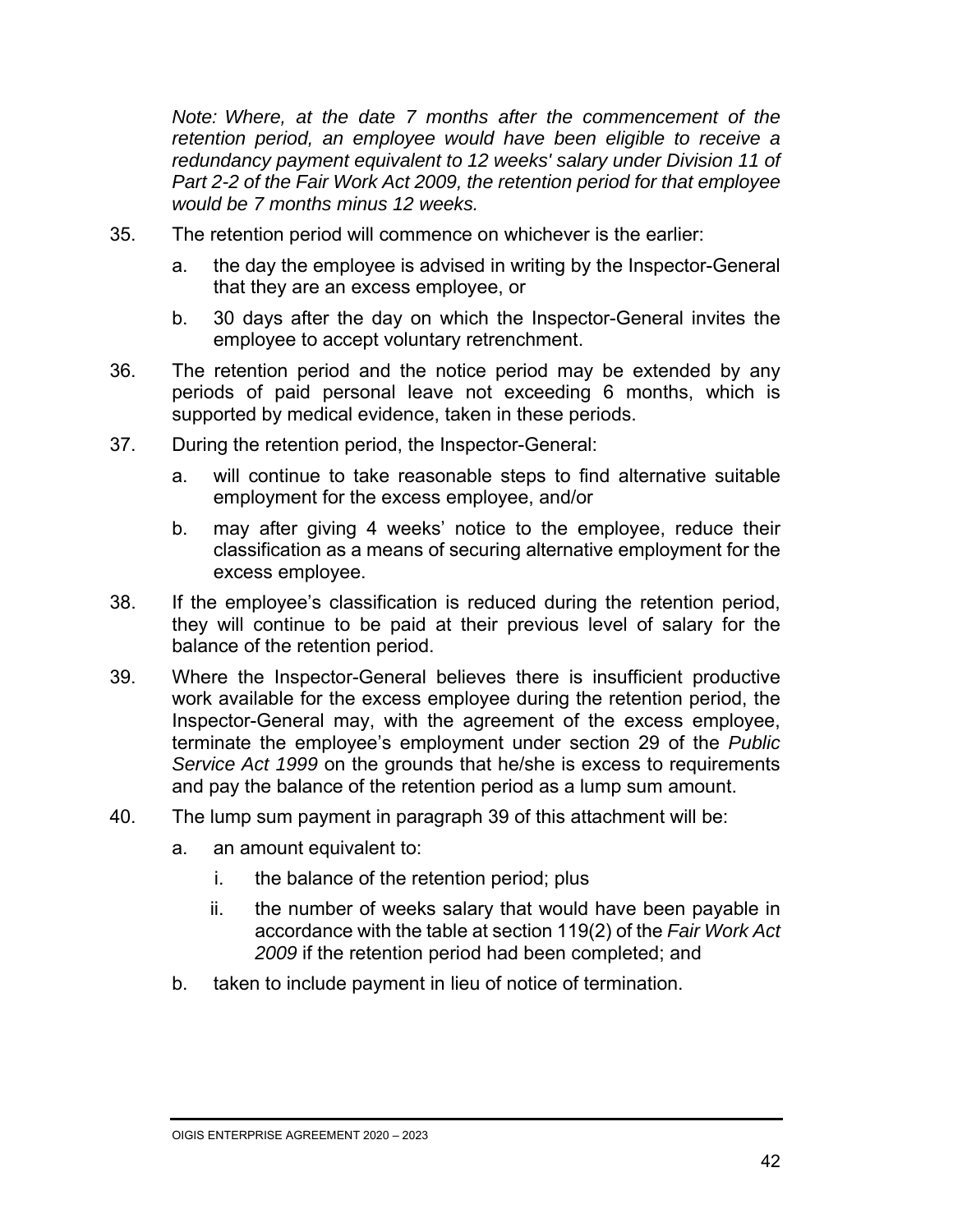#### **Involuntary Retrenchment**

- 41. At the end of the retention period, the Inspector-General, subject to redeployment, may involuntarily retrench the excess employee under section 29 of the *Public Service Act 1999* on the grounds that the employee is excess to requirements.
- 42. An employee who is involuntarily retrenched under either clause 39 or clause 41 of this Attachment is entitled to receive a sum equal to the number of weeks' salary for each completed year of continuous service in accordance with table at section 119(2) of the *Fair Work Act 2009*.
- 43. An excess employee will not be retrenched involuntarily where:
	- a. the employee has not been invited to accept an offer of voluntary retrenchment;
	- b. the employee has elected to be retrenched, but the Inspector-General has refused approval;
	- c. the employee has not been given 4 weeks' notice of termination of employment (or 5 weeks' notice for an employee over 45 years of age with at least 5 years continuous service), or payment in lieu of notice;
	- d. there remain employees who have elected voluntary retrenchment, been refused, and still wish voluntary retrenchment in the situation where a redundancy situation affects a number of employees engaged in the same work at the same level and location and the employees have been invited to retire; or
	- e. the employee has not consented and a vacancy exists in OIGIS that would permit the retention in employment of the employee (in such cases the employee would have preference in employment before an employee who is not engaged by OIGIS).
- 44. An excess employee may request assistance in meeting reasonable travel and incidental expenses incurred in seeking alternative employment where these are not met by the prospective employer and will be entitled to reasonable leave with full pay to attend necessary employment interviews.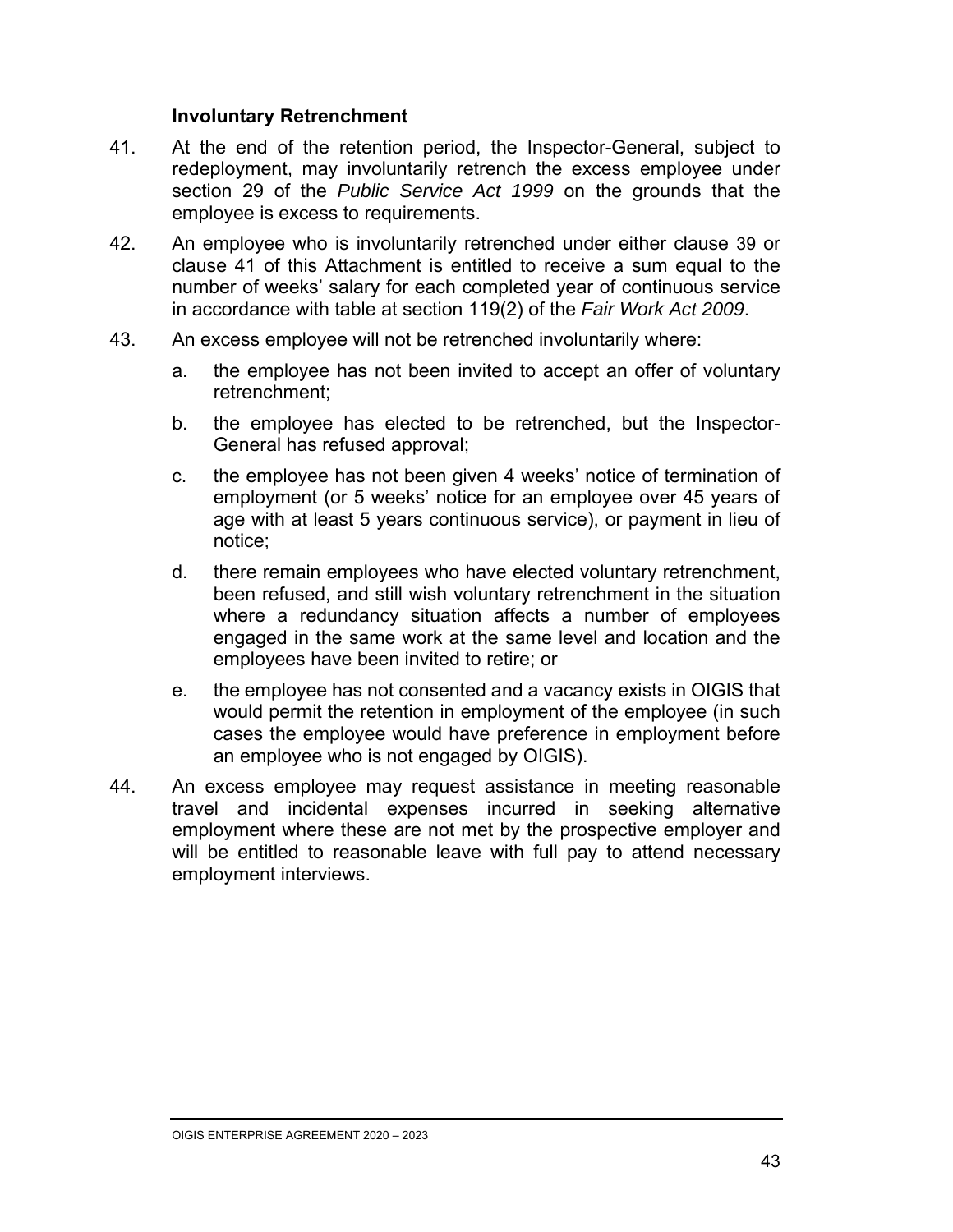### **ATTACHMENT 3 SUPPORTED WAGE SYSTEM**

- 1. This schedule defines the conditions which will apply to employees who because of the effects of a disability are eligible for a supported wage under the terms of this award.
- 2. In this schedule:

**Approved assessor** means a person accredited by the management unit established by the Commonwealth under the supported wage system to perform assessments of an individual's productive capacity within the supported wage system

**Assessment instrument** means the tool provided for under the supported wage system that records the assessment of the productive capacity of the person to be employed under the supported wage system

**Disability Support Pension** means the Commonwealth Government pension scheme to provide income security for persons with a disability as provided under the *Social Security Act 1991*, as amended from time to time, or any successor to that scheme

**Relevant minimum wage** means the minimum wage prescribed in this award for the class of work for which an employee is engaged

**Supported Wage System (SWS)** means the Commonwealth Government system to promote employment for people who cannot work at full award wages because of a disability, as documented in the Supported Wage System Handbook. The Handbook is available from the JobAccess website (www.jobaccess.gov.au)

SWS wage assessment agreement means the document in the form required by the Department of Education, Employment and Workplace Relations that records the employee's productive capacity and agreed wage rate

#### 3. **Eligibility criteria**

- 3.1. Employees covered by this schedule will be those who are unable to perform the range of duties to the competence level required within the class for which the employee is engaged under this award, because of the effects of a disability on their productive capacity and who meet the impairment criteria for receipt of a disability support pension.
- 3.2. The schedule does not apply to any existing employee who has a claim against the employer which is subject to the provisions of workers compensation legislation or any provision of this award relating to the rehabilitation of employees who are injured in the course of their employment.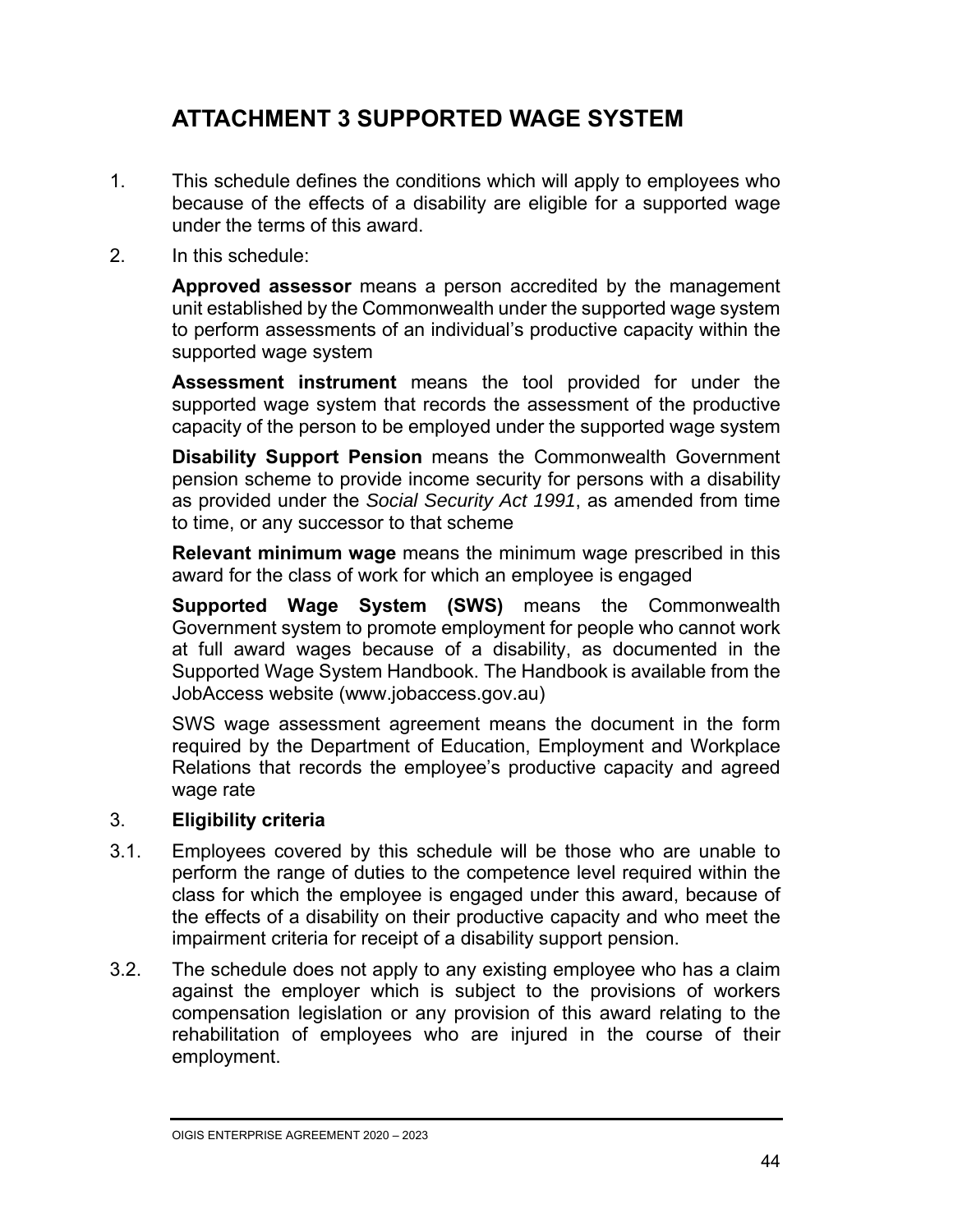#### 4. **Supported wage rates**

4.1. Employees to whom this clause applies shall be paid the applicable percentage of the relevant minimum wage according to the following schedule:

| Assessed capacity | % of prescribed award rate |
|-------------------|----------------------------|
| 10%               | 10%                        |
| 20%               | 20%                        |
| 30%               | 30%                        |
| 40%               | 40%                        |
| 50%               | 50%                        |
| 60%               | 60%                        |
| 70%               | 70%                        |
| 80%               | 80%                        |
| 90%               | 90%                        |

- 4.2. Provided that the minimum amount payable per week shall be not less than the minimum amount determined by the Fair Work Commission from time to time.
- 4.3. Where an employee's assessed capacity is 10%; they must receive a high degree of assistance and support.

#### 5. **Assessment of capacity**

- 5.1. For the purposes of establishing the percentage of the relevant minimum wage, the productive capacity of the employee will be assessed in accordance with the Supported Wage System by an approved assessor, having consulted the employer and the employee, and if the employee so desires, a union which the employee is eligible to join.
- 5.2. Assessment made under this schedule must be documented in a SWS wage assessment agreement, and retained by the employer as a time and wages record in accordance with the Act.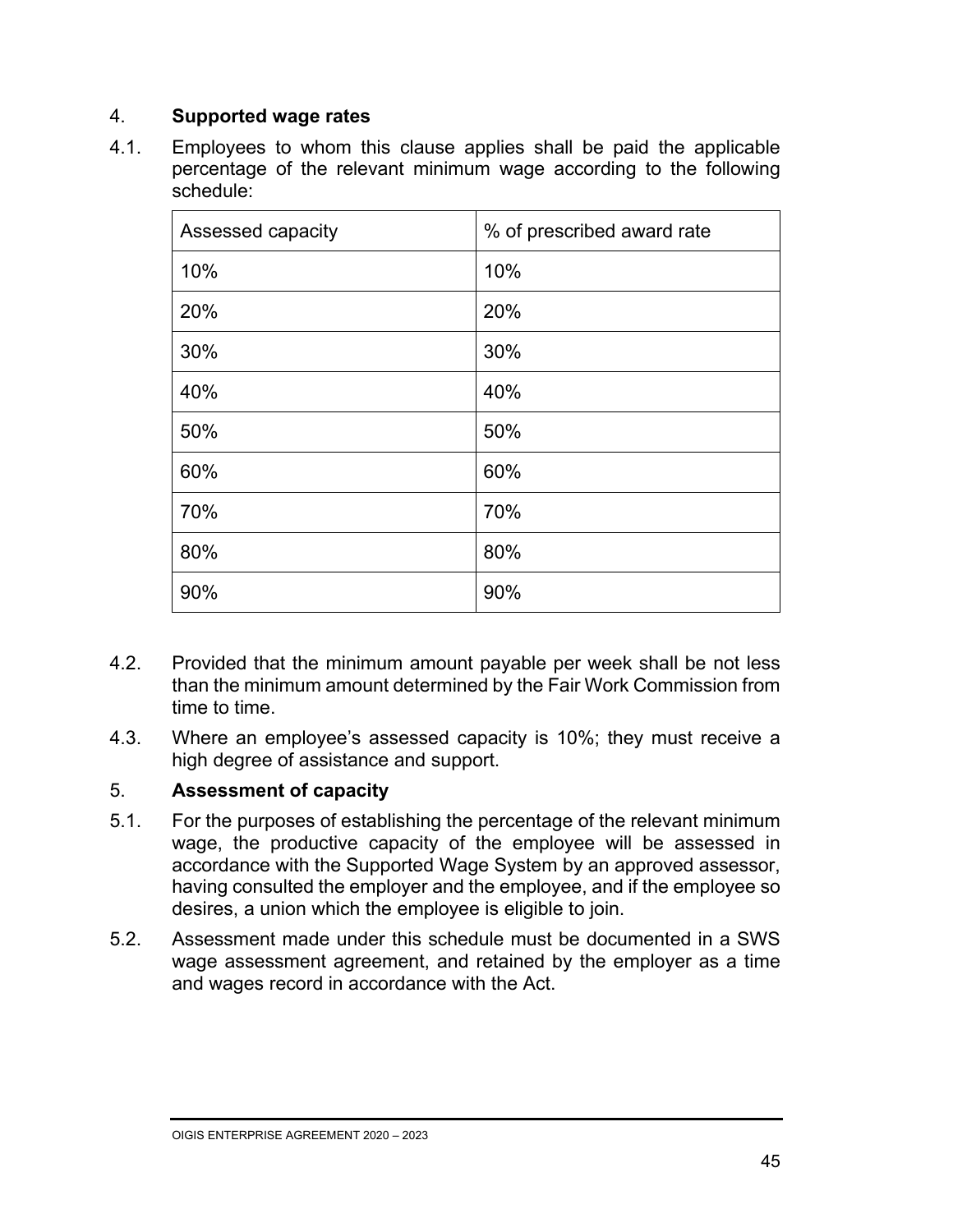#### 6. **Lodgement of SWS wage assessment agreement**

- 6.1. All SWS wage assessment agreements under the conditions of this schedule, including the appropriate percentage of the relevant minimum wage to be paid to the employee, must be lodged by the employer with the Fair Work Commission.
- 6.2. All SWS wage assessment agreements must be agreed and signed by the employee and employer parties to the assessment. Where a union which has an interest in the award is not a party to the assessment, the assessment will be referred by the Fair Work Commission to the union by certified mail and the agreement will take effect unless an objection is notified to the Fair Work Commission within 10 working days.

#### 7. **Review of assessment**

7.1. The assessment of the applicable percentage should be subject to annual review or more frequent review on the basis of a reasonable request for such a review. The process of review must be in accordance with the procedures for assessing capacity under the support wage system.

#### 8. **Other terms and conditions of employment**

8.1. Where an assessment has been made, the applicable percentage will apply to the relevant wage rate only. Employees covered by the provisions of the schedule will be entitled to the same terms and conditions of employment as all other workers covered by this award paid on a pro rata basis.

#### 9. **Workplace adjustment**

9.1. An employer wishing to employ a person under the provisions of this schedule must take reasonable steps to make changes in the workplace to enhance the employee's capacity to do the job. Changes may involve redesign of job duties, working time arrangements and work organisation in consultation with other workers in the area.

#### 10. **Trial Period**

- 10.1. In order for an adequate assessment of the employee's capacity to be made, an employer may employ a person under the provisions of this schedule for a Trial Period not exceeding 12 weeks, except that in some cases additional work adjustment time (not exceeding four weeks) may be needed.
- 10.2. During that Trial Period the assessment of capacity will be undertaken and the percentage of the relevant minimum wage for a continuing employment relationship will be determined.
- 10.3. The minimum amount payable to the employee during the Trial Period shall be not less than the minimum amount determined by the Fair Work Commission from time to time.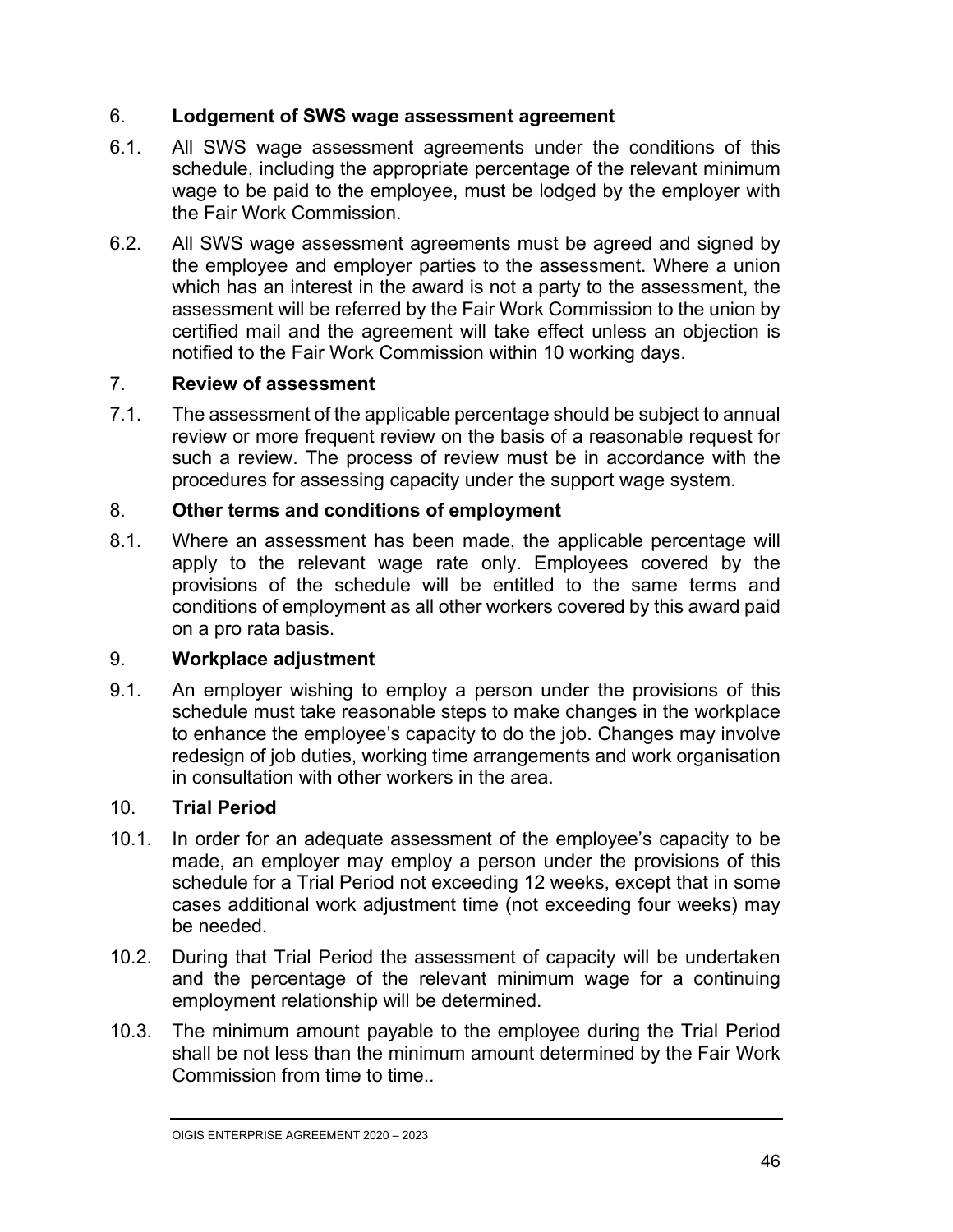- 10.4. Work trials should include induction or training as appropriate to the job being trialled.
- 10.5. Where the employer and employee wish to establish a continuing employment relationship following the completion of the Trial Period, a further contract of employment will be entered into based on the outcome of assessment under clause 5.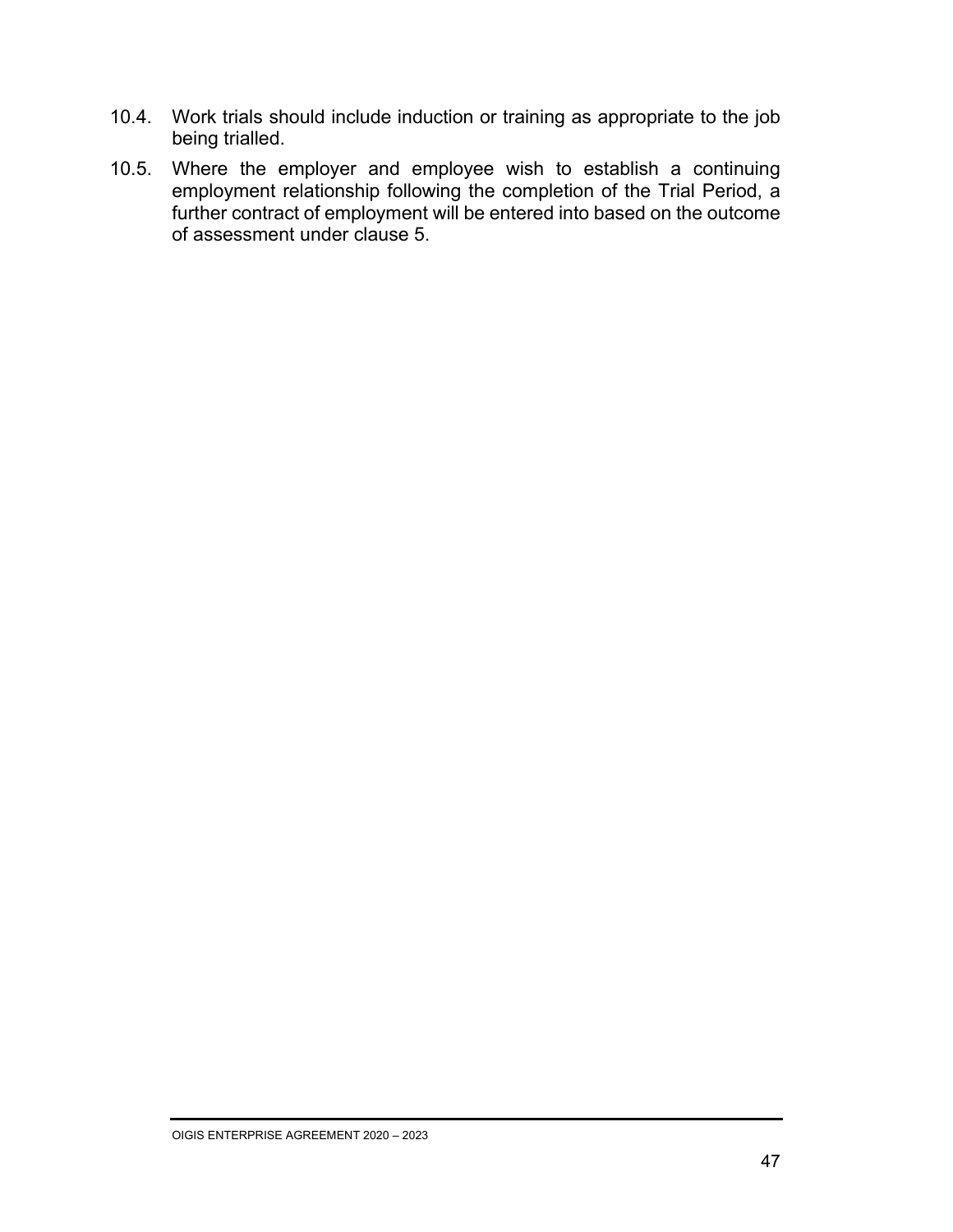## **ATTACHMENT 4 – KEY TERMS**

| Agreement                 | The Office of the Inspector-General of Intelligence and<br>Security Enterprise Agreement -2020-2023.                                                                                                             |
|---------------------------|------------------------------------------------------------------------------------------------------------------------------------------------------------------------------------------------------------------|
| <b>APS</b>                | The Australian Public Service.                                                                                                                                                                                   |
| Base rate of pay          | A rate of pay for a period worked that does not include<br>loadings, monetary allowance or any other similar<br>separately identifiable entitlements.                                                            |
| <b>Excess</b><br>Employee | An employee who is excess to the requirements of the<br>department if the Inspector-General determines:                                                                                                          |
|                           | • the employee is included in a class of employees<br>employed by OIGIS, and there are more employees in the<br>class than is necessary for the efficient and economical<br>working of OIGIS;                    |
|                           | • the services of the employee cannot be effectively used<br>because of technological or other changes in the work<br>methods, or changes in the nature, extent or organisation<br>of the functions of OIGIS; or |
|                           | • the duties usually performed by the employee are to be<br>performed by the employee at a different locality, and the<br>employee is not willing to perform duties at that locality.                            |
| Immediate family          | immediate family means:                                                                                                                                                                                          |
|                           | (a) is related by blood or by marriage to the employee;                                                                                                                                                          |
|                           | (b) is a de facto spouse, former spouse or former de facto<br>spouse, child, parent, grandparent, grandchild or sibling<br>of the employee; or                                                                   |
|                           | (c) a child, parent, grandparent, grandchild or sibling of a<br>spouse or de facto partner of the employee                                                                                                       |
| Inspector-<br>General     | The Inspector-General of Intelligence and Security.                                                                                                                                                              |
| Non-ongoing<br>employee   | An employee engaged for a specific period, the duration<br>of a specified task or duties that are irregular or<br>intermittent, as defined by the Public Service Act 1999.                                       |
| <b>OIGIS</b>              | The Office of the Inspector-General of Intelligence and<br>Security.                                                                                                                                             |